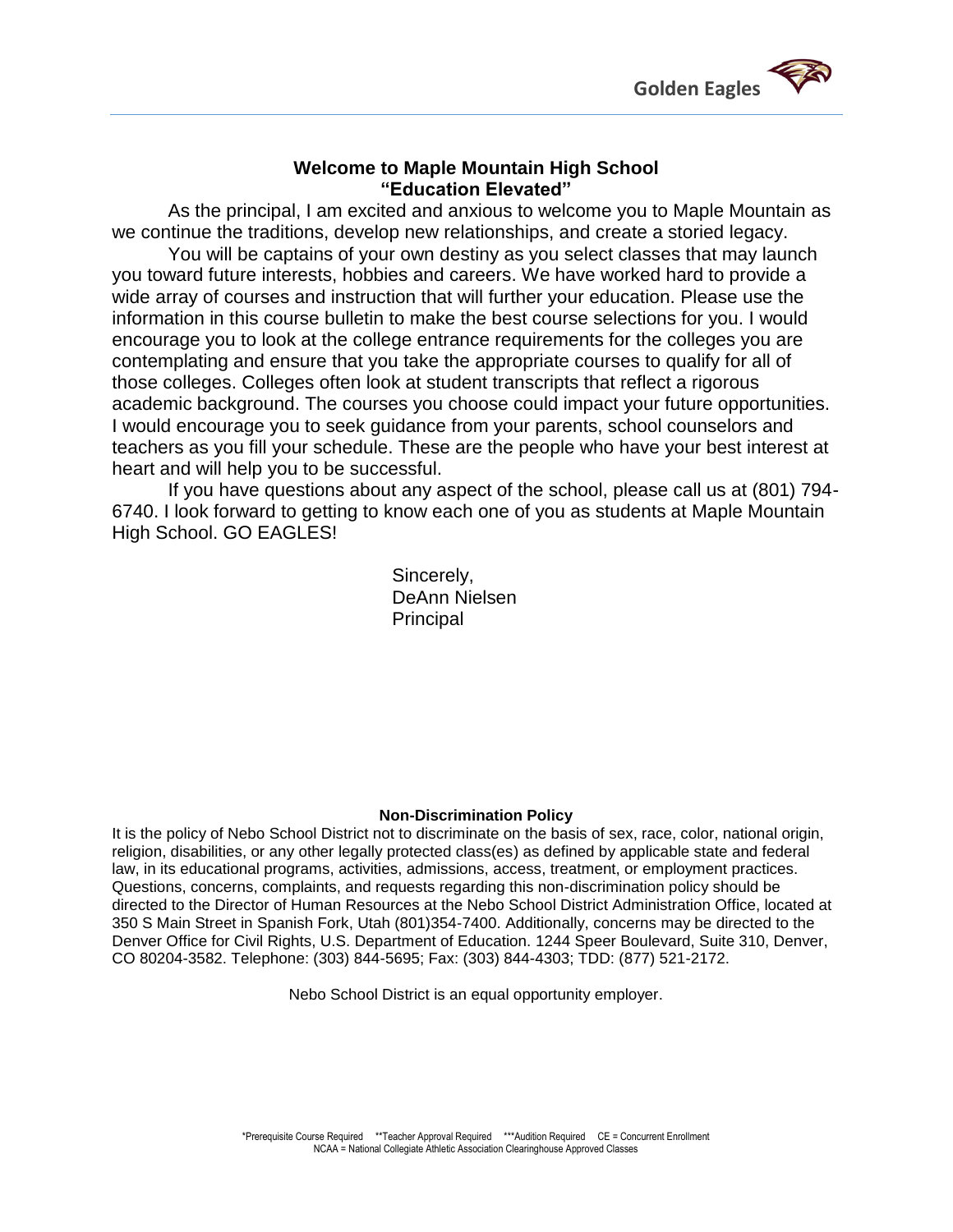

### **COURSE BULLETIN 2018/2019 TABLE OF CONTENTS**

Welcome Non-Discrimination Policy Table of Contents MMHS Course Catalog Registration Information State/District Core Graduation Requirements Course Descriptions by Department

### **Career & Technical Education**

**Agriculture** Business & Information Technology Family & Consumer Science Health Sciences Skilled and Technical Sciences **Drafting** Photography & TV Broadcasting Protective Services Technology Education Welding **Woods** Work Based Learning **English/Language Arts Financial Literacy Fine Arts**  Choral Music Dance Instrumental Music Theatre Visual Arts **Healthy Lifestyles Math Science Social Studies World Languages Special Education**  Career Internship Training College Credit in High School College Credit Options Advanced Placement Concurrent Enrollment Advanced Learning Center (ALC)

Mountainland Technology College (MTECH)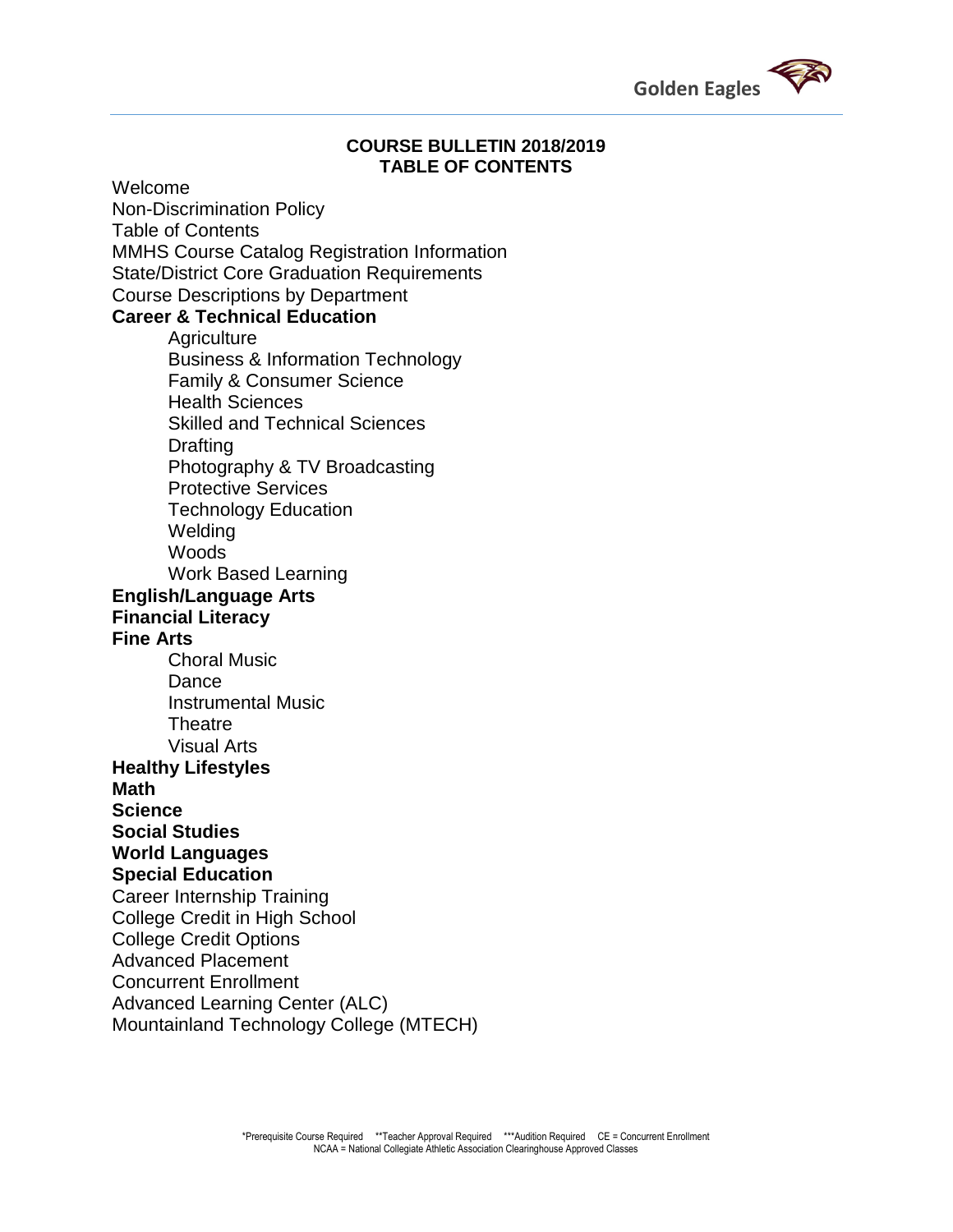

### **MAPLE MOUNTAIN HIGH SCHOOL COURSE BULLETIN 2018/2019**

*Registration Information*

The information in this publication has been compiled to assist you in planning your four years of high school course work, meeting CCRP goals, and meeting graduation requirements. **Courses that you select now will determine the courses that will be offered in the fall of next school year.** Generally, the courses listed in this catalog will only be offered if 25 or more students register for the course. If fewer than the required number of students request the course, it usually will be cancelled, and students will be rescheduled into their alternate elective courses. With this in mind, you are encouraged to select alternate courses that are appropriate for your ability level and areas of interest. The information in this bulletin is provided to assist you in making wise educational choices for your future.

**Courses that you select this spring are the courses that you will attend next year.** Please choose your courses carefully. Once student requests have been configured in the computer system, it becomes increasingly difficult to honor schedule adjustments.

In order to effectively register for courses for next year, read and follow these simple guidelines:

 **Read** the course bulletin and course descriptions before you register. Be certain that prerequisites for selected courses have been met.

 **Discuss** your course selections with your parents, teachers, and counselor before registration. Some courses require teacher recommendation, approval, or signatures.

 **Choose** courses that will challenge you and give you the best preparation for your future education and employment.

 **Complete** the appropriate registration worksheet(s) provided to you. Select your required courses first; then list your electives in order of preference.

 **Recognize** that schedule adjustments are much more difficult to complete after schedules have been printed. You will be expected to remain in year-long courses for the entire school year.

 Please feel free to **call or e-mail** one of the counselors if you have any questions regarding registration at (801) 794-6745.

**Revised 2/9/2018**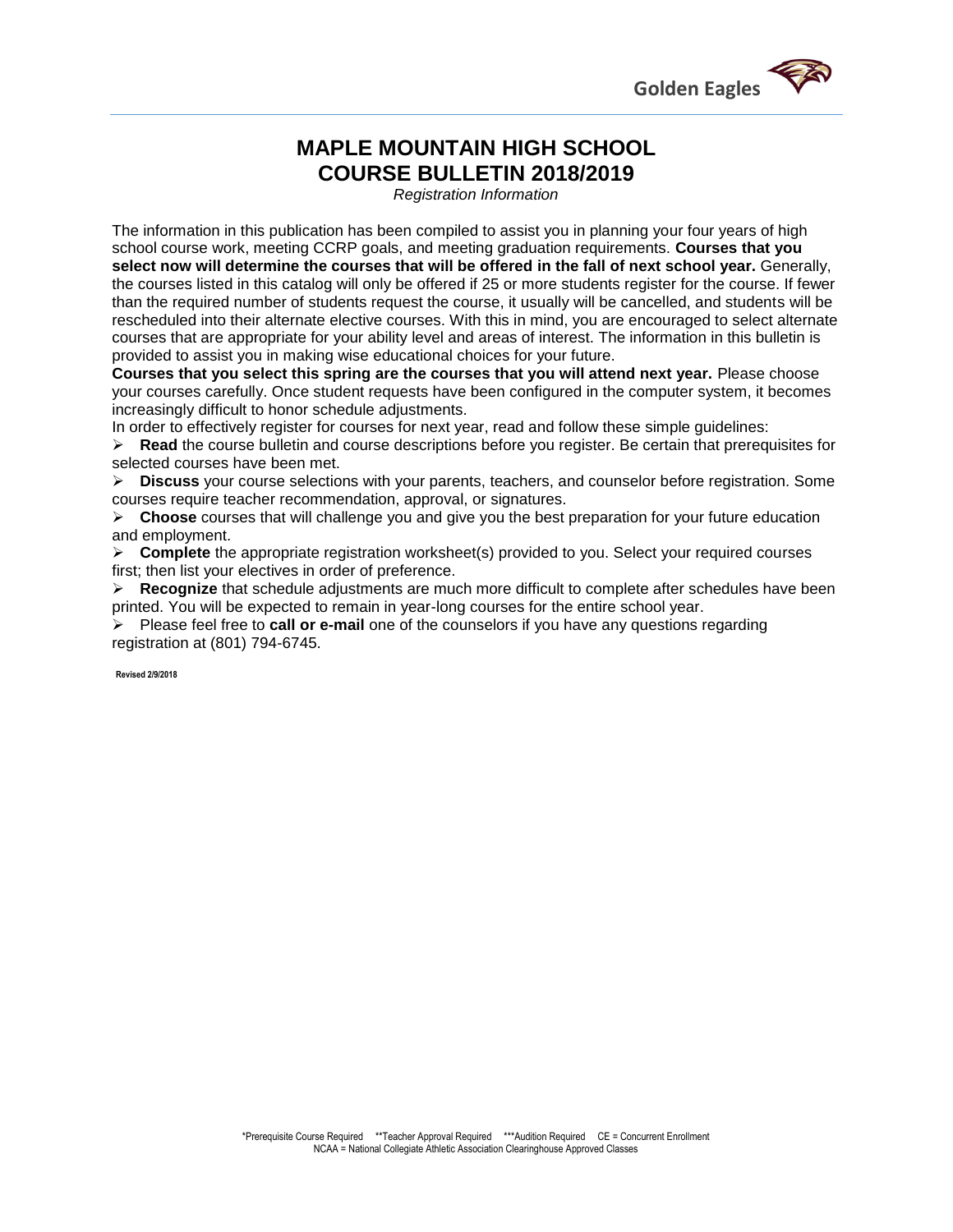# **State/District Core Graduation Requirements**

| Language Arts/English                                                                                                                                           | 4.0               |            |
|-----------------------------------------------------------------------------------------------------------------------------------------------------------------|-------------------|------------|
| Math                                                                                                                                                            | 3.0               |            |
| Science                                                                                                                                                         | 3.0               |            |
| <b>Healthy Lifestyles</b><br><b>Participation Skills 0.5</b><br>Fitness for Life 0.5<br>Health 0.5<br>Elective PE 0.5                                           | 2.0               |            |
| <b>Social Studies</b><br>Geography 0.5<br><b>World Civilizations 0.5</b><br>U.S. Studies 1.0<br><b>U.S. Govt. &amp; Cit. 0.5</b><br>Social Studies Elective 0.5 | 3.0               |            |
| <b>Fine Arts</b>                                                                                                                                                | 1.5               |            |
| Career & Technical Education (CTE)<br><b>Information Technology</b><br><b>Financial Literacy</b>                                                                | 1.0<br>0.5<br>0.5 |            |
| <b>Electives</b>                                                                                                                                                | 7.5               | TOTAL 26.0 |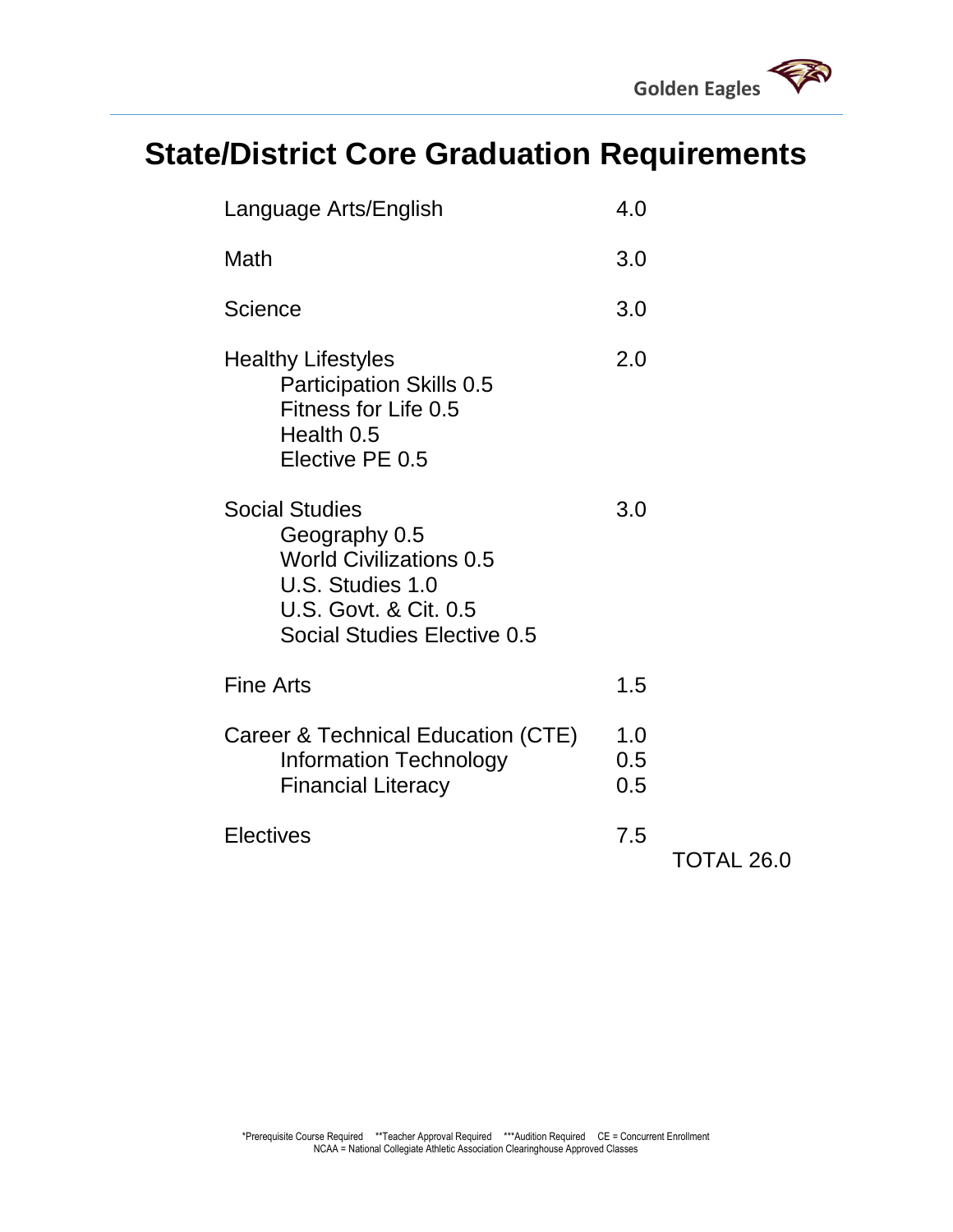

# **Course Descriptions by Department**

## **CAREER & TECHNICAL EDUCATION**

*The graduation requirement for all students is 1.0 of CTE (vocational) credit from the Business, Agricultural Science & Technology, Family & Consumer Science, Health Occupations, TV Broadcasting, Trade & Technical, Automotive or Photography categories. Students with career plans or an interest in vocational areas should take additional courses.*

### *Agriculture*

**Advanced Floriculture & Greenhouse Management (**81583 & 81584) Grades: 11-12

Duration: Year

Prerequisite: Floriculture & Greenhouse Management Course

Notes: All students enrolled in this course will learn about the National FFA Organization and are strongly encouraged to be a part of the National FFA Organization which requires dues.

Study of the principles and elements of floral design through advanced design techniques and preparation of various floral arrangements. Students will apply concepts in business planning and management, weddings and other special occasion planning and execution. Students will also have hands on management practices in a greenhouse operation. Students will be prepared to create floral arrangements, produce commercial plant species in a controlled environment, and manage commercial and experimental greenhouse operations.

**Animal Science I\* (**81723 & 81724) Grades: 10-11-12 Duration: Year Prerequisite: Ag Biology or Biology Notes: **This class fulfills the Applied or Advanced Science requirement.** All students enrolled in this course are encouraged to be a part of the National FFA Organization which requires dues.

Students will gain a general knowledge of livestock and domestic animals. Topics will include animal physiology, nutrition, disease prevention and control, reproduction and genetics, animal industries and current animal science related issues. Designed to give hands-on experience and prepare students for careers that focus on the animal industry or production area of agriculture.

**Animal Science II\* (**81743 & 81744)

Grades: 11-12 Duration: Year Prerequisite: Animal Science I Notes: **This class fulfills the Applied or Advanced Science requirement.** All students enrolled in this course are encouraged to be a part of the National FFA Organization which requires dues.

Students interested in a career in the animal industry will have the opportunity to look in-depth at animal health, physiology, and ethical and business related animal issues. Students will gain practical hands-on experience.

**Bio Ag Science (**81663 & 81664) Grades: 10-11-12 Duration: Year

Notes: **This class fulfills a Foundation Science requirement.** All students enrolled in this course are encouraged to be a part of the National FFA Organization which requires dues.

Introduces students to the world of plants and animals. Basic cell structure, anatomy, reproduction, genetics, and ecosystem principles will be taught. Some of the examples and labs will be related to large agricultural animals. This course is ideally suited for students who would like practical lab experience and those interested in the medical animal science or plant science career fields.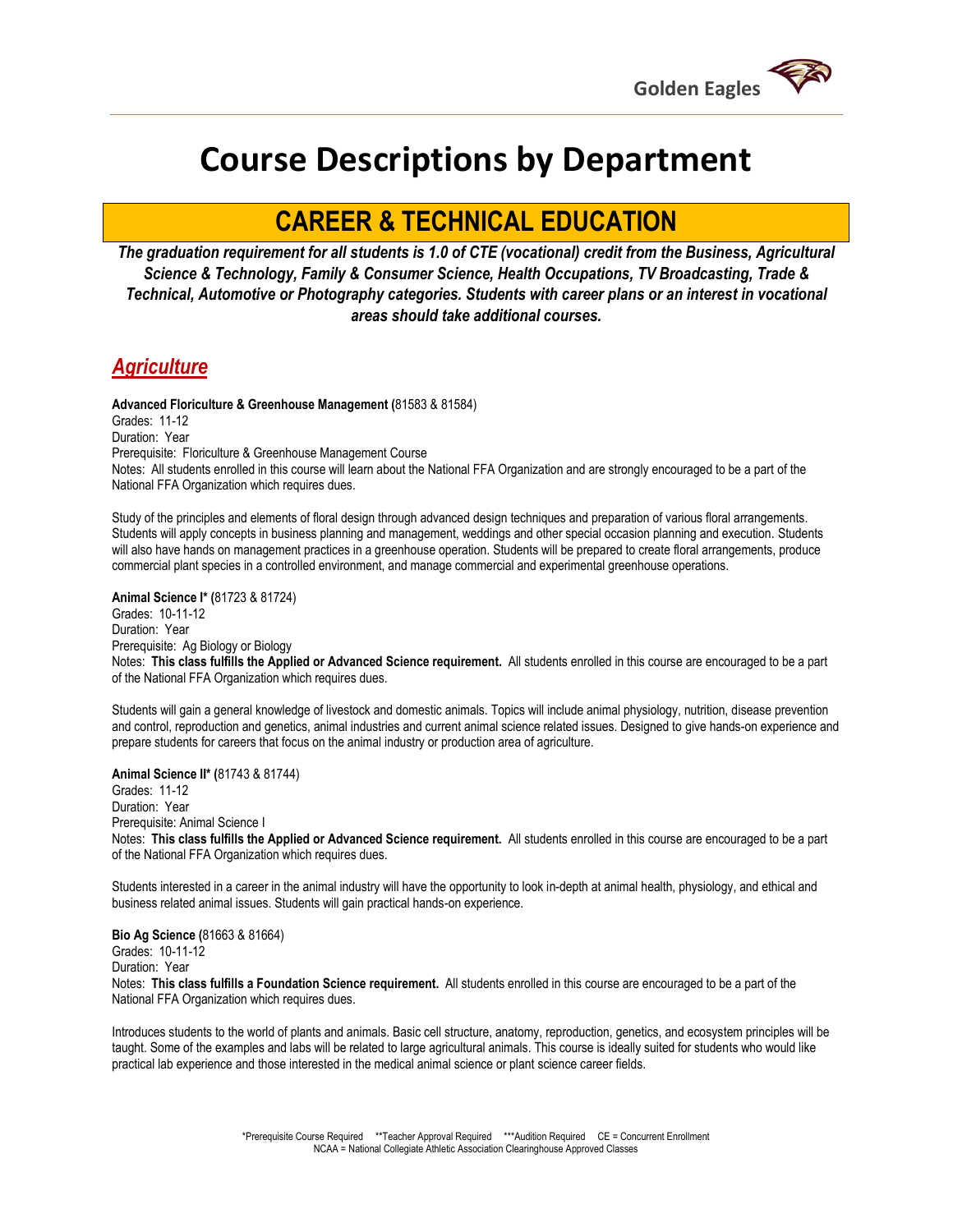

### **Agriculture - Continued**

**Equine Science / Horse Management\* (**81653 & 81654)

Grades: 10-11-12 Duration: Year Prerequisite: Animal Science or Bio Ag Science Notes: **This class fulfills the Applied or Advanced Science requirement.** All students enrolled in this course are encouraged to be a part of the National FFA Organization which requires dues.

This course prepares students to care for horses and horse equipment; to train horses for various work and athletic or entertainment roles; and to manage horse training, breeding, and housing programs and facilities.

#### **Floriculture & Greenhouse Management (**81593 & 81594)

Grades: 10-11-12 Duration: Year Notes: All students enrolled in this course are encouraged to be a part of the National FFA Organization which requires dues.

Study the principles and elements of floral design through proper design techniques and preparation of various floral arrangements. Learn greenhouse operations and management practices. Produce commercial plant species in a controlled environment.

#### **Veterinary Assistant (**81623 & 81624)

Grades: 11-12 Duration: Year Prerequisite: Animal Science I Notes: **This class fulfills the Applied or Advanced Science requirement.** All students enrolled in this course are encouraged to be a part of the National FFA Organization which requires dues.

This course provides the opportunity for students to explore different avenues of the veterinary profession. Students will be exposed to veterinary science and principles which include anatomy, physiology, chemistry, animal health and disease, dentistry and laboratory procedures. Students will provide hands-on care as they develop skills in the areas of surgical assisting, bandaging, wound care, oral care, and general nursing care.

### **Business & Information Technology**

**Accounting I & II** (85003 & 85004) Grades: 10-11-12 Duration: Year Notes: **This class fulfills the third Math requirement.** 

Accounting is the language of business. In this class students will learn how to keep financial records for businesses. Students will develop an understanding of the principles and procedures in handling cash, recording transactions in journals, posting to ledgers, preparing financial reports, reconciling bank statements and preparing payrolls. In addition, accounting skills such as reconciling uncollectible accounts, calculating depreciation on assets, interpreting financial information, and calculating notes and interest will be developed. Use of computerized accounting is applied throughout this course. Successful completion of this course will provide the accounting skills necessary for entry level positions in the business world.

**Business Communication I & II** (85783 & 85784) Grades: 12 Duration: Year Notes: **This course DOES NOT satisfy Regents or NCAA requirements for 12th grade Language Arts credit. This class fulfills Senior English credit.** 

Business communications impact all aspects of our lives. This course will teach students to communicate in a clear, courteous, concise, and correct manner on both personal and professional levels. Competency will be developed in oral, written, social, technological, employment, and organization communication. Listening skills will be incorporated throughout the course. The overriding goal is to provide students with a solid communication bases so they are able to function effectively in any course of study and in our global society. Students will prepare a practical, proficient portfolio consisting of a resume, job application, and an oral presentation. Students will complete the course with a greater understanding of the impact of technology and the need for effective communication skills to advance in a business career.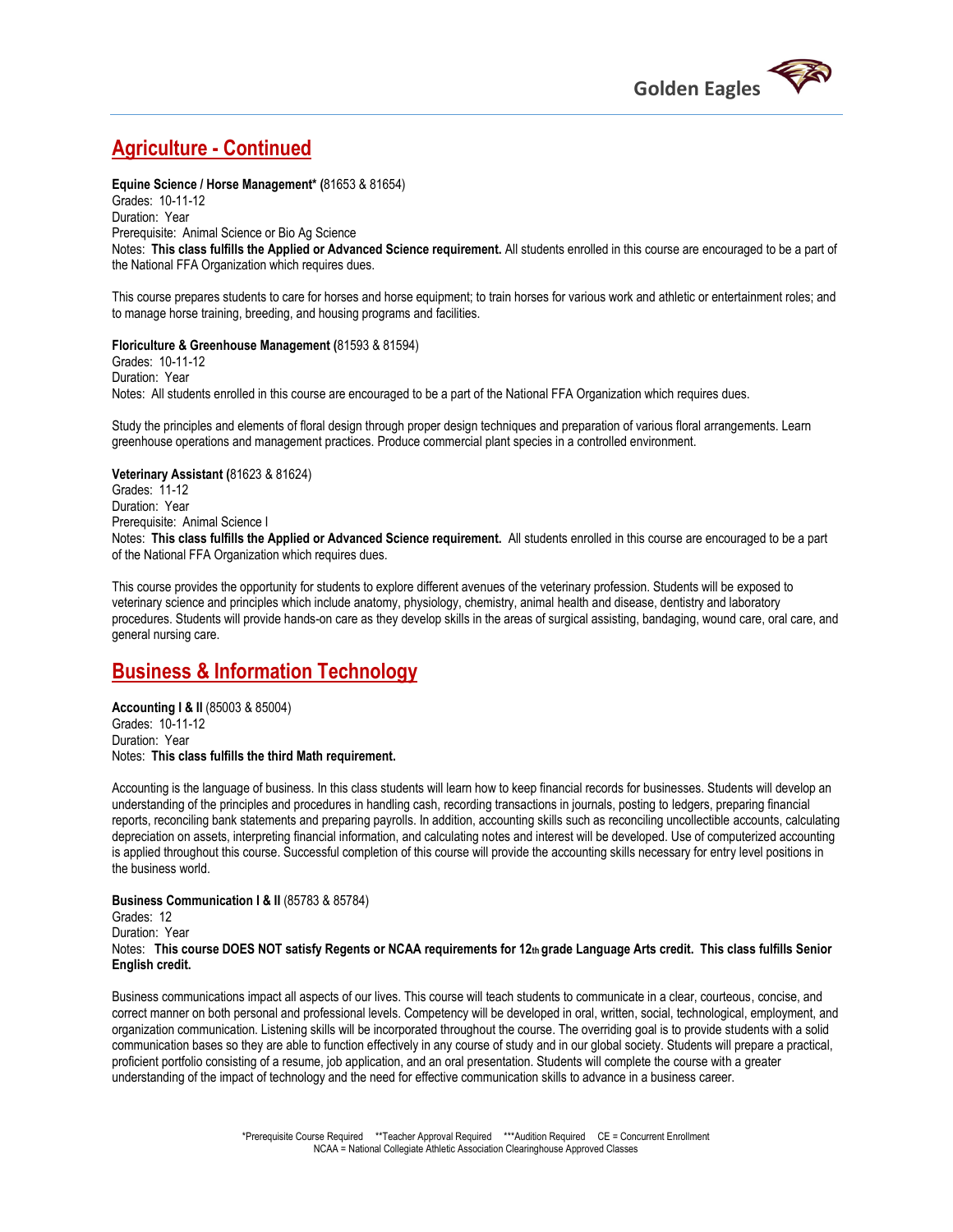

### **Business & Information Technology - Continued**

**Business Law (**85722) Grades: 10-11-12 Duration: Semester

Business Law covers law relating to both businesses and government. We will be discussing current and past issues that have helped shape our legal and judicial environment. This will be done by researching the following items: court systems, contract law, rights and responsibilities as citizens, financial transactions and the understanding of regulations of different types of business organizations. As a culminating project, students will participate in one or more mock trials.

**Business Management (**85422 or 85422C) Grades: 11-12 Duration: Semester Option: **CE**

This is an entry level business management class designed to provide an understanding of the characteristics and operations of business. Students will acquire a working vocabulary, financial consciousness, economic awareness, facts, procedures, principles and concepts needed to become effective members of a profit-making organization. They will gain an understanding of the types of problems that managers must deal with and the skills needed to be successful. They will also learn how a typical business is run and how teamwork, creative thinking, interviewing, finance, motivation, entrepreneurship, time management, business ethics, and operations play a part. This class satisfies General Ed requirements for Social Science at UVU. **UVU concurrent enrollment credit is available**.

**Computer Programming 1\* (**85163 & 85164 or 85222C & 85164C) Grades: 10-11-12 Duration: Year Prerequisite: Secondary Math 1, keyboarding proficiency Option: **CE, Semester 1 Only, Computer Science Principles CE**  Notes: **This class fulfills the third year Math requirement. UVU Concurrent Enrollment credit is available only if the full year is completed.**

This course is an introduction to computer programming, software engineering and applications. It includes fundaments of computer programming, simple control and data structures, basic operating system commands, and the use of text files. Students will learn to design, code, and test their own programs. Students will also apply mathematical skills throughout the course. The second semester moves to an intermediate level. Students will review and build on the concepts introduced in the first semester. It introduces students to more complex data structures and their uses, including sequential files, arrays, classes, and recursive processes. Students will learn to create more powerful programs.

### *If the Information Technology course offered through the junior high was not taken in 9th grade, students should plan on taking Digital Business Applications as a Sophomore.*

**Digital Business Applications (**85362 or 85362C) Grades: 10-11-12 Duration: Semester Option: **CE** Notes: **This course fulfills the graduation requirement for Information Technology**.

The business world is progressively more reliant on digital technologies. The Digital Business Applications course is designed to prepare students with the knowledge and skills to be an asset to the collaborative, global, and innovative business world of today and tomorrow. Concepts include the overall digital experience, digital communications, digital media and the exploration of career choices. This course also provides practical experience in professionalism using various forms of presentation skills, including speaking, podcasting and digital portfolio relating to the globalization of business. **UVU Concurrent Enrollment credit is available.**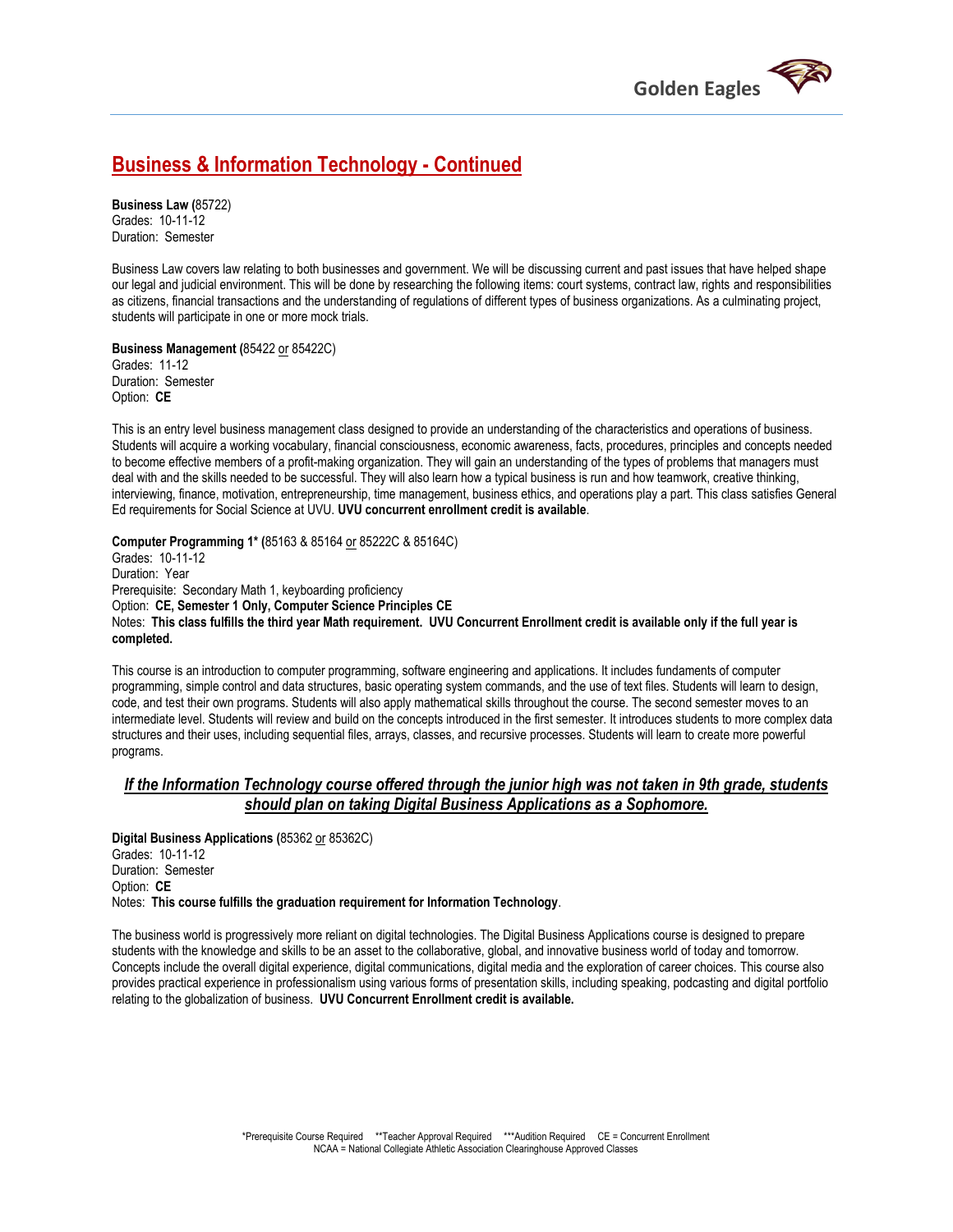

### **Business & Information Technology - Continued**

**Economics (**85872 or 85872C) Grades: 11-12 Duration: Semester Option: **CE**

An introductory course which studies the operation of different market systems, including production, domestic and global trade, labormanagement economics, and supply and demand. Includes business cycles and monetary and fiscal policies designed to modify those cycles. We will also discuss the basic tools of micro- and macroeconomic analysis. Microeconomics deals with consumers, firm, markets and income distribution. Macroeconomics deals with national income, employment, inflation and money. **UVU Concurrent Enrollment credit is available.** 

**Entrepreneurship (**85452) Grades: 10-11-12 Duration: Semester Notes: Participation in DECA and FBLA, marketing/business student organizations are encouraged which require dues.

Have you ever wanted to start your own business? This course will help you to gain an understanding of the principles necessary to start and operate a business. Students will develop an awareness of career opportunities and the importance of entrepreneurship to our global economy. They will identify and assess common traits and skills found in entrepreneurs and compare the risks and rewards to owning a business. Business finances including capital required, the return on investment desired, and the potential for profit will also be discussed. Throughout the course students will develop a business plan

**Exploring Computer Science II (STEM Ambassadors) (**87362)

Grades: 10-11-12 Duration: Semester

STEM (Science, Technology, Engineering, and Math) Ambassadors will travel to local elementary schools to teach 5th graders how to code using Code.org. Any students interested in STEM subjects, teaching, computer programming, and/or web development are invited to join. Students will receive valuable job and volunteer experience that can be used in building a resume, college applications, and/or scholarship applications.

**Leadership Principles (**82062 or 82062C) Grades: 11-12 Duration: Semester Option: **CE**

What makes a true leader? This class answers that question by teaching you how to be an "effective" leader. This is an interactive course designed to teach the fundamentals of leadership and business strategies. It teaches students how to be effective organizers, planners, and leaders. Concepts of goal-setting, motivation, time management, and much more are discussed. Projects in the class focus on how to fulfill leadership needs both inside and outside of school. **UVU Concurrent Enrollment credit is available.**

#### **Marketing (**82472)

Grades: 10-11-12 Duration: Semester Notes: This is an interactive, activity-based course and participation in DECA, an association of marketing students, is encouraged which requires dues.

If you desire to be your own boss, want to get promoted on the job, or want to succeed in the business world, Marketing is the class for you! The basic business functions that will be taught include: personal selling, management, business ownership, economics, target marketing, and pricing. Students will learn confidence, creativity, and customer service as they understand more about their role as both marketer and consumer.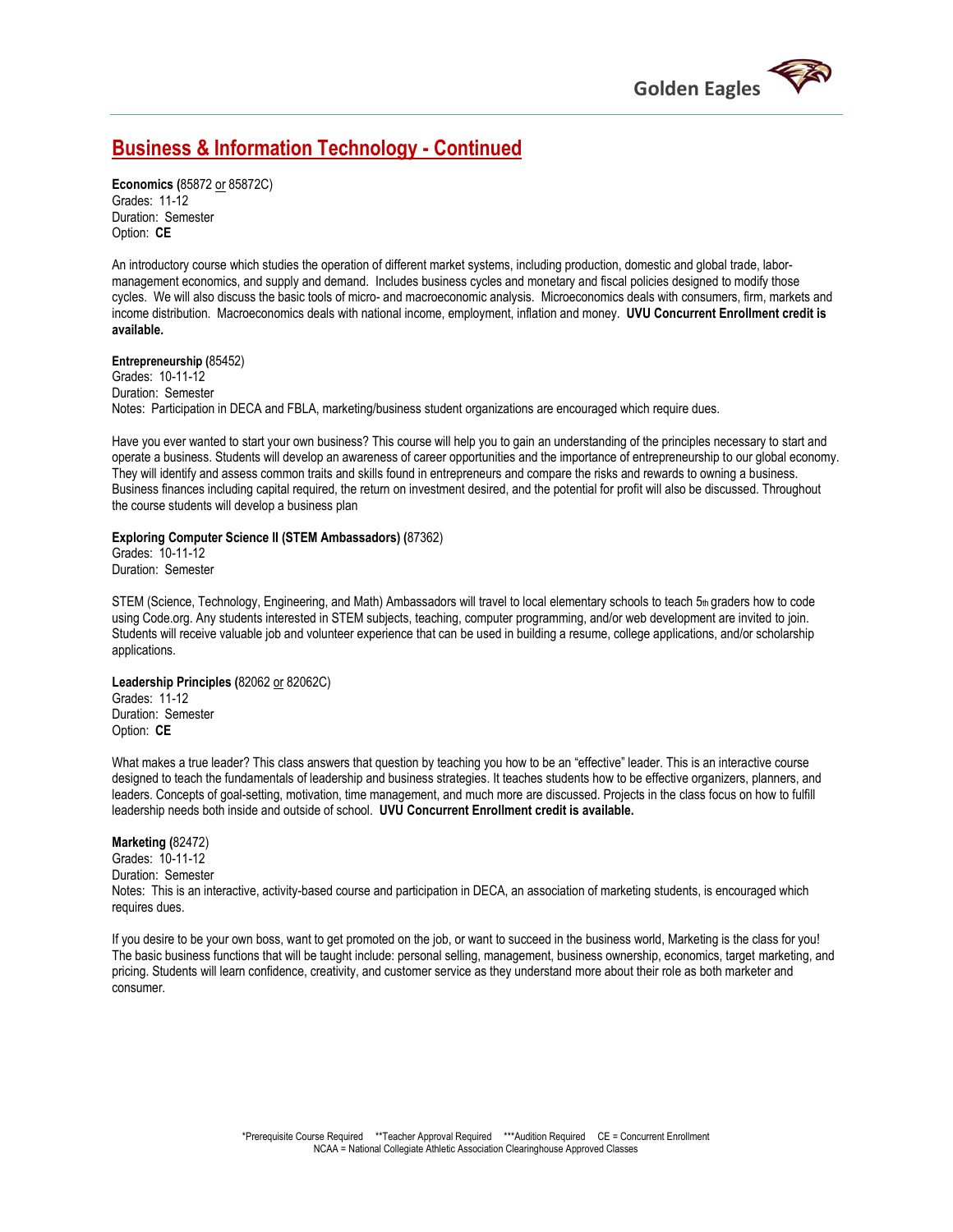

### **Business & Information Technology - Continued**

**Retailing (**82452) Grades: 11-12 Duration: Semester

This course will prepare students to operate businesses that sell, rent, or lease goods and services. This course will provide insight into the theory and application of merchandise/service assortment, pricing, promotion mix, location, store layout, and customer service activities necessary for successful retail operations.

**Sports and Entertainment Marketing (**85892) Grades: 11-12 Duration: Semester

How does marketing correlate with sports and entertainment? In this course you will develop an understanding of how essential marketing is to the success of the sports and entertainment industries. In this course, some of the following concepts will be taught: target marketing and segmentation, sponsorship, event marketing and promotion, and sports marketing plans.

**Yearbook\*\*\* (**45503 & 45504) Grades: 10-11-12 Duration: Year Note: **Application & Teacher Approval Required**

This class creates the school yearbook. Staff members develop skills in yearbook copy writing, photography, and/or page layout using state of the art desktop publishing software, including Adobe In Design, Photoshop, and Illustrator. To produce a quality yearbook, students should count on spending hours outside class working on specific assignments.

### **Family & Consumer Science**

**Adult Roles & Financial Literacy (**84403 & 84404) Grades: 11-12 Duration: Year Notes: **Students who complete the entire course fulfill the .5 Financial Literacy graduation requirement and .5 CTE.**

This class could also be called "Adulting 101", or "How to Be a Good Human"! Learn to understand individual and family relationships while at the same time earning your financial literacy credit. Topics include: decision-making, goals, values, communication, families, income, career preparation, crisis management, dating, marriage, money management, saving, investing, parenting, and retirement planning. The things you learn in this fun class will help you throughout your life!

**Child Development 1 (**84062) Grades: 10-11-12 Duration: Semester

The curriculum hours spent in this course count as credit hours toward the **Child Development Associate (CDA). College credit can be acquired after completion of the CDA curriculum.** In this course, you will learn to understand the aspects of human growth and development from prenatal through the preschool-age child. The importance of parenting using positive guidance techniques and child-related health and wellness issues is studied. The fun begins when you take our electronic **babies** home to experience a baby at home! After completing this course, you will be ready for being part of the MMHS Eaglet Preschool.

**Early Childhood Education 1** *Curriculum and Lab* (84053 & 84054) Grades: 11-12 Duration: Year

This course prepares individuals for child-related careers and/or more extensive parenting skills through personal interaction with children. Teaching and participating in **MMHS Golden Eaglet Preschool** will be a major part of the class. Previous completion of the Child Development course is preferred. Instruction is given in developing positive relationships and learning experiences for children, childcare policies and management, guidance techniques, and health and safety concerns. Hours spent in this course will count toward earning a **Child Development Associate (CDA.) College credit can be acquired after completion of the CDA curriculum.**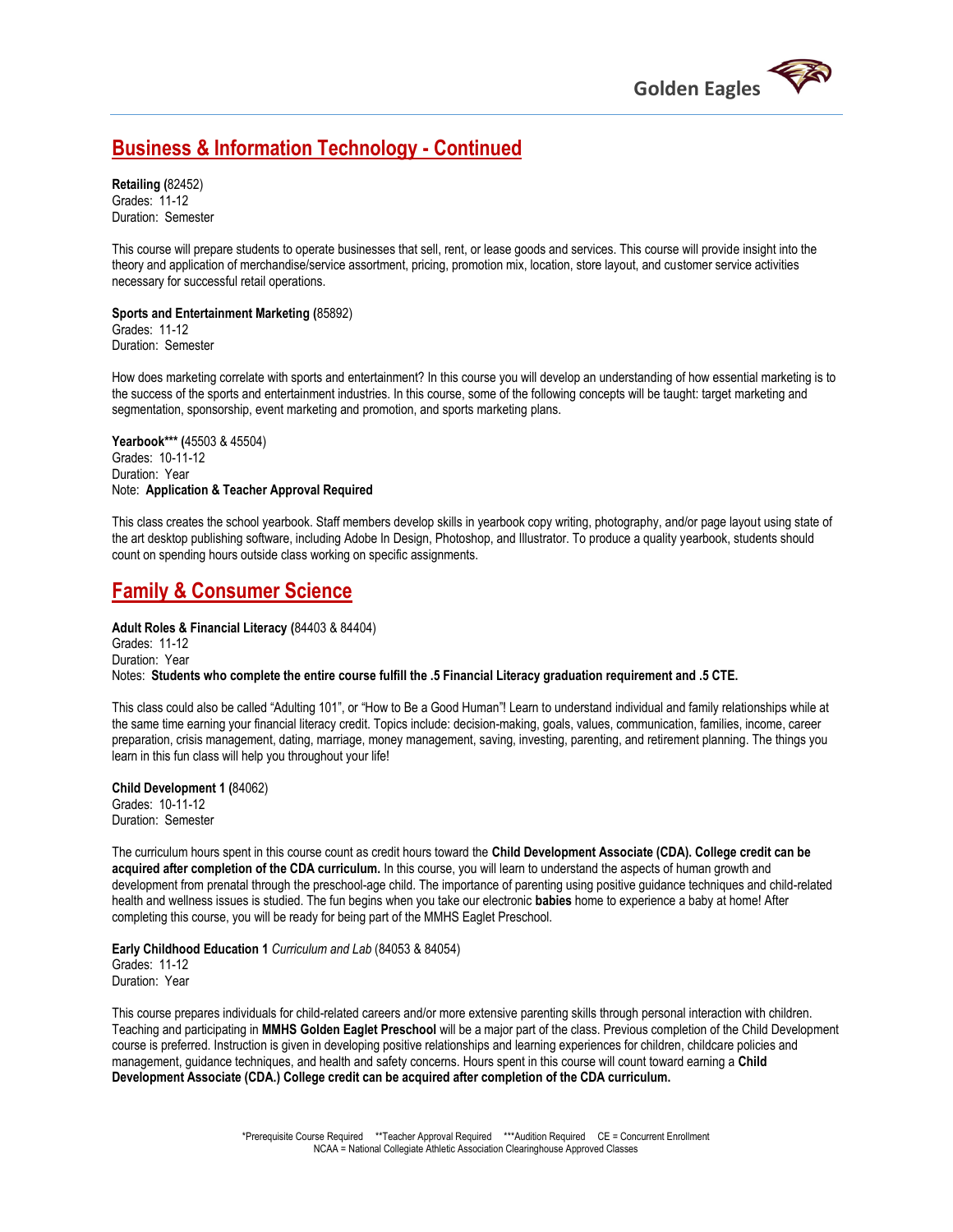

### **Family & Consumer Science -Continued**

**Early Childhood 2\* (**84463 & 84464) Grades: 12 Duration: Year Prerequisite: Child Development and Early Childhood Ed 1

The primary focus of this class is to complete steps to apply for the **Child Development Associate (CDA)** credential through hands-on participation in **MMHS Golden Eaglet Preschool.** This course prepares individuals for careers and entrepreneurial opportunities in early childhood education. Experiences include: Program planning and management, resource and facility management, peer mentoring, supervising recreational and play activities, and preparing, implementing and evaluating learning experiences for children. FCCLA may be an integral part of the course. This class may be repeated as students work to complete the CDA requirements. **College credit can be acquired after completion of the CDA curriculum.**

**Fashion Design Studio (Fashion Strategies) (**84692) Grades: 10-11-12 Duration: Semester

If you love fashion and clothing, but are not interested in sewing, this is the class for you! This class is a lot like Interior Design…but for clothes! This course explores how fashion influences everyday life and introduces students to the fashion industry. Topics covered include: fashion fundamentals, elements and principles of design, textiles, consumerism, and fashion related careers, with an emphasis on personal application.

**Foods 1 (**84772) Grades: 10-11-12 Duration: Semester

Learn and understand the principles of nutrition in maintaining a healthy life style. Instruction and food preparation labs include the topics of kitchen equipment, safety and sanitation, nutrition and the Food Guide Pyramid, breads, rice and pasta, fruits, vegetables, milk products, and proteins.

**Foods 2\* (**84782) Grades: 10-11-12 Duration: Semester Prerequisites: Foods I

Learn more advanced cooking techniques. Instruction includes a review of safety and nutrition guidelines as well as meal planning and service, food purchasing, and nutrition through the life cycle. Food preparation labs include salads, soups, sauces, breads, meats, poultry, and pastries.

#### **Foundations of Nutrition CE** (84742C)

Grades: 11-12 Duration: Semester Prerequisites: Foods 1 and Foods 2 Options: **CE**

This is fast-paced course that is an introduction to the science of nutrition and the relationship of food intake and health. Students evaluate their own food intake, eating behaviors; learn to be informed consumers of food and nutritional information in our modern environment. This course will strengthen comprehension of concepts and standards outlined in Sciences, Technology, Engineering and Math (STEM) education. Student leadership and competitive events (FCCLA) may be integrated into this course.

**Interior Design 1 (**84532) Grades: 10-11-12 Duration: Semester

Learn to explore your creativity in the exciting world of interior design. In this course, the elements and principles of design are identified as they pertain to interiors. Other topics included are floor plans, furniture arrangement, and careers.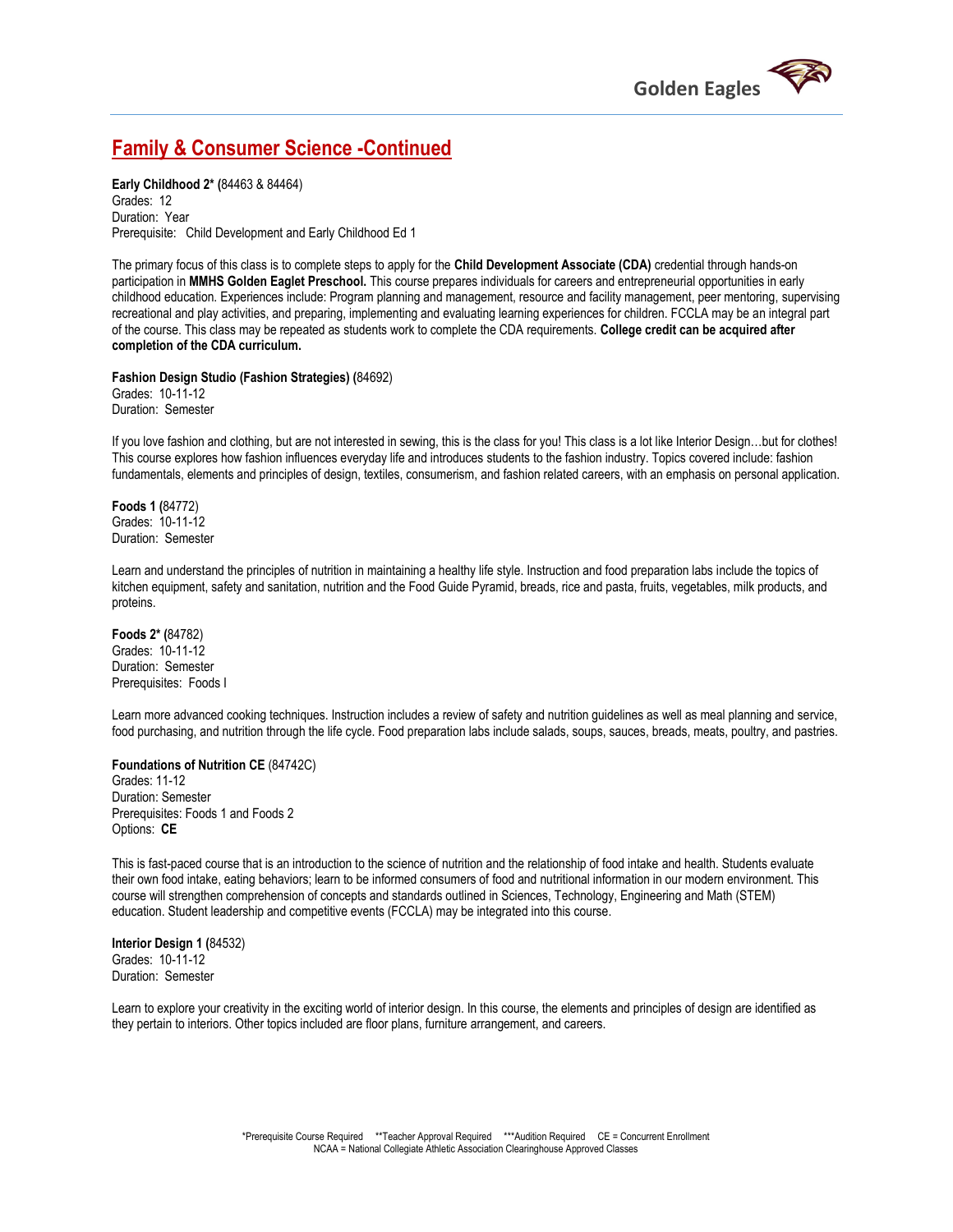

### **Family & Consumer Science -Continued**

**Interior Design 2\* (**84542) Grades: 10-11-12 Duration: Semester Prerequisites: Interior Design 1

Who doesn't like Interior Design? If you're interested in decorating homes and rooms, having a fun, hands-on class, this class is for you! You definitely don't want to miss out on this awesome class. Students will have the opportunity to develop skills in applying the elements and principles of design to interiors. Projects are integrated throughout the course to provide applications as the student studies architecture, furniture styles and constructions (reupholster!), surface treatments and backgrounds, design and function of space and lighting.

#### **Interior Design CE \*** (84542C) Grades: 10-11-12 Duration: Semester Prerequisites: Interior Design 1 Options: **CE**

Earning college credit for Interior Design?! Yes please! This fast paced and enjoyable class dives deeper into materials previously mentioned in Interior Design 1 and 2. College credit for INTD 1010 will be received upon course completion.

**ProStart 1\* (**84793 & 84794 or 84793C & 84794C) Grades: 11-12 Duration: Year Prerequisites: Foods 1 & 2 Options: **CE**

If you are considering a career in the food service industry this class is for you! ProStart works with the National Restaurant Association to give you a professional start to your career. This class focuses on food preparation in a restaurant, catering, and you have the chance to compete with your culinary skills against other high schools.

#### **Sewing 1 (Apparel Design and Production I) (**84082)

Grades: 10-11-12 Duration: Semester

Learn basic sewing skills including instruction on pressing equipment, textiles, and pattern reading. Students will learn construction techniques and complete projects according to their skill level. Students supply their own fabric/notions.

#### **Sewing 2 (Apparel Design and Production II\*) (**84092)

Grades: 10-11-12 Duration: Semester Prerequisites: Sewing I

Review basic sewing and pressing equipment with additional instruction on textiles. Students continue to learn construction techniques while choosing and providing their own fabric and notions for projects. Basic sewing knowledge and experience are required. Opportunities to compete in the Make It With Wool contest or FCCLA competitions.

#### **Sewing 3 (Textile Design Entrepreneurship \*) (**84132) Grades: 10-11-12

Duration: Semester Prerequisites: Sewing I

This course is for those interested in taking their sewing to the next level! Choose between designing clothing, or creating and quilting your own quilt on our quilting machine. It is designed to focus on entrepreneurial opportunities and careers in design fields. Experiences are up to you! It may include pattern design, clothing construction and manufacturing, fitting and alteration. The study and application of textile sciences and technology in this course provides students with laboratory-based experiences that will strengthen their comprehension of concepts and standards outlined in Science, Technology, Engineering and Math (STEM) education.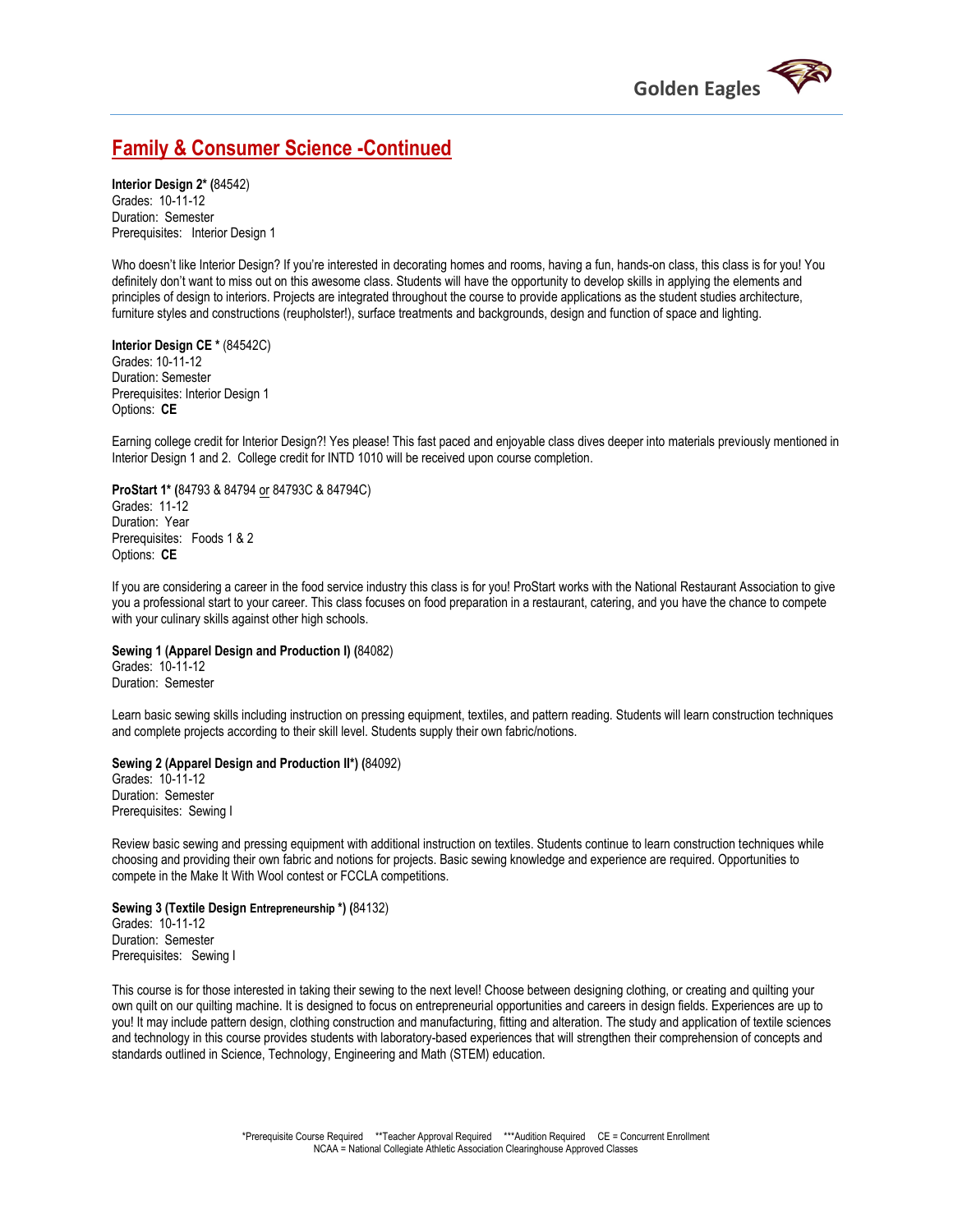

### **Family & Consumer Science -Continued**

**Sport Sewing** (84082) Grades: 10-11-12 Duration: Semester

Students learn basic design and construction skills using technical fabrics to make projects for the outdoor/sports industry. The skills will introduce and prepare students for employment opportunities in the outdoor/sports industry. This course will strengthen comprehension of concepts and standards outlined in Sciences, Technology, Engineering and Math (STEM) education. Student leadership and competitive events (FCCLA) may be integrated into this course.

**Teaching as a Profession** (20112) Grades: 10-11-12 Duration: Semester

Are you considering a career as a teacher? It is one of the most rewarding careers you could have! In this brand new class, you will discover different learning types, methodology and skills needed to be an effective teacher, observe and practice teaching!

### **Health Sciences**

### **Emergency Medical Responder (**83202 or 83202C)

Grades: 10-11-12 Duration: Semester Options: **CE**

Everyone needs the lifelong skills you will learn in this class. Students will have an opportunity to certify as an Emergency Medical Responder with the American Red Cross as they learn about emergency service careers, CPR, and advanced first aid. This hands-on course culminates with a mock disaster situation and prepares students to provide a valuable service to the community. **UVU Concurrent Enrollment credit is available.** 

#### **Exercise Science / Sports Medicine (**83093 & 83094 or 83093C & 83094C)

Grades: 11-12 Duration: Year Options: **CE**

Athletes looking to gain a better understanding of performance enhancement techniques should take this class. For students wishing to pursue a medical profession, this class is a must! The purpose of this course is to introduce general concepts of the sports medicine profession. We will explore therapeutic careers, medical terminology, injury prevention, rehabilitation techniques, therapeutic modalities, sports nutrition, and sport psychology. **UVU Concurrent Enrollment credit is available.** 

### **Health Science Tech Intro** (83502)

Grades: 10-11-12 Duration: Semester This semester course is designed to create an awareness of career possibilities in health care and inform students of the educational options available for health science and health technology programs. Instruction includes beginning anatomy and physiology, medical terminology, medical ethics, disease, and disorders. This is a suggested class to prepare students for the medical anatomy and physiology course.

#### **Medical Anatomy & Physiology\* (**83533 & 83534)

Grades: 10-11-12 Duration: Year Prerequisites: Successful Completion of Biology Options: NCAA Notes: **This class fulfills the Applied or Advanced Science requirement.** 

Anatomy is the study of structure. Students will learn the bones, muscles, nerves and other organ systems. Physiology is the study of function. Students will learn how the systems work and function as parts of a living organism. Discussions will also include clinical studies of diseases. This course is designed for students who have an interest in a medical career or in studying the human body. Assignments and projects designed to explore possible careers in health care will be required. Completion of this course will be excellent preparation for more advanced courses such as AP Biology and anatomy classes in college.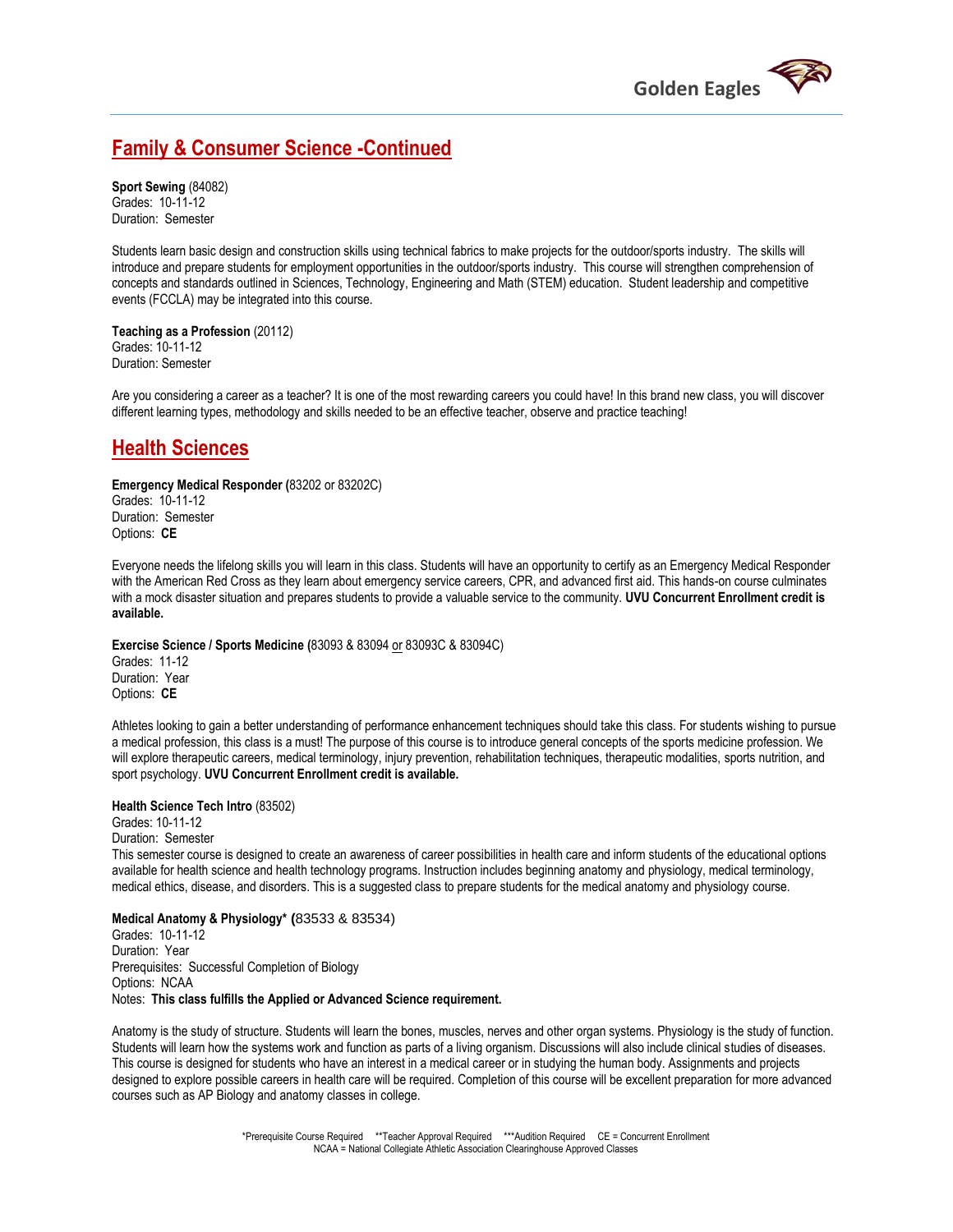

### **Health Sciences-Continued**

**Medical Terminology** (83212C) Grades: 11-12 Duration: Semester Options: **CE**

This course will help you understand the language of medicine and health care. Emphasis is placed upon anatomical terms and terms associated with movements of the human body. This course also stresses the proper pronunciation, spelling, and usage of medical terminology. This class is helpful to anyone considering going into the healthcare field.

### *Skilled and Technical Sciences* **Drafting**

**CAD Architectural Design 1 (**88173 & 88174 or 88173C & 88174C) Grades: 10-11-12 Duration: Year Options: **CE**

This course prepares individuals with knowledge of residential architectural and related construction. It includes instruction in architectural blueprint reading, sketching, design fundamentals, basic building materials, planning areas, residential floor plans, basement plans, door and window schedules, exterior elevations, instruction in building codes, electrical plans, plot plans, exterior elevations, interior elevations, typical wall sections, stair details, specifications, architectural renderings, and Computer-Aided Design (CAD) software with a major emphasis on 3D. **UVU Concurrent Enrollment Credit is available (EDGT1020).** 

**CAD Mechanical Design 1 (**88183 & 88184 or 88183C & 88184C) Grades: 10-11-12 Duration: Year Options: **CE**

The first in a sequence of courses that prepares individuals to develop technical knowledge and skills required to plan and prepare scale pictorial interpretations and technical documentation of engineering and design concepts. This includes instruction in the use of 2D Computer-Aided Design (CAD) software, sketching, drawing layout, geometric construction, orthographic projection, and dimensioning. **UVU Concurrent Enrollment Credit is available (EDGT 1000.** 

### **Photography & TV Broadcasting**

**AP Photo\* (**11573 & 11574) Grades: 11-12 Duration: Year Prerequisites: Digital Photo 1 and Commercial Photo 2

This independent AP Class is a studio based visual arts class emphasizing digital photography. Students enrolled must show a high level of motivation, independence, and ability to work on their own, both in and outside of class. The advanced level of this class means you will be learning college foundation-level artwork while in high school. The AP Portfolio requires you, the student, to address in your art two main areas: Sustained Investigation and Selected Works. A successful completion and submission of a portfolio is required, which, if scored a three or higher, may earn college credit at participating universities. The content of this course will encompass digital photography and related software applications (Adobe Lightroom and Photoshop). You will learn and refine your knowledge of digital photography and computer editing software. Mastery of basic design principles (balance, contrast, unity, movement, etc.) as they apply to photography will be covered. Developing a personal style and theme (voice) to your photographic images/subject matter will be important. Thinking and articulating your ideas both in writing and in verbal critique/discussions with the teacher and peers is another class component.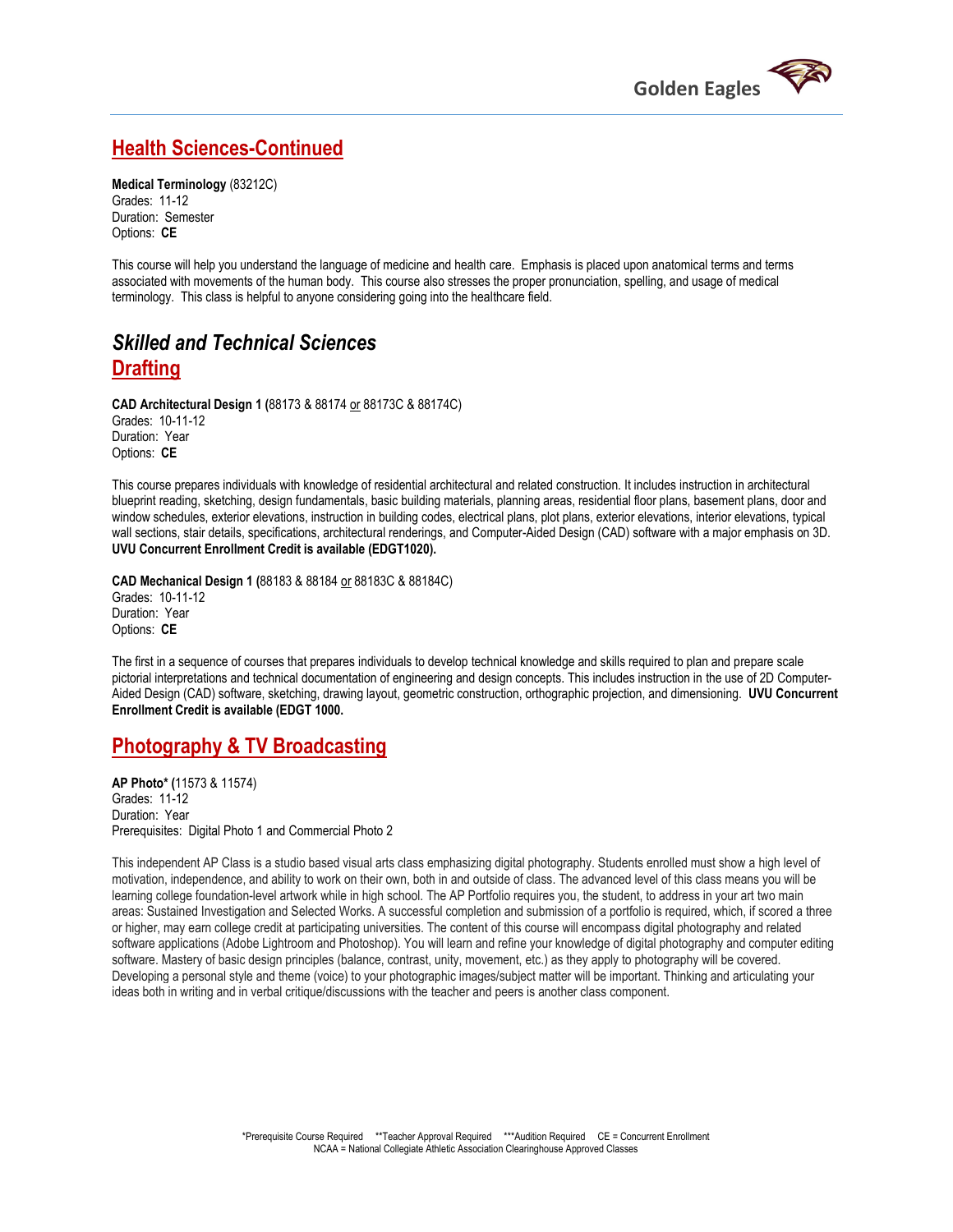

### **Photography & TV Broadcasting-Continued**

**Commercial Photography 2\* (**88312 or 88312C) Grades: 11-12 Duration: Semester Prerequisites: Digital Photography 1 Options: **CE**

Instruction will be given on lighting, composition, the art of photography, types of cameras, lenses, digital printing, and other aspects of commercial photography. Students will study many areas of photography including nature, architecture, modeling, weddings, sports, and studio photography. Various techniques will be learned including shooting photos for digital manipulation with imaging software. Students should have access to a DSLR.

**Digital Photography 1 (**88302) Grades: 10-11-12 Duration: Semester Notes: Students should have access to a digital camera.

This course focuses on digital photography as an art form as well as learning the skills necessary in becoming a commercial photographer. Students will learn composition, camera functions, types of cameras and camera parts. Students will also learn how to manipulate and enhance photos through the use of Photoshop. Various techniques will be learned while taking pictures with a digital camera.

**Digital Graphic Arts Intro** (86202) Grades: 10-11-12 Duration: Semester

This course is a prerequisite for Digital Media and will teach you basic knowledge and skills related to the graphic design industry. This includes instruction and hands-on assignments in the following areas: creative design and layout, typography, color, related software, and computer and professional skills.

**Digital Media 1 (**86702 or 86702C) Grades: 10-11-12 Duration: Semester Prerequisites: Digital Graphic Arts Intro Options: **CE**

Digital Media is the process of analyzing, designing, and developing interactive media. Students will create and learn digital media applications while using elements of text, graphics, animation, sound, video, and digital imaging for various formats.

**Television Broadcasting\* (**86503 & 86504)

Grades: 10-11-12 Duration: Year Prerequisites: Must have taken Video Production 1 or be concurrently enrolled in it

Provides students with basic knowledge and skills related to the television broadcasting industry. Students will have hands-on experience with broadcast equipment and video editing software. Students will produce various projects including live morning news shows, school events, interviews, commercials, etc.

**Video Production 1 (**86432 or 86432C) Grades: 10-11-12 Duration: Semester Options: **CE**

Designed to introduce students to the history, social impacts, and basic elements of video production. Through discussions and hands-on assignments, students will develop skills in areas such as cinematography, sound, lighting, screenwriting, editing, and production management.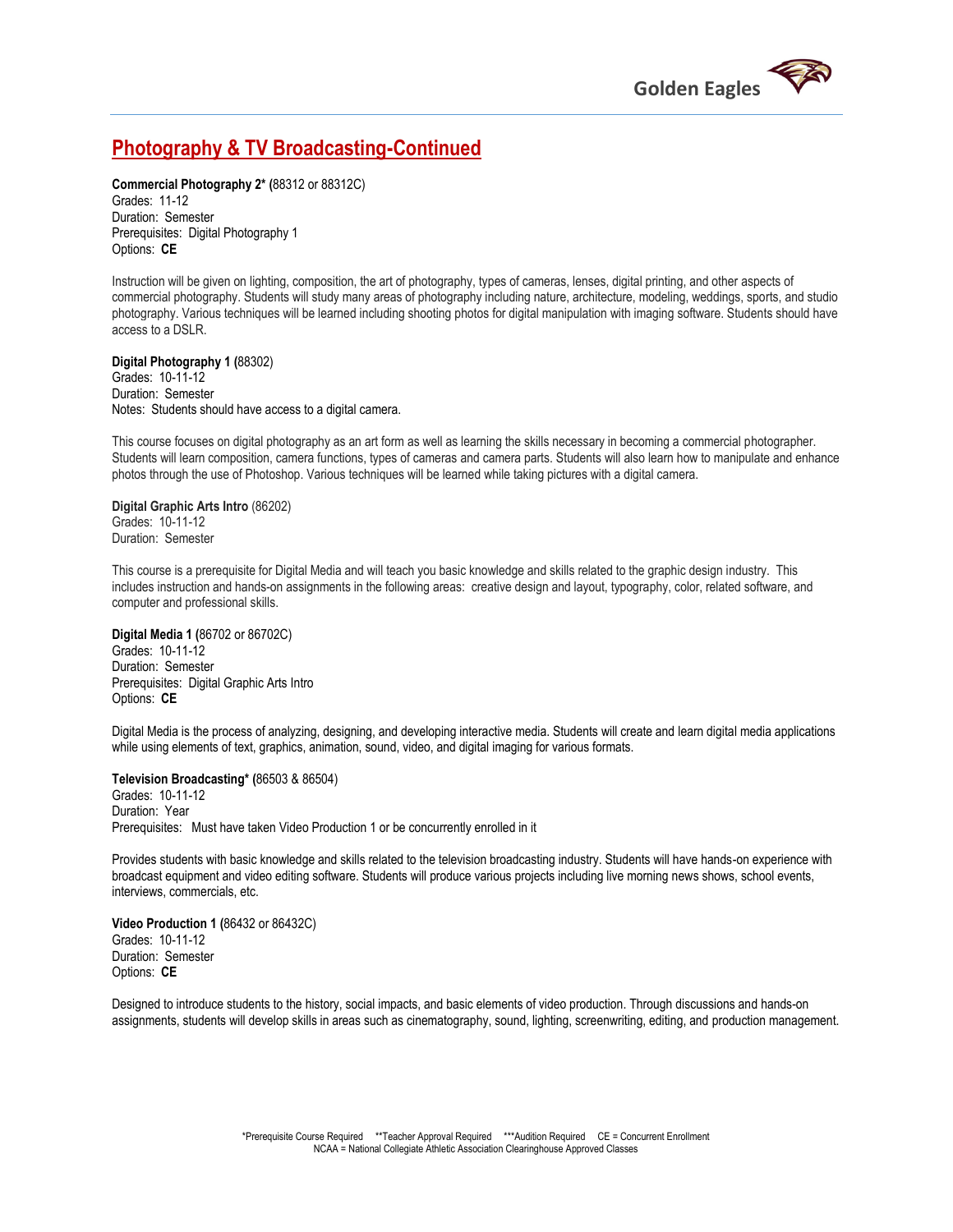

### **Photography & TV Broadcasting-Continued**

**Video Production 2\* (**86442) Grades: 10-11-12 Duration: Semester Prerequisites: Video Production 1

Builds upon student's understanding of the storytelling and moviemaking processes. Through discussions and hands-on assignments, students will further their skills in areas such as camera operation, cinematography, recording audio, lighting systems, pre-production, production, postproduction, visual effects, and graphics.

### **Protective Services**

**Law Enforcement (**87332) Grades: 11-12 Duration: Semester

This course prepares individuals to perform the duties of police and public security officers, including patrol and investigative activities, traffic control, crowd control, public relations, witness interviewing, evidence collection and management, court procedures and the law in general. Basic crime prevention methods, equipment maintenance and other routine law enforcement responsibilities are also included.

### **Technology Education**

**Physics with Technology\* (**86363 & 86364) Grades: 10-11-12 Duration: Year Prerequisites: Requires Successful Completion of Sec Math 1 Options: NCAA Notes: No Lab Fees. **This class can fill a Foundation Science or CTE requirement.** 

Physics is the study of how the world works. We will five deep into the concepts of everyday things like force, speed, acceleration, gravity, electricity and energy. If you enjoy learning through hands-on methods, this class is for you. Requires successful completion of Sec Math 1. No Lab Fees. This class can fill a science or CTE requirement.

### **Welding**

**Welding Tech 1 (**88513 & 88514) Grades: 10-11-12 Duration: Year Notes: **Completion of all levels of welding could lead to certification in the welding industry.** Welding Tech 1 Girls course is offered.

This is a yearlong course where students will be introduced to welding and information pertaining to the occupation. Students will receive shop safety and be introduced to stick welding and MIG welding. Students will work on various types of welds and welding joints using both welding processes. Students will also learn about oxy-fuel cutting and perform a variety of cuts. Students will be able to fabricate a project using their new skills.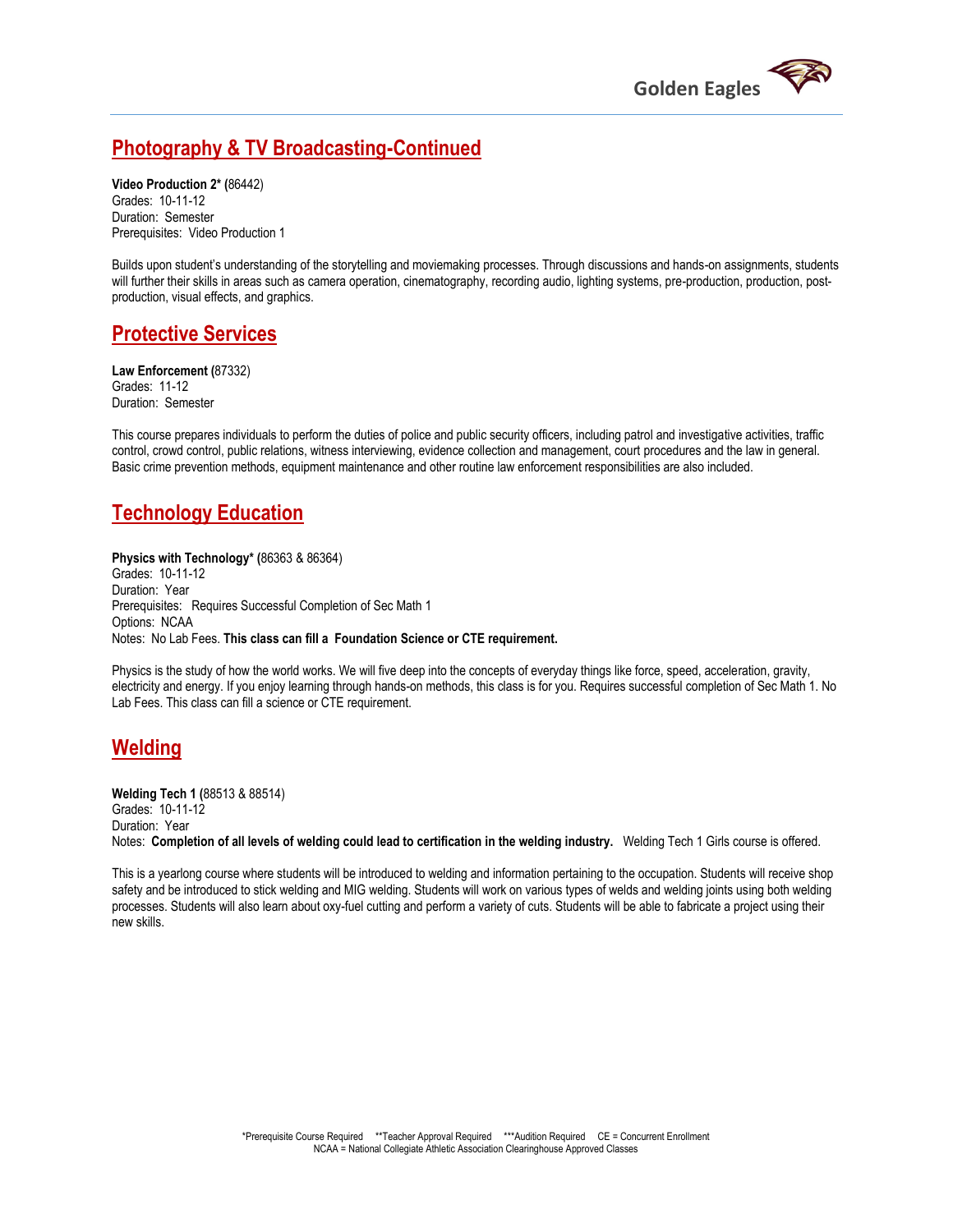

### **Welding-Continued**

**Welding Tech 2\* (**88523 & 88524 or 88523C & 88524C) Grades: 11-12 Duration: Year Prerequisites: Welding Tech 1 Options: **CE** Notes: **Weber State University Concurrent Enrollment Credit is Available** 

This is a yearlong course where returning students can get college credit for Weber States Welding Engineering Program. Students will build upon skills learned in Welding 1. Students will work on various types of welds and welding joints using FCAW (flux cored) and GTAW (TIG welding) to the instructor's satisfaction. They will also have to perform several cuts using CAC-A (carbon cutting) and PAC (plasma cutting). Students will also participate in activities to help their employability skills. When the assignments are completed students will be able to fabricate a project using their new skills.

**Welding Tech 3\* (**88533 & 88534 or 88533C & 88534C)

Grades: 12 Duration: Year Prerequisites: Satisfactory completion of Welding Tech 2 or Teacher Approval Options: **CE** Notes: **Completion of all levels of welding could lead to certification in the welding industry. Weber State University Concurrent Enrollment Credit is available.**

This is a college credit class for Weber States Welding Engineering Program. Students will learn more advanced skills in the welding processes that will prepare them to apply technical knowledge and skills in the workplace and in project construction. Students will learn and practice knowledge, attitude, skills and habits required to perform tasks autonomously, including the selection and use of appropriate techniques and equipment with minimum supervision. Detailed plans, a bill of materials and pre-payment for material must be made before a project can be started.

### **Woodshop**

**Furniture Design 1 (**88603 & 88604 or 88603C & 88604C) Grades: 10-11-12 Duration: Year Options: **CE** Notes: **UVU Concurrent Enrollment credit is available (CAW 140R).** 

The first instructional course in a sequence that prepares individuals to apply technical knowledge and skills to lay out and shape stock; assemble projects; saw and sand projects; and stresses the safe use of a variety of hand and power tools and machinery. Recommended projects would be anything that would allow students to incorporate all joints and tools e.g., nightstand.

**Furniture Design 2\* (**88593 & 88594 or 88593C & 88594C) Grades: 11-12 Duration: Year Prerequisites: Furniture Design 1 Options: **CE** Notes: **UVU Concurrent Enrollment credit is available (CAW 140R).** 

The second instructional course in a sequence that prepares individuals to apply technical knowledge and skills to prepare and execute furniture design projects; assemble and finish furniture articles; repair furniture; and stresses the save use of a variety of hand and power tools and machinery. Recommended projects would be anything that would allow students to incorporate all joints and tools e.g., chest of drawers.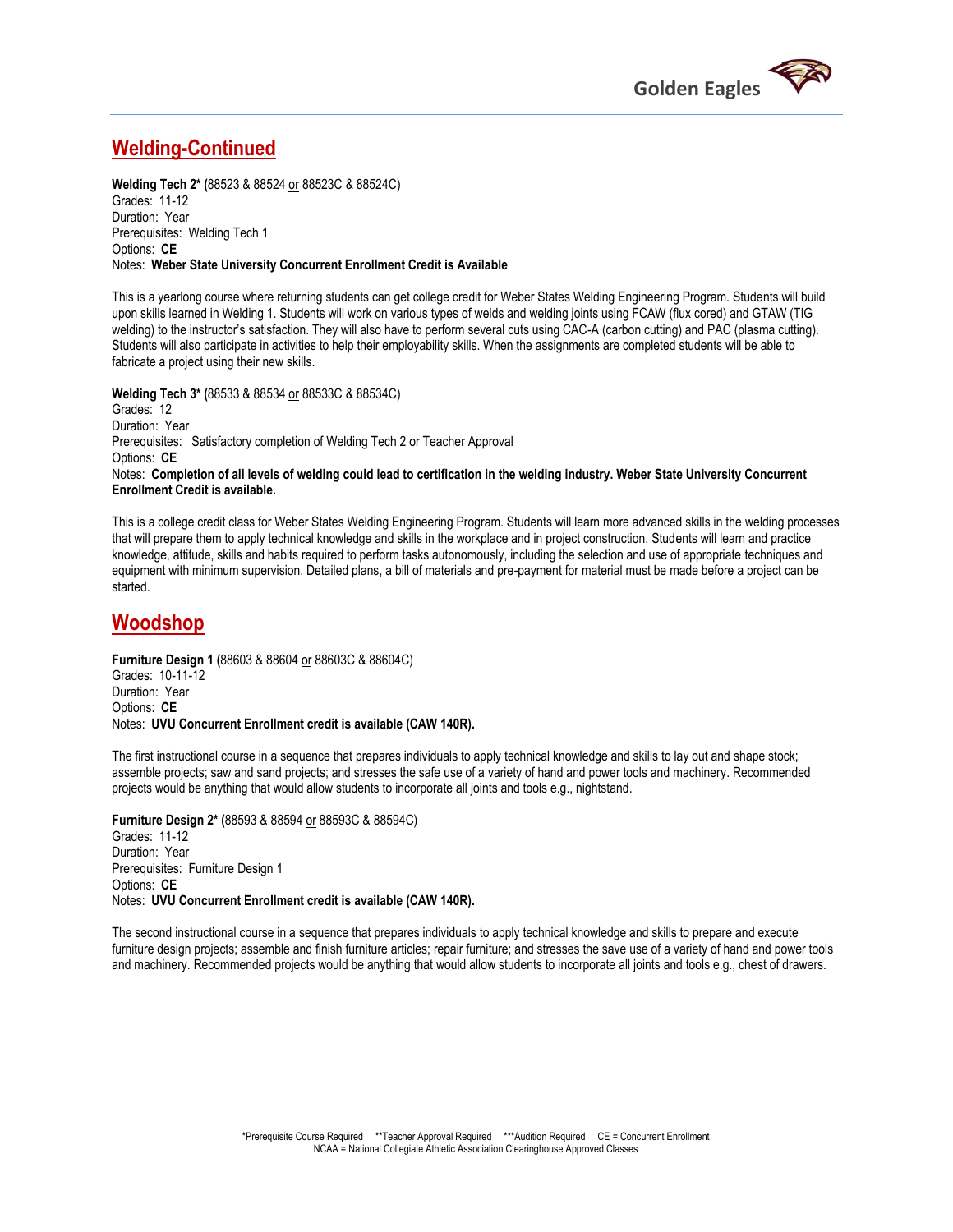

### **Work Based Learning**

**Work-Based Learning (Intern) (**81973 **or** 81974) Grades: 11 & 12 Duration: Semester Notes: **Apply with the Work-Based Learning Coordinator.** 

Internship work experience may be available for students who have a CCR career goal and are enrolled in a related class. Each internship is individually tailored to bring motivated high school students together with community professionals to explore career possibilities and gain onthe-job experience. Participating students must attend the Critical Workplace Skills class as defined in the class disclosure. Students will be required to provide their own transportation to work sites.

## **ENGLISH/LANGUAGE ARTS**

*The graduation requirement is 4.0 units of credit. It must include English 9, 10, and 11 or the Honors or Special Ed equivalent. The fourth unit may be filled with a 3rd year of a Foreign Language. However, MOST universities and colleges recommend taking a FOURTH English class such as: AP Literature & Composition, AP Language & Composition, English 1010: Introduction to Writing or English Communication CE. Failure to take a fourth year of English will limit college choices and will jeopardize NCAA eligibility.*

**ACT Prep Course (**06332) Grades: 10-11 Duration: Semester

The ACT Prep course will emphasize ACT test-taking strategies, specifically math skills, language skills, reading skills, science-reasoning skills, and writing skills. Students will study test taking strategies, questioning and thinking skills, information retrieval, pre-ACT test practice, memory technique, reading in the content areas, and vocabulary development with the central goal to increase both test scores and composite scores. All ACT tests will be reviewed: English, Math, Reading, Science Reasoning, and Writing.

**AP Language & Composition (**43033 & 43034) Grades: 11 Duration: Year Prerequisites: Suggested: B+ or higher in English 10 Options: NCAA

This college-level course stresses academic writing (expository, analytical, and argumentative essays) and close, analytical reading of a wide variety of nonfiction and fiction. This class, recommended for any motivated college-bound 11th grade student, provides excellent preparation for the AP Literature and College Writing courses offered to seniors, and it is designed to prepare students for the Advanced Placement Language Exam which offers widely accepted university credit.

**AP Literature & Composition (**43023 & 43024) Grades: 12 Duration: Year **Prerequisites** Options: NCAA

This is a college-level class requiring advanced literary language awareness and writing skills. Extensive reading and critical analysis of world authors along with a variety of compositions are required both in and out of class in preparation for the AP exam which offers widely-accepted college credit. The required summer reading assignments will aid the student in successful completion of this intensive study. Students will receive more information about the summer reading assignments after registration is completed.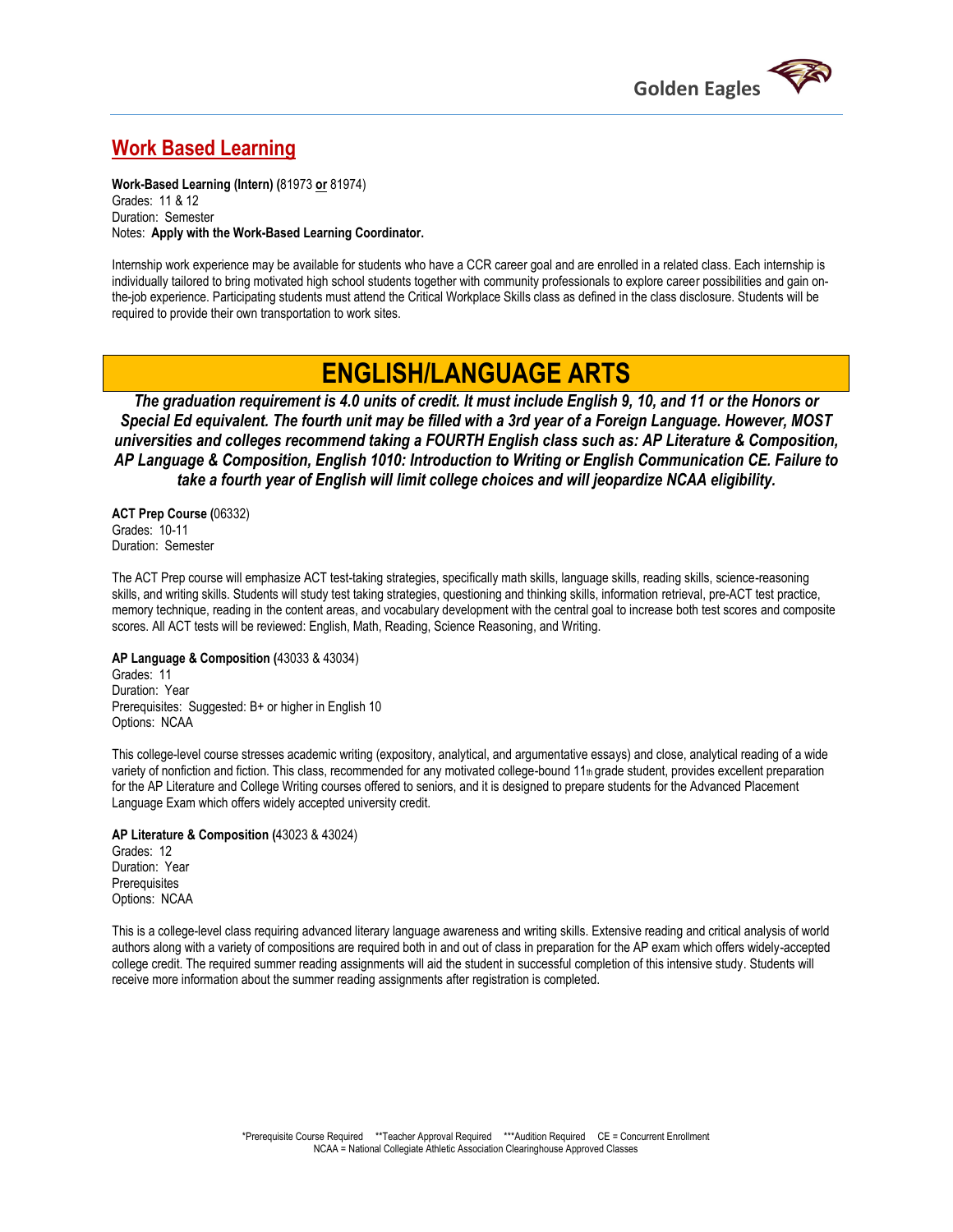

## **ENGLISH/LANGUAGE ARTS-Continued**

**Business Communication I & II** (85783 & 85784)

Grades: 12 Duration: Year

Notes: **This course DOES NOT satisfy Regents or NCAA requirements. This class fulfills Senior English credit**.

Business communications impact all aspects of our lives. This course will teach students to communicate in a clear, courteous, concise, and correct manner on both personal and professional levels. Competency will be developed in oral, written, social, technological, employment, and organization communication. Listening skills will be incorporated throughout the course. The overriding goal is to provide students with a solid communication bases so they are able to function effectively in any course of study and in our global society. Students will prepare a practical, proficient portfolio consisting of a resume, job application, and an oral presentation. Students will complete the course with a greater understanding of the impact of technology and the need for effective communication skills to advance in a business career.

**Creative Writing 1 (**42102) Grades: 10-11-12 Duration: Semester Options: NCAA Notes: The course does NOT fill English 10-11 requirements, but may be taken to fill half of the fourth year language arts requirement.

This class is designed to increase a student's writing ability, using various writing techniques and strategies. Students will create original written works, express their imagination, write in multiple genres, learn to write in new ways, and work in a comfortable environment that allows creativity to flow. Students will write: poetry, narratives, fiction, nonfiction, fanfiction, children's books, editorials, and much more. Although, there is a rigorous amount of writing in this class, it is done in an enjoyable and creative way that many students love.

**Creative Writing 2** (42112) Grades: 10-11-12 Duration: Semester Prerequisites: Creative Writing 1 Options: NCAA

Although similar to Creative Writing I, Creative Writing II is designed to polish and further enhance a student's writing ability. Students will create written works, using many writing styles and genres that are more in-depth and thoughtful.

**Debate (**65103 & 65104) Grades: 10-11-12 Duration: Year Notes: An \$80 participation fee is required.

Do you want to learn how to win arguments and increase your critical thinking and reasoning skills? Then take Debate! When you sign up for this course, you become a member of the Maple Mountain High School Debate Team. We will learn traditional debate skills (reading, writing, speaking, and research), and we will prepare for and participate in tournament competitions. As a member of the debate team, you will be required to participate in 1-2 tournaments each term. Tournaments are normally held Friday after school and Saturday during the day.

**English 10 (**41003 & 41004) Grades: 10 Duration: Year Options: NCAA

This class covers reading strategies and emphasizes elements of literary analysis for poetry, short story, drama, nonfiction and novels. Students will learn writing, discussion and thinking skills to meet state requirements and help them prepare for college and real life experiences.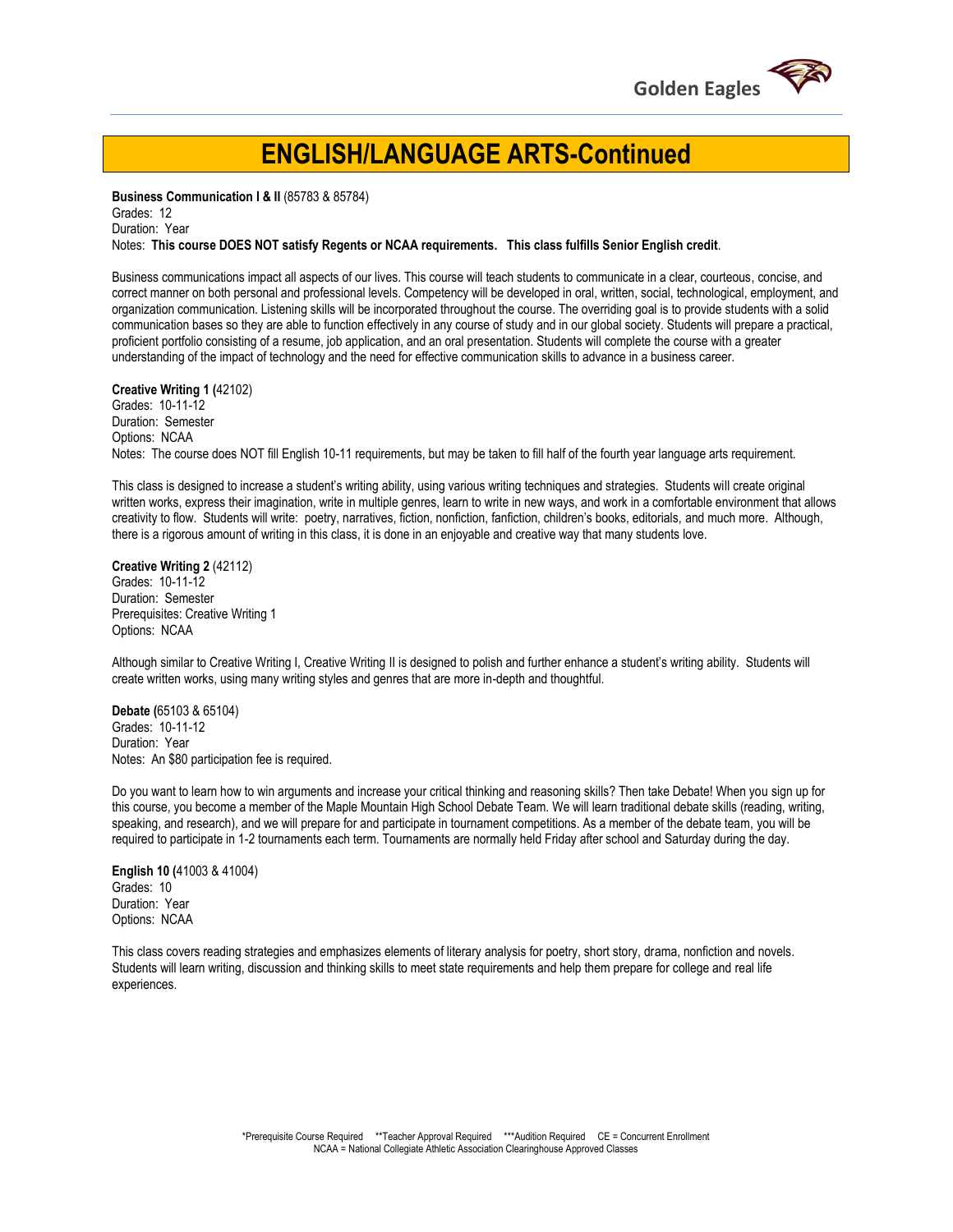

## **ENGLISH/LANGUAGE ARTS-Continued**

**English 10 Honors** (41053 & 41054) Grades: 10 Duration: Year Notes: NCAA

This class is recommended for college-bound 10th grade students who plan to continue advanced English study as juniors and seniors in AP or college-level classes. The course will require significantly more reading and writing than are required in regular English 10 classes and will focus on in-depth study of British literature. This class is open to any  $10<sub>th</sub>$  grade student who wants a more challenging English class.

#### **English 1010 Introduction to Writing (**42203C & 42204C)

Grades: 12

Duration: Year

Prerequisites: ACT English score of 19+ and ACT Reading score of 19+, or a passing score on the Accuplacer and 3.0 GPA in English 10 & 11.

Options: **CE, NCAA**

As a college-level class, English 1010 is designed to help students develop upper-level writing, reading, and critical thinking skills through demanding assignments required to fulfill university English requirements. In addition to high school English credit, passing students registered with UVU receive three semester hours of college English credit.

**English 1010/2010 Introduction to Writing and Intermediate Writing Humanities Social Sciences** (42203C & 44222C)

Grades: 12

Duration: Year

Prerequisites: ACT English score of 19+ and ACT Reading score of 19+, or a passing score on the Accuplacer and 3.0 GPA in English 10 & 11.

Options: **CE, NCAA 2010 only** Notes: .50 Credit 1010, .50 Credit 2010, **NCAA 2010 only**

English 1010/2010 is a college level course at a college pace. Students will complete English 1010 during first semester and English 2010 during second semester. This course will help students develop upper-level writing, reading, critical thinking, inquiry, and research skills through demanding assignments required to fulfill university English requirements. In addition to high school English credit, passing students registered with UVU receive six semester hours of college English credit.

**English 11 (**41103 & 41104) Grades: 11 Duration: Year Options: NCAA

This class refines reading strategies as students examine the American heritage in literature. Students will learn writing, discussion and thinking skills to meet state requirements and help them prepare for college and real life experiences.

**English 12 (**41213 & 41214) Grades: 12 Duration: Year Options: NCAA

This class refines reading strategies as students examine their British heritage in literature. Students will learn writing, discussion and thinking skills to meet state requirements and help them prepare for college and real life experiences.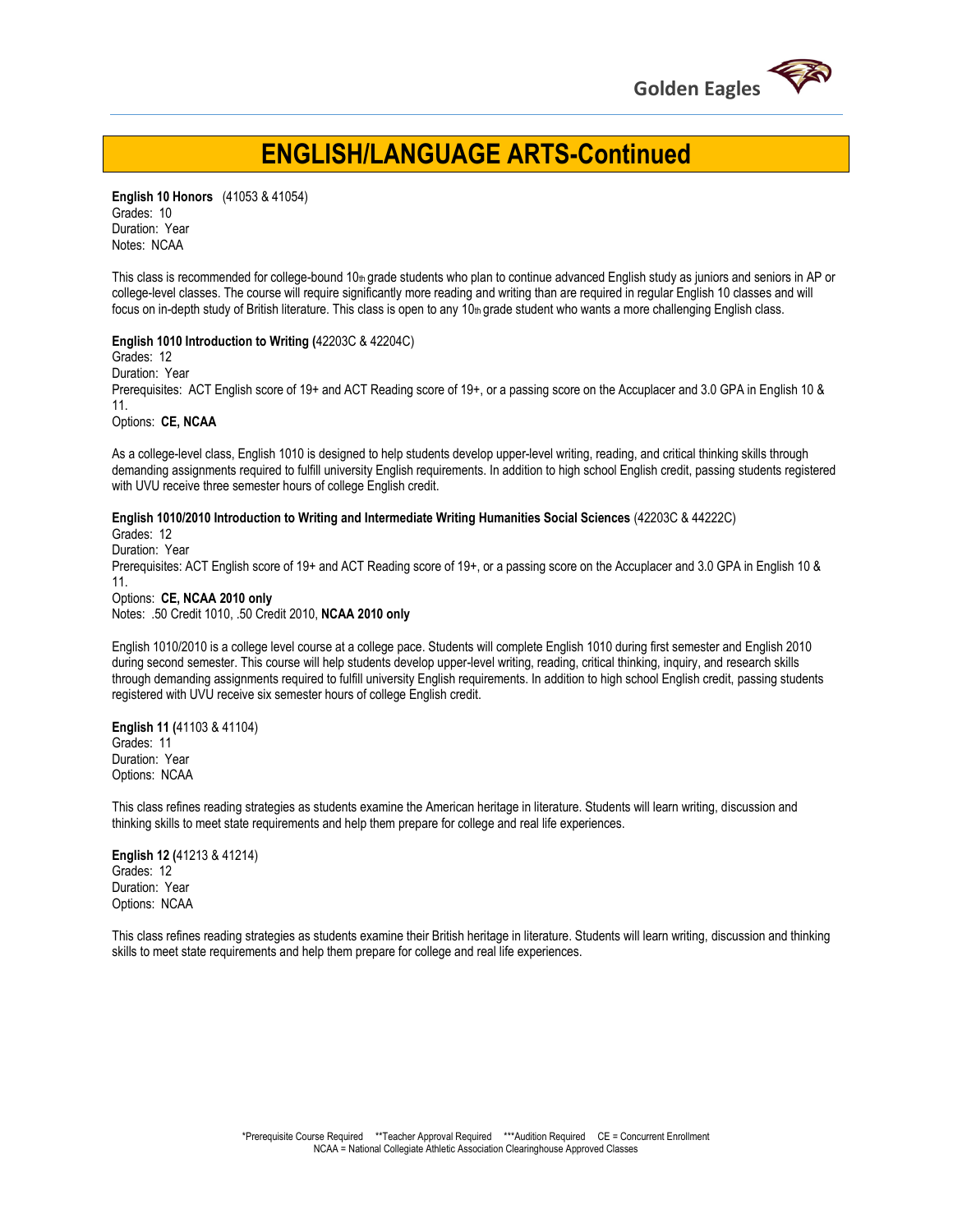

## **ENGLISH/LANGUAGE ARTS-Continued**

**Pop Culture Analysis** (44502) Grades: 11-12 Duration: Semester Notes: **This class is a senior Language Arts course. Students will receive 12th grade English or elective credit. Juniors may also take the course but the class does not count toward English 11 credit. This course DOES NOT satisfy Regents or NCAA requirements.** 

This class covers popular culture from The Beatles to video games with a goal to teach students how to analyze pop culture texts such as song lyrics, memes, political satire, skits, and much more. By analyzing pop culture, students will learn how video games, music, TV, magazines, and the internet have impacted culture and history. If you enjoy music, music videos, video games, TV, Netflix, memes, gifs, YouTube, and any other form of popular media then this is the class for you.

## **FINANCIAL LITERACY**

*The state core requirement is 0.5 credit of Financial Literacy or Adult Roles & Financial Literacy.*

**Adult Roles & Financial Literacy (**84403 & 84404) Grades: 11-12 Duration: **Year** Notes: **Students who complete the entire course fulfill the .5 financial literacy graduation requirement and .5 CTE.** 

Learn to understand individual and family relationships integrated with general financial literacy. Topics include: decision-making to set and implement goals, values, communication skills, families, sources of income, the relationship between income and career preparation, crisis management, dating, marriage, money management, saving, investing, parenting, and retirement planning.

**Financial Literacy (**85442) Grades: 11-12 Duration: Semester Notes: **THIS COURSE IS REQUIRED FOR GRADUATION.** 

Students will gain an understanding of personal finance principles as they relate to income, money management, budgeting, spending, credit, saving, investing, and insurance/risk management. They will be able to use this knowledge and related skills to take individual responsibility for personal economic well-being as they learn to understand their consumer rights and responsibilities. Students will demonstrate literacy and numeracy through practical application, critical thinking, and problem solving.

**Financial Literacy CE (**85442C) Grades: 11-12 Duration: Semester Options: **CE** Notes: **THIS IS A COLLEGE LEVEL CLASS.**

This class will satisfy the graduation requirement for Financial Literacy and students will sign up to receive UVU concurrent enrollment credit. Students will gain an understanding of personal finance principles as they relate to income, money management, budgeting, spending, credit, saving, investing, and insurance/risk management. Students will be able to use this knowledge and related skills to take individual responsibility for personal economic well-being as they learn to understand their consumer rights and responsibilities. Students will demonstrate literacy and numeracy through practical application, critical thinking and problem solving.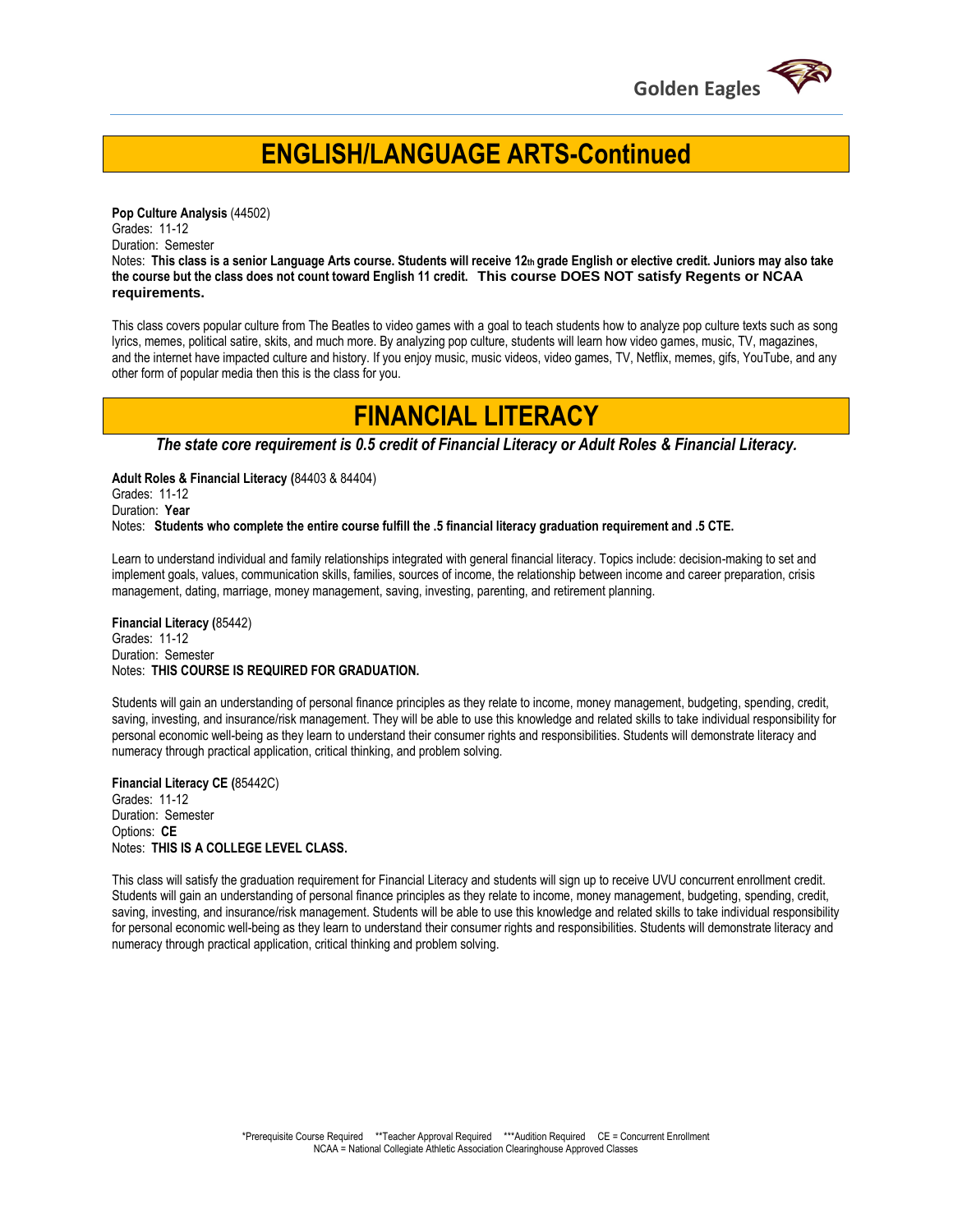

## **FINE ARTS**

*The graduation requirement is 1.5 units of credit. May be filled with Visual Arts, Drama/Theatre, Arts, Dance, Instrumental Music, or Vocal Music.*

### **Choral Music**

**AP Music (**18803 & 18804) Grades: 10-11-12 Duration: Year

Prerequisites: The prerequisite course, Fundamentals of Music, will be required prior to taking this course or a passing grade on an entrance exam administered at the beginning of first term. To take the test earlier, please contact Mr. Rymer.

Interested students must enter this class with a well-rounded understanding of the fundamentals of music. The goals of this course are to expand upon the knowledge you currently possess. A brief review of music fundamentals will be covered during the first few weeks of the course. In the AP Music course, students will study, practice, and analyze the musical principles of Western Tonal Music. A specific focus will be directed upon the following musical elements: Melody, Harmony, Meter, Rhythm, Dynamics, Tempo, Timbre, and Instruments/Voice. The analytical study of each of these elements in context with theory, music history, aural analysis, and composition will require much of you, but will open many doors of musical opportunity for you. With a "pass" grade on the AP Music Theory exam administered in May, students may earn college credit for music theory courses. The pace, scope, rigor, and behavior expectations for this course will be that of a first year college course.

**Chamber Choir\*\*\* (**18793 & 18794) Grades: 11-12 Duration: Year Prerequisites: **Audition Required**

Geared toward Juniors and Seniors, the MMHS Chamber Singers are the most advanced choral group on campus. The 28 to 32 voiced mixed choir studies highly advanced choral music from a variety of genres. The course is designed to apply the musical and vocal skills learned in previous MMHS Choirs, and is to be taken simultaneously with Concert Choir. Interested students are strongly recommended to invest themselves in private voice lessons. A strong understanding of music fundamentals is also necessary. Again, simultaneous participation in the Concert Choir is required for Chamber Singers. Students must make room in their schedule for two choirs. Participation on the annual choir tour is included with membership in this choir, so long as you meet eligibility guidelines. A summer retreat, designed to "jump-start" the choir's success is also included and expected of all Chamber Singers.

**Concert Choir\*\*\* (**18783 & 18784)

Grades: 11-12 Duration: Year Prerequisites: **Audition Required**. One year in a previous high school choir

The MMHS Concert Choir is an auditioned mixed choir, the largest choral ensemble on campus. The Concert Choir studies advanced accompanied and a cappella choral literature from a variety of genres. The choir focuses on the development of vocal and musical skills by the study of vocal technique, music theory, aural training, and music appreciation while covering the concepts within the State Core Curriculum for music. An annual choir tour is usually part of the curriculum, as it provides unique opportunities for musical enhancement, and life lasting memories of incredible times with some of your best friends!

#### **Men's Chorus (**18763 & 18764) Grades: 10-11-12

Duration: Year

Notes: No audition required. A simple screening (visit) with the director is expected. Previous experience in junior high choirs is helpful, but not required.

The Men's Chorus is an open-enrollment prep choir which focuses on TBB and TTBB choral music, and prepares the male voice for more advanced choirs. The choir also focuses on matching pitch, reading music, part-singing, music fundamentals, stage presence, and basic performance skills. Occasionally, this choir will combine with the Women's Chorus at concerts.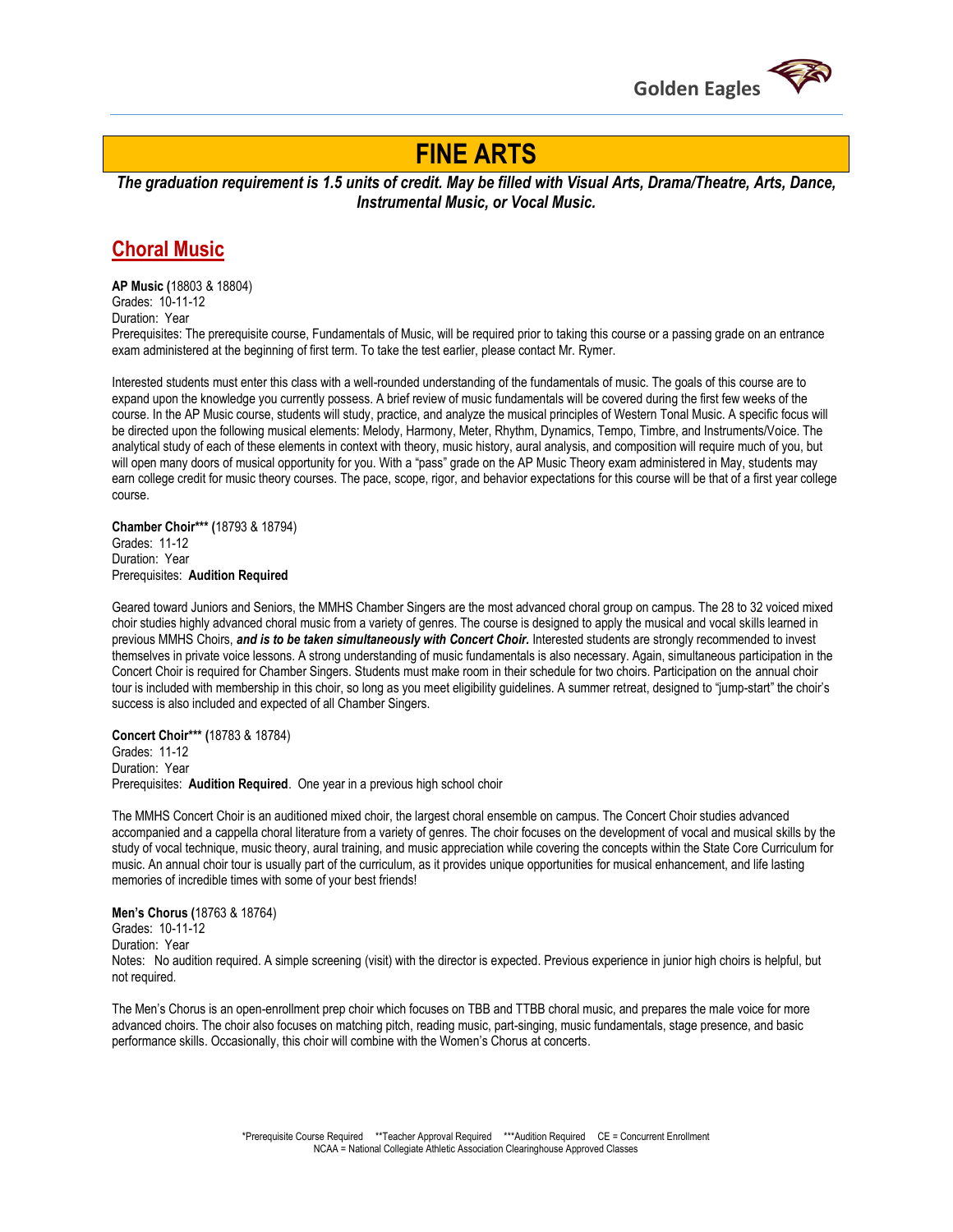

### **Choral Music-Continued**

**Sorelle Voce (Women's Chorus SSA)\*\*\* (**18233 & 18234) Grades: 10-11-12

Duration: Year Prerequisites: **Audition Required**. 10th graders must have a recommendation from their current Jr. High choir teacher before scheduling an audition Notes:

Sorelle Voce is an advanced women's ensemble which serves two purposes. 1) To provide opportunities for advanced female singers to continue to vocally develop and musically progress, and 2) To serve as a "prep" choir for women who want to participate in the Concert Choir and Chamber Singers. The choir focuses on advanced SSA and SSAA choral music from a variety of genres and composers, and provides necessary knowledge of music fundamentals and vocal technique for more advanced choirs. If desire, scheduling, and successful audition allows, some Sorelle Voce singers will be encouraged to enroll simultaneously with Concert Choir. Participation in an annual choir tour is included with membership in this choir, so long as you meet eligibility guidelines.

**Women's Chorus (**18773 & 18774) Grades: 10-11-12 Duration: Year

The Women's Chorus is an open-enrollment prep choir which focuses on SSA and SSAA choral music, and prepares the female voice for more advanced choirs. The choir also focuses on matching pitch, reading music, part-singing, music fundamentals, stage presence, and basic performance skills. Occasionally, this choir will combine with the Men's Chorus at concerts. No audition required. A simple screening (visit) with the director is expected. Previous experience in junior high choirs is helpful, but not required.

### **Dance**

**Dance 1 (**72102) Grades: 10-11-12 Duration: Semester Notes: Dance Attire

This beginning class is for the student without previous experience in modern dance. Emphasis is placed upon developing fundamental dance skills in flexibility, technique, loco-motor movement, qualities of movement, composition, and the three elements of dance: time, space, and energy. Proper dance attire is required.

**Dance 2\* (**72152) Grades: 10-11-12 Duration: Semester Prerequisites: Dance 1 or advisor approval Notes: Dance Attire

This intermediate class is a continuation of dance techniques and creative dance methods on an intermediate level. More emphasis will be placed upon the students' technical ability, techniques of composition, improvisation, and flexibility. Elements of production and performance of dance will be included. Class costume may be purchased.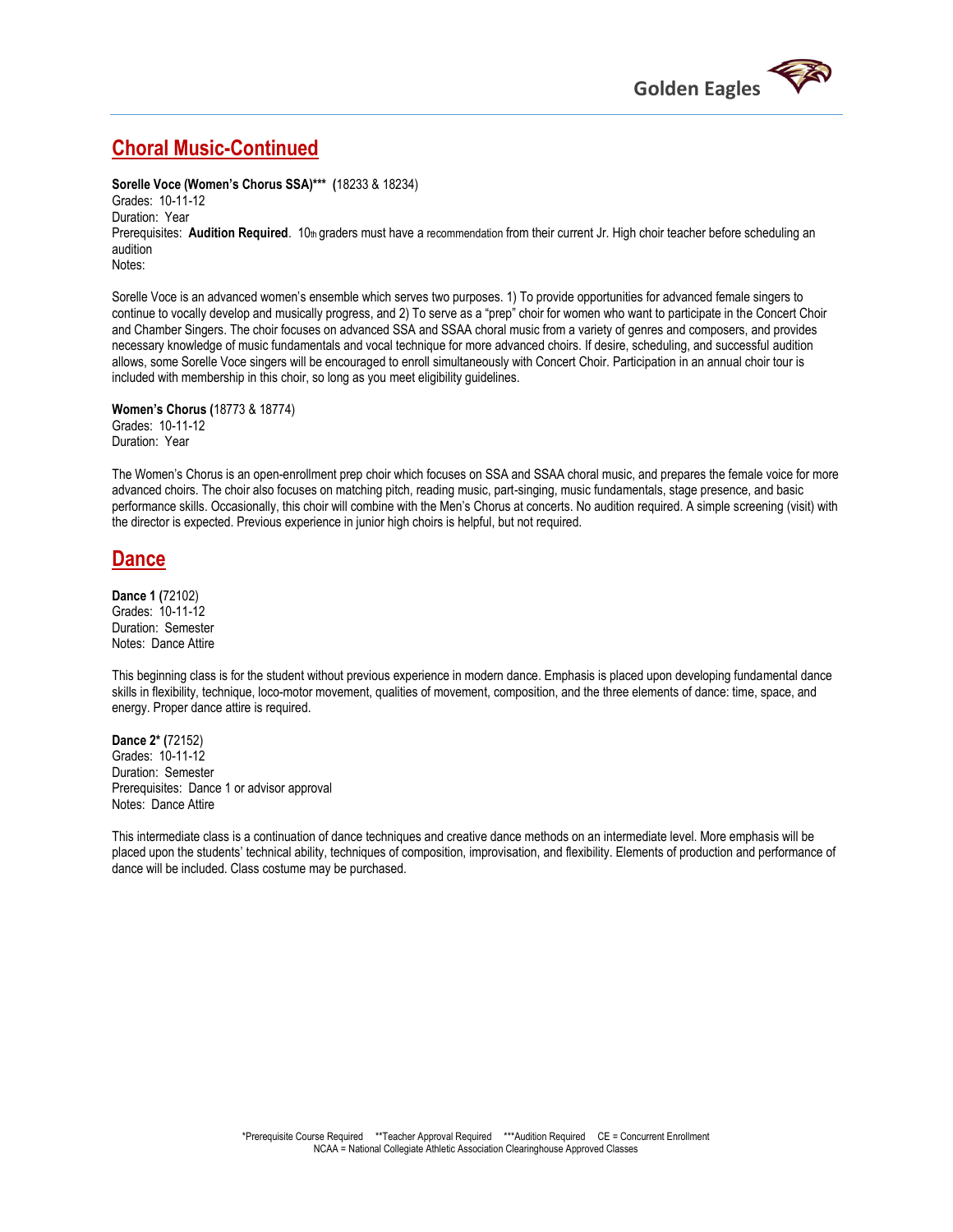

### **Dance-Continued**

**Dance 3: Dance Excel\*\*\* (**72203 & 72204 or 72153C & 72154C) Grades: 10-11-12 Duration: Year Prerequisites: Advanced Dance experience. Audition or teacher approval Notes: CE (UVU CE Credit - DANC 141R), 1.0 PE elective or Art credit

---Dance Company and Dance 3 auditions 2019-2020--- Clinic Monday and Tuesday April 15 and 16, 3-4:30 pm Auditions Wednesday April 17, 3-7 pm

High-level technique and maturity needed for this college course. Full year co-ed advanced-level college concert dance fine arts course. It follows the State Core Curriculum for Advanced High School Dance and the UVU Concurrent Enrollment Dance 141R Curriculum (Modern Dance 141-the first required dance course for all dance majors). Concepts of movement, anatomy, kinesiology, dance history, composition and choreography, improvisation, contact improvisation, contemporary partnering, performance and advanced contemporary techniques, and dance for camera are explored. This class goes beyond technique to delve deeper into concert dance and the heart of what makes dance an art form. Dancers must be willing to take risks, problem-solve, collaborate, create, be creative and find their own voice and true artistry. There will be various performances and guest master classes and choreography throughout the year. Fee for costume rental and guest master classes/choreography.

**Dance Company\*\*\* (**72353 & 72354) Grades: 10-11-12 Duration: Year Prerequisites: Audition only. Advanced technique, creativity, commitment, Dance 3 (highly recommended)

---Dance Company and Dance 3 auditions 2019-2020--- Clinic Monday and Tuesday April 15 and 16, 3-4:30 pm Auditions Wednesday April 17, 3-7 pm

This full year co-ed dance art class (concert dance) is designed to study dance technique, choreography, performance quality, and production in line with the State Core Curriculum for Dance in Education in Dance Company. This is one of the few "teams" that can offer fine arts credit because of the curriculum. Concepts from Dance 3 are built upon and applied in projects and compositions. Dancers have the unique opportunity to expand upon their understanding of the Elements of Dance, Principles of Design, and Compositional Devices to create their own choreographic works. Growth and learning in technique, composition, improvisation, and performance quality will be stressed in all genres of dance specific to the performance purpose. Students will produce and perform their own winter and spring concerts and attend outside concerts and workshops at the college or professional level as well as a summer dance camp. Professional and college dance professors will be guest teachers and choreographers in addition to student choreography. Dancers will attend/be adjudicated at the Shakespeare Festival, at the Dance Company Festival and Adjudication (DCFA), and every other year at the State High School Dance Festival (university scholarships available). Technique, composition, choreography, and curriculum take up the majority of class time and dancers will be required to spend about 2 hours a week after school working on student or group choreography for festivals and performances. Fee required.

### **Social Dance Boys (**72452) Grades: 10-11-12

Duration: Semester

A co-ed class designed to teach students the fundamentals and skills of various styles of dance used in a social function setting. The waltz, cha-cha, fox trot, swing, country/western swing and line dance styles will be taught along with social dance etiquette.

#### **Social Dance Girls (**72502) Grades: 10-11-12 Duration: Semester

A co-ed class designed to teach students the fundamentals and skills of various styles of dance used in a social function setting. The waltz, cha-cha, fox trot, swing, country/western swing and line dance styles will be taught along with social dance etiquette.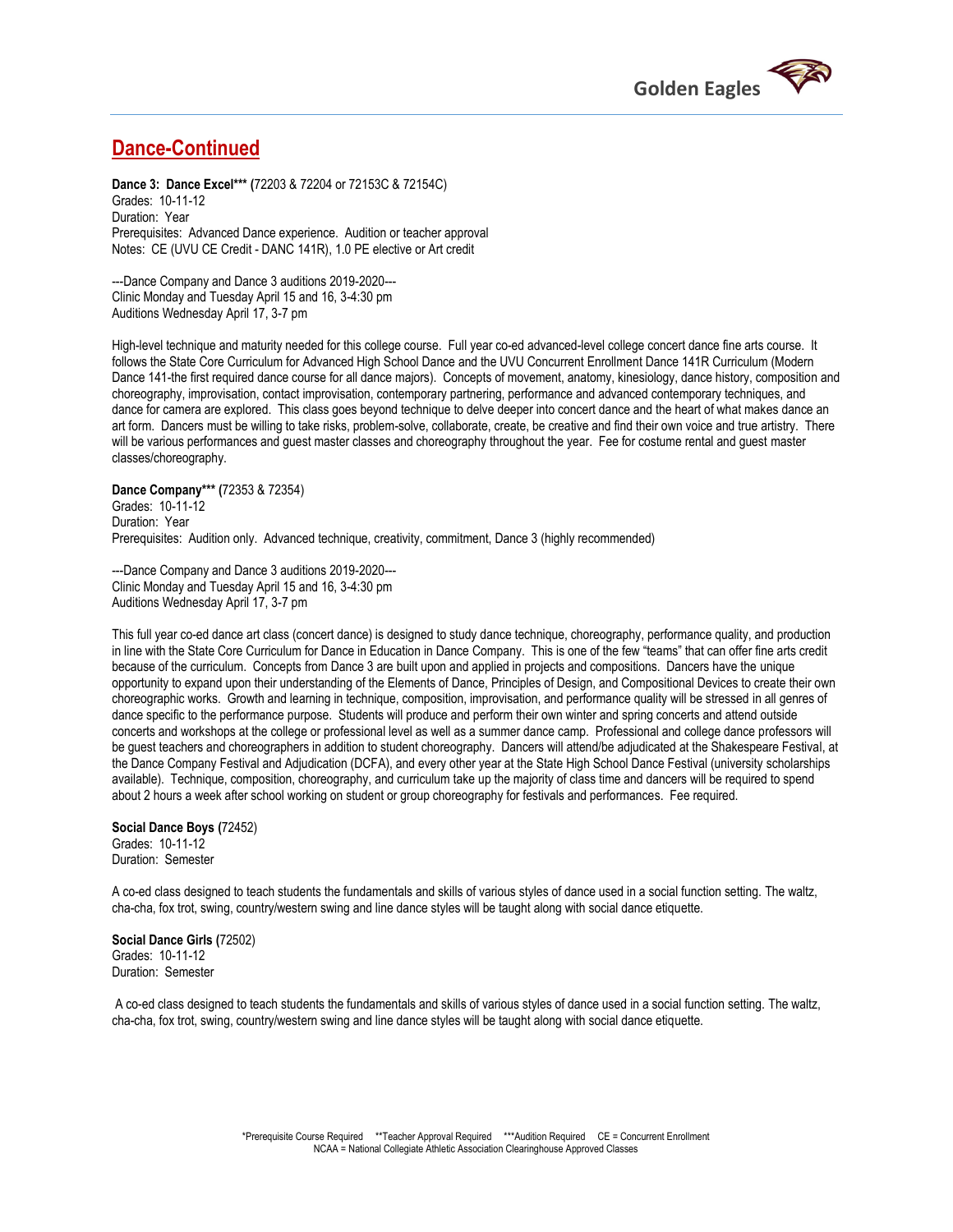

### **Dance-Continued**

**Social Dance 2 Boys\*\* (**72552) Grades: 11-12 Duration: Semester Prerequisites: Teacher Approval

A co-ed class for students who have successfully completed Social Dance 1. This class will continue with a higher level of all dance styles and have performance opportunities. A small fee might be assessed for those who perform.

**Social Dance 2 Girls\*\* (**72602) Grades: 11-12 Duration: Semester Prerequisites: Teacher Approval

A co-ed class for students who have successfully completed Social Dance 1. This class will continue with a higher level of all dance styles and have performance opportunities. A small fee might be assessed for those who perform.

### **Instrumental Music**

**Advanced Guitar\* (**18912) Grades: 10-11-12 Duration: Semester Prerequisites: Completion of Guitar or previous guitar experience and instructor permission. Notes: Access to an acoustic guitar is required (MMHS has some guitars available to rent for a fee)

This is a one-semester follow-up course to Beginning Guitar. Students will delve into deeper guitar performance and style study including advanced music reading, chords, improvisation, rhythm and lead guitar, styles, history, and more.

#### **Band Auxiliary (Color Guard) (**18573 & 18574)

Grades: 10-11-12 Duration: Year Notes: Dues required for winter guard. Color Guard is a yearlong class. Attendance at all rehearsals and performances is required.

Color Guard students will obtain a general knowledge of dance technique and performance. Students will have the opportunity to learn how to spin a flag, rifle, and sabre. They will participate with the MMHS Marching Band during the fall, and winter guard (**dues required**) during the winter months. Color Guard is a yearlong class. Attendance at all rehearsals and performances is required.

### **Chamber Orchestra\*\*\* (**17823 & 17824)

Grades: 10-11-12 Duration: Year Prerequisites: Audition Required Notes: Participation in all performances and rehearsals is required of all members.

Advanced musicianship skills will be enhanced through practice, study, and performance of music from the Baroque Era through contemporary music.

### **Concert Band\* (**16813 & 16814)

Grades: 10-11-12

Duration: Year Prerequisites: Previous Jr. or H.S. Band Experience

Notes: Formal concert black performance attire required. Students are expected to provide their own instruments, but some instruments are available for rental from MMHS. Class participation fee required.

This ensemble is composed of woodwind/brass students and plays a variety of wind band literature. The MMHS Concert Band performs in one major concert each term and in several festivals and other performances throughout the year. Attendance at all rehearsals and performances is required of Concert Band members. Select musicians from the Concert Band will also occasionally rehearse and perform with the MMHS Chamber Orchestra and the pit orchestra for the school musical. All concert band members also perform in the pep band at home football and basketball games.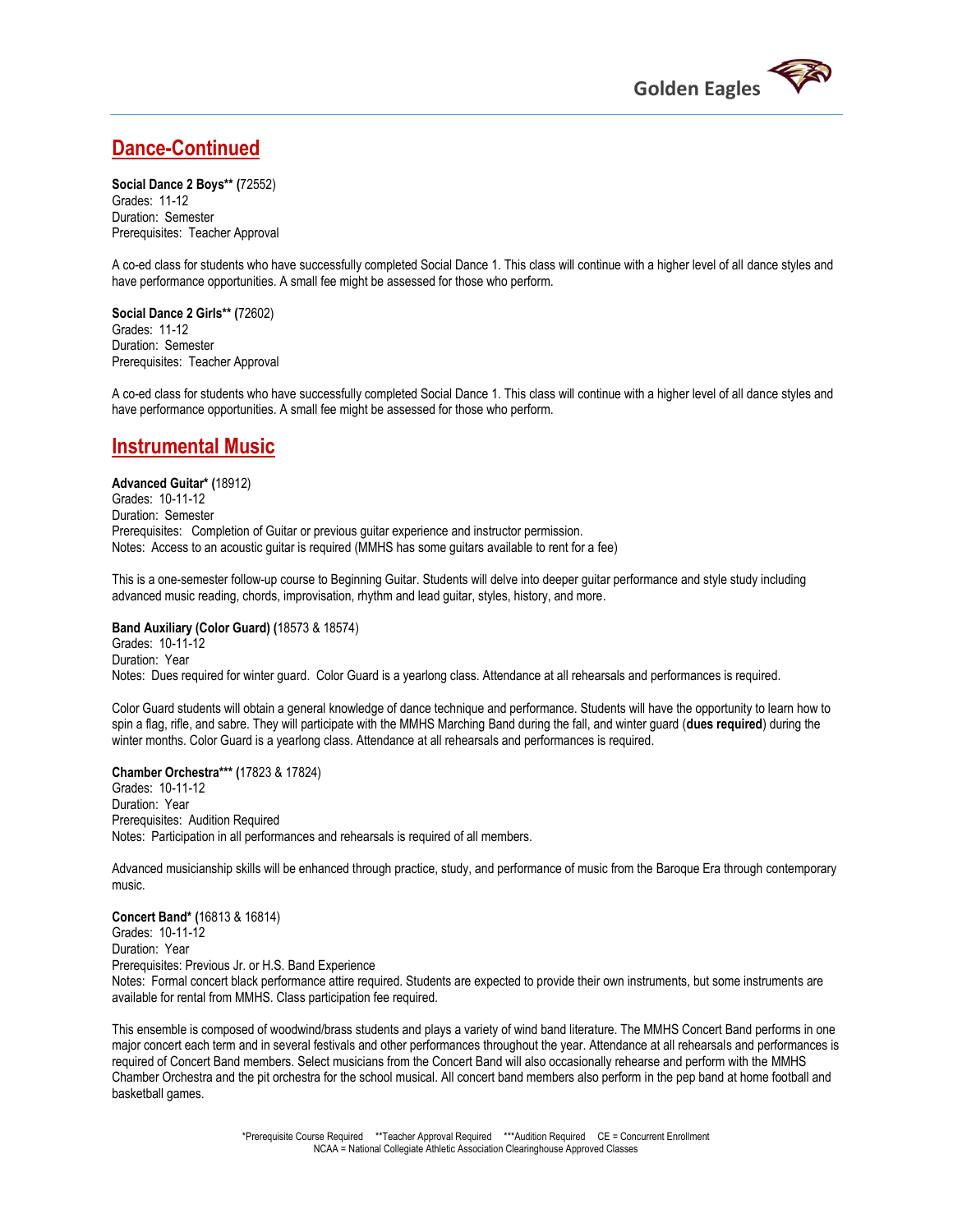

### **Instrumental Music-Continued**

**Concert Strings (**17803 & 17804) Grades: 10-11-12 Duration: Year Notes: Participation in all performances and rehearsals is required of all members.

Musicianship skills will be enhanced through practice, study, and performance of music from the Baroque Era through contemporary music.

**Fundamentals of Music (Music Theory) (**18812) Grades: 10-11-12 Duration: Semester Notes: This class will count as a prerequisite course for AP Music Theory and Music Composition.

The goals of this course are to develop understanding of basic music fundamental concepts and increase music-reading skills. The content of this class will enable the student to be more successful in their other musical endeavors such as private study and performing ensembles here at MMHS. It will be taught in the piano lab (D104) to facilitate learning intervals, scales and chords and will also include an emphasis on melodic and rhythmic skills developed through sight reading and dictation – being able to hear/sing/play what you see and write/sing/play what you hear. Students that successfully complete this course will be prepared to enter the AP Music Theory course the following school year.

#### **Guitar (Beginning) (**18902)

Grades: 10-11-12 Duration: Semester Notes: Access to an acoustic guitar is required (MMHS has some guitars available to rent for a fee).

This one-semester class offers an introduction to the world of guitar playing and performance. We will study chord charts, tablature, and how to read standard notation. In addition, this class will teach you the basics of guitar styles and history, songwriting and general music. Students will have the opportunity to perform together and individually

#### **History of Rock (Music Appreciation) (**18832)

Grades: 10-11-12 Duration: Semester Notes: No previous musical training is required.

This one semester class is designed for students who seek the opportunity to extend their musical understanding, heighten music listening skills, and increase their ability to respond more fully to music. Experiences will include opportunities to analyze famous rock songs representative of a variety of genres, geographical regions, movements, and artists as well as inquiring into rock music's connection to contemporary life, history, and cultures.

**Jazz Band\*\*\* (**16823 & 16824) Grades: 10-11-12 Duration: Year Prerequisites: Audition Required (Held in May) Notes: **All Jazz Band members must also enroll in Concert Band or Percussion Ensemble (Piano and Guitar exempt).** Class participation fee required. All students (except piano and percussion) are expected to provide their own instruments.

The MMHS Jazz Band rehearses and performs a variety of jazz pieces in a traditional big-band setting. In addition, each student will perform as part of a jazz combo. This class will emphasize improvisation, music theory, jazz history, and performance study in a variety of styles including swing, Latin, funk, rock, and more. The Jazz Band performs in one major concert each term and in several festivals and other performances throughout the year.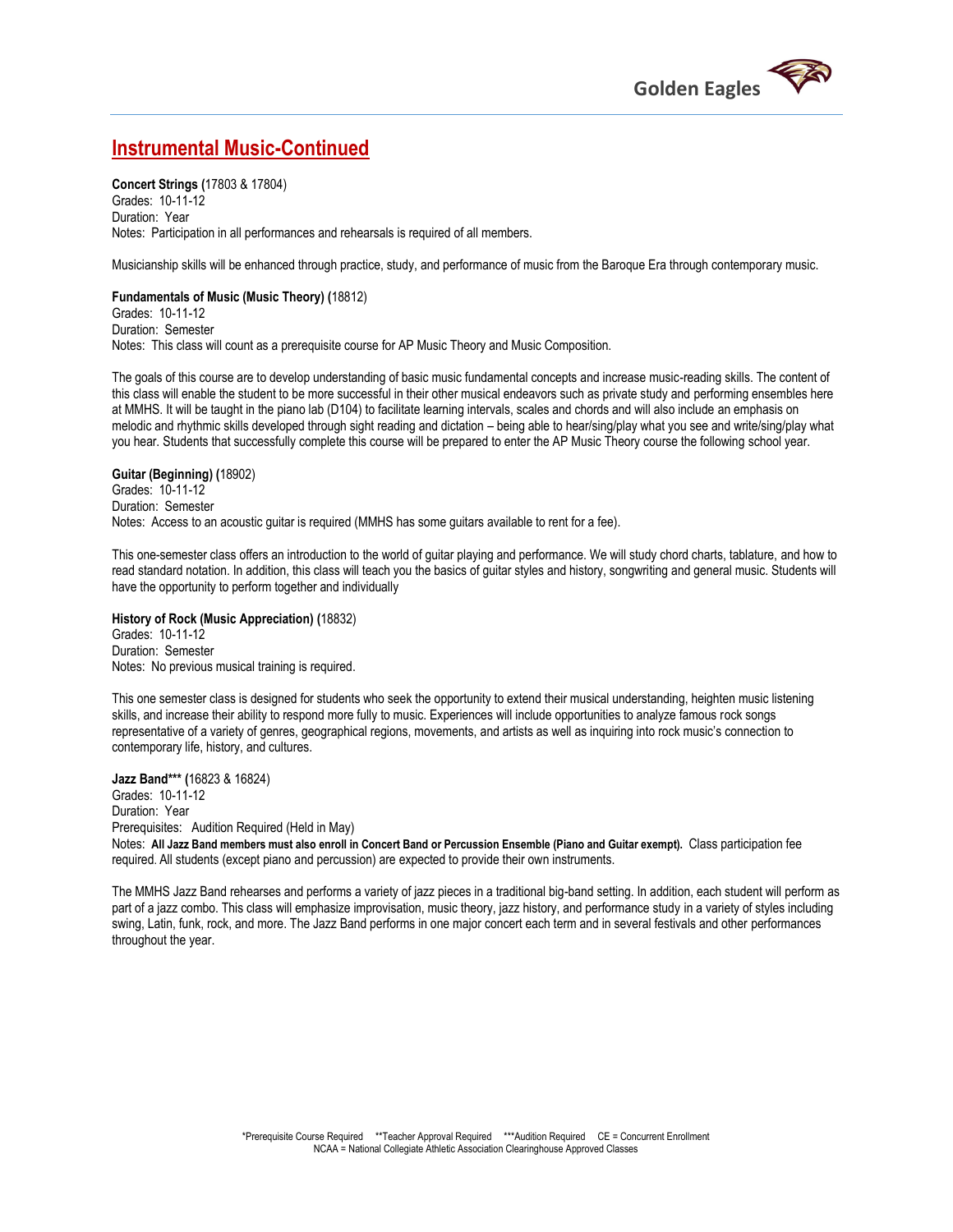

### **I***nstrument***al Music-Continued**

**Marching Band\*\* (**16802)

Grades: 9-10-11-12 Duration: Summer and 1st Term of Fall Only

Notes: Per Nebo School District policy, the school may grant a one-time maximum of 0.5 credits for participation on a high school athletic team or fine arts program. However, the school does not grant credit for participation in activities or events outside the school program. Class participation fee required. **9th graders may participate in marching band.** Students are expected to provide their own instruments, but some instruments (including all percussion) are available for rent for a fee from MMHS.

This extra-curricular ensemble rehearses and performs outdoors for parades (Summer) as well as home football games and competitions (Fall). The Marching Band is composed of woodwinds, brass, percussion/battery/front ensemble, and color guard. Attendance at all rehearsals and performances is required.

**Music Composition\* (**19252)

Grades: 10-11-12 Duration: Semester

Prerequisites: The prerequisite course, Fundamentals of Music, will be required prior to taking this course or a passing grade on an entrance exam administered at the beginning of first term. To take the test earlier, please contact Mr. Hurst.

This one semester lab course is designed for students who seek the opportunity to create original music using modern music technology. Emphasis is placed on the use of Sibelius 6, but Garage Band and Pro Tools (recording software) are also available. In addition to developing compositional abilities and techniques. Students may enroll in this class multiple times throughout their high school career. The final project can include composing or arranging a piece of music for Band, Choir, or Orchestra. Students will be given the opportunity to hear their work performed in a live classroom setting.

**Percussion Ensemble\* (**16833 & 16834) Grades: 10-11-12 Duration: Year Prerequisites: Previous Jr. or H.S. Band Experience Notes: All percussion students must pay an instrumental rental fee. Class participation fee required.

The MMHS Percussion Ensemble performs in one major concert each term and in several festivals and other events throughout the year. Curriculum emphasis is placed on developing the individual percussionist as well as the ensemble. Select students from this class will also perform with the MMHS Concert Band and/or the MMHS Chamber Orchestra. All percussion ensemble members also perform in the pep band at home football and basketball games. Attendance at all rehearsals and performances is required of all percussion ensemble members.

### **Theatre**

**Film Studies I (**11702) Grades: 10-11-12 Duration: Semester

This course covers a wide array of tools for students to understand and analyze film and its history by studying and practicing various critical film theories and production elements used in filmmaking. Students will also learn about the many film personnel that make a set function, and they'll watch some of the world's first and most important films and discuss how they've influenced and affected cinema today. Amidst this, they'll watch, discuss and write about a wide variety of films spanning from the birth of filmmaking to today, including some film screenings that will be films of their choice. Students will learn the basics of how to understand and talk about film and its effects on our society and culture today.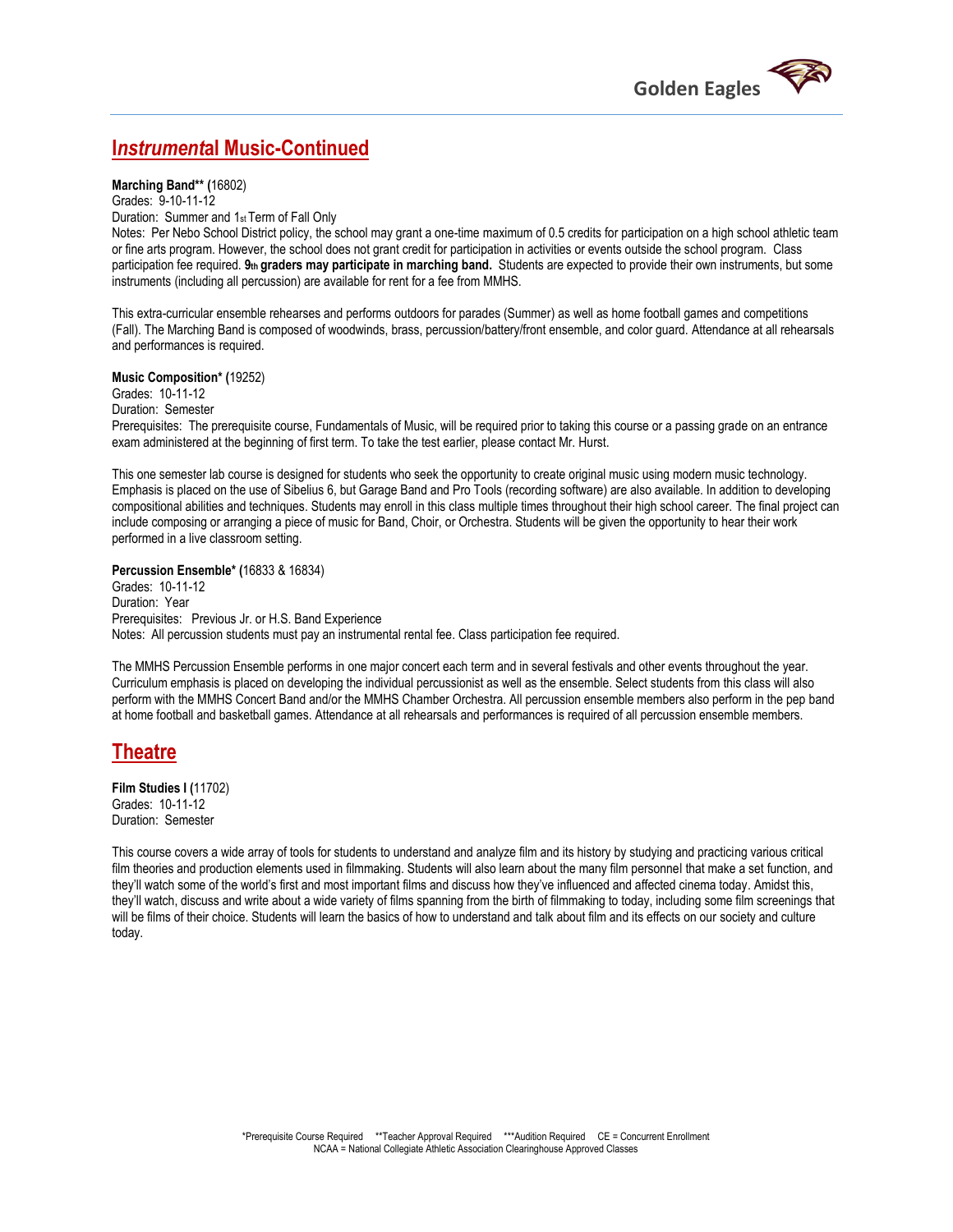

### **Theatre**

**Film Studies II (**11712) Grades: 10-11-12 Duration: Semester

Students will delve further into critical analysis and understanding of film through a formalist study of the production elements used in the construction of film. We will try to understand how filmmakers create meaning and purpose through these elements as students synthesize and analyze film-making choices from the films of various influential film genres. Students will work to understand the use of the production elements in these films, as well as the consistent conventions demonstrated across each genre. Many analysis assessments for this class will be completed through writing assignments or production projects. This class is based on an advanced understanding of film production, theory, and literacy and asks students to thoughtfully think, discuss, and write about the complexities of film today and throughout history.

**Intro to Public Speaking (**19832) Grades: 10-11-12 Duration: Semester

This course will prepare you for speaking in front of small and large groups through skill training, speech practice, observation, and debate. This fun and engaging class is for those looking to build confidence or enter careers that involve speaking and/or presentations, and even for those interested in simply improving conversation and critical thinking skills. Students will be actively involved in the learning process as they learn how to effectively argue, persuade, and inform others through the art of public speaking.

### **Tech Theatre (**19403 & 19404) Grades: 10-11-12 Duration: Year

Notes: Students are required to spend after school and evening hours as members of the stage crew for the auditorium.

Students in this class are responsible for running the technical aspects of auditorium events at Maple Mountain High School. This class provides practical experience and instruction in lighting, sound, set design, set construction, and production management.

**Theatre 1 (**19502) Grades: 10-11-12 Duration: Semester

An introduction to Theatre for both beginners and those who have taken Drama in middle school. This class focuses on basic movement, pantomime, and voice work, creative dramatics and improvisation, and includes solo and group performances and working with scripts.

**Theatre 2\* (**19603 & 19604) Grades: 10-11-12 Duration: Year Prerequisites: Theatre 1

This full year course builds upon Theatre I, adding a more dedicated approach to the Theatre Arts. Students work to prepare pieces for competition, learn various approaches to acting, study theatre history and technical theatre, and focus on script analysis and playwriting, and develop a stronger performing technique.

**Theatre 3\* (**19703 & 19704) Grades: 11-12 Duration: Year Prerequisites: Theatre 2 Notes: Students are expected to participate in Shakespeare, Region, and State Competitions, and to help produce the school productions.

This class is for dedicated Theatre students and is designed to be a preparation for those interested in continuing in Theatre after high school. Teacher approval is required to register for this class. The focus of the class is on how to approach the audition process, theatre design, directing, dramatic styles, and performing.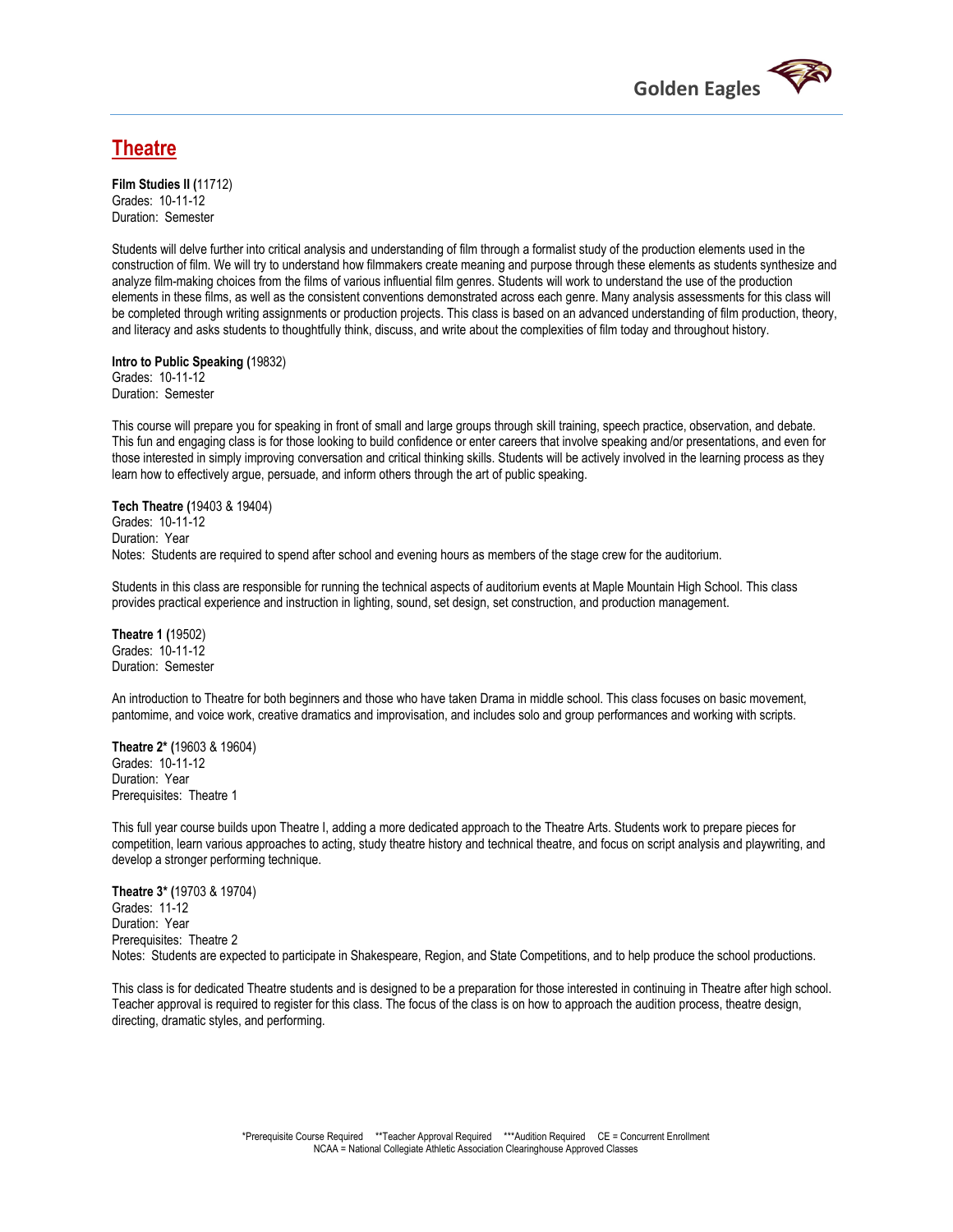

### **Visual Arts**

**Advanced Commercial Photography 2\*** (88312 or 88312C)

Grades: 11-12 Duration: Semester Prerequisites: Successful completion of Digital Photography 1 Options: **CE** Notes: A portfolio of each student's work is expected at the end of the course.

This course is designed for students who want to further enhance their photographic knowledge and abilities by teaching students how to visualize photographs, using elements of composition and lighting to make stronger images. It is an application of the skills learned in Digital Photography 1 with an emphasis on professional jobs and assignments used in commercial photography and emphasizes the use of camera operation, including aperture, ISO, and shutter speed to control exposure and depth of field. Students will learn to use Adobe Lightroom to edit photos.

**AP Art History (**11553 & 11554) Grades: 10-11-12 Duration: Year Note: **This class will fill a fine arts requirement, a fourth-year language arts requirement, or elective credit.** 

This class explores the rich history of painting, sculpture and architecture. Learn how to experience the fine arts, what to look for in order to understand why the arts have been important to all cultures in all times. Recognize the historical, political, and cultural influences that shape art. Begin to make connections between the fine arts of the past and the popular arts of today. Intensive out-of-class reading and writing is required to prepare the students to take the AP exam to earn college credit.

**AP Photo\* (**11573 & 11574) Grades: 11-12 Duration: Year Prerequisites: Digital Photo 1 and Commercial Photo 2

This independent AP Class is a studio based visual arts class emphasizing digital photography. Students enrolled must show a high level of motivation, independence, and ability to work on their own, both in and outside of class. The advanced level of this class means you will be learning college foundation-level artwork while in high school. The AP Portfolio requires you, the student, to address in your art three main concept areas: quality, concentration, and breadth. A successful completion and submission of a portfolio is required, which, if scored a three or higher, may earn college credit at participating universities. The content of this course will encompass digital photography and related software applications (Adobe Lightroom and Photoshop). You will learn and refine your knowledge of digital photography and computer editing software. Mastery of basic design principles (balance, contrast, unity, movement, etc.) as they apply to photography will be covered. Developing a personal style and theme (voice) to your photographic images/subject matter will be important. Thinking and articulating your ideas both in writing and in verbal critique/discussions with the teacher and peers is another class component.

**AP Studio Art\*\* (**11563 & 11564) Grades: 11-12 Duration: Year Prerequisites: Must have completed Art Foundations II and obtain teacher approval.

This is an advanced class focused on preparing students to pass one of the three AP Studio Art tests. Students will develop a sensibility towards visual imagery and meaningful art making as they explore different aspects of aesthetics, art criticism, art history, and visual culture. Students will put together a "concentration" project, which will allow them to focus on one particular idea, style, technique, or theme and then explore this inquiry by producing a related body of artwork.

**Art Foundations (**11902) Grades: 10-11-12 Duration: Semester

Art Foundations class is an entry-level course designed to provide an overview and Introduction to the visual arts. With an emphasis on studio production, students will develop a variety of skills that address various vocabularies, processes, and practices of art. Throughout the semester, students will approach art through a lens of Representation, Expressions, and Inquiry. This course is a prerequisite for Painting and A.P. Studio Art.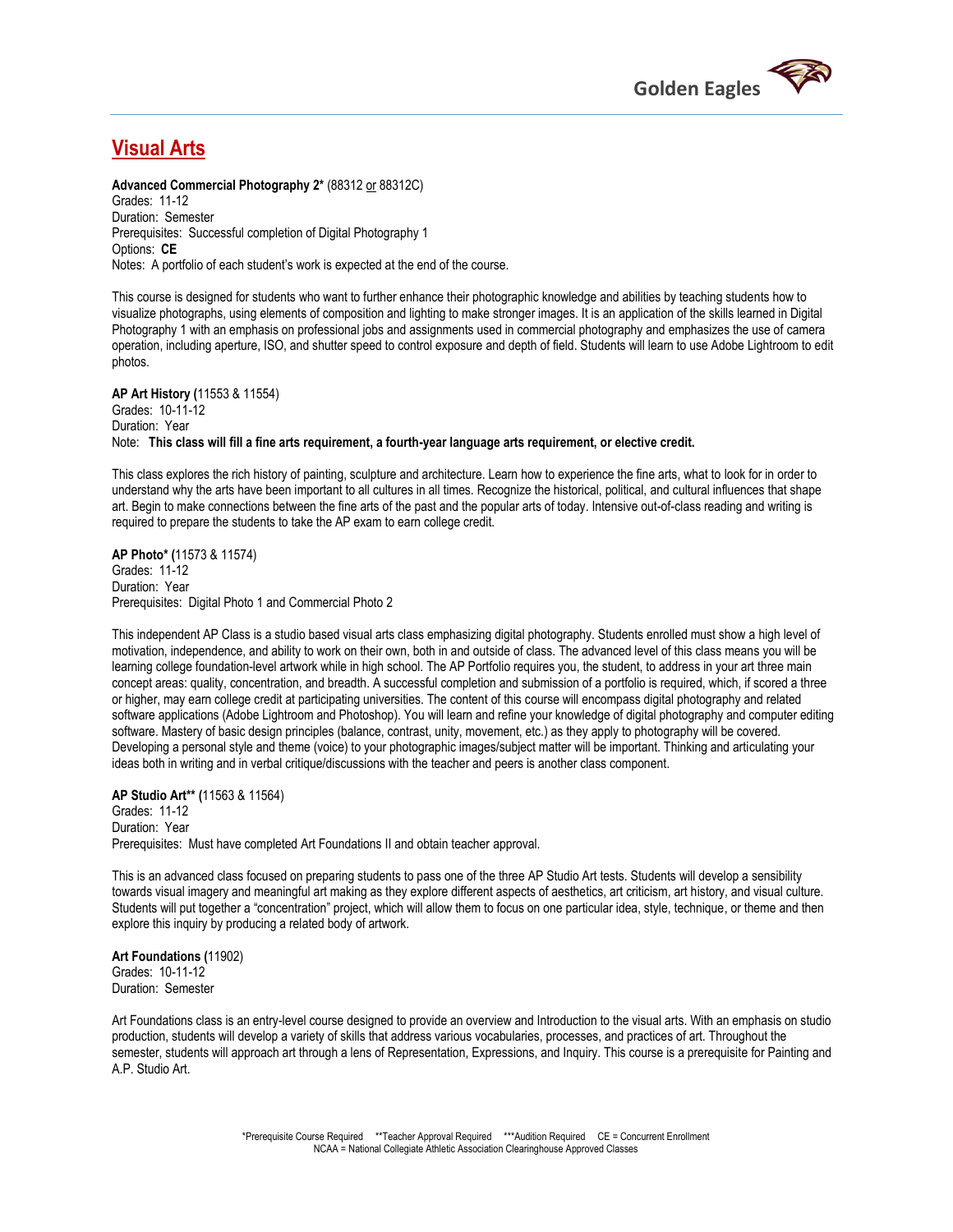

### **Visual Arts-Continued**

**Ceramics 1 Beginning (**11102) Grades: 10-11-12 Duration: Semester Notes: **This class may be taken only once in a semester.** 

The students will be completing a wide variety of assignments. They will begin with simple sculptures and an introduction to basic ceramic techniques, then move on to the potter's wheel and hand building; to learn how to throw and make slab mugs. Students will move on to more complex construction and more in-depth ideas for their pieces. This introductory class is the tip of the ceramic iceberg where students begin to learn about the fundamentals of clay artwork and what they are capable of creating.

**Ceramics 2 Intermediate\* (**11112) Grades: 11-12 Duration: Semester Prerequisites: Successful completion of Ceramics 1 Notes: **This class may be taken only once in a semester.** 

Students will use the knowledge and understanding gained in Ceramics 1 to push into more complex processes, techniques and projects. They will create more complex, creative, thought through pottery pieces that show in-depth ideas and processes. Study of contemporary ceramic artists and techniques.

**Ceramics 3 Advanced\* (AP Art Studio 3D Design) (**11593 Fall or 11594 Spring) Grades: 11-12 Duration: Semester/Year

Prerequisites: Successful completion of Ceramics 1 and 2

Students will work at their own pace. This is an advanced class so students will have more freedom, but also higher expectations from the instructor. Each student is expected to work on and complete many assignments with advanced creative and technical ability. There will also be teacher assigned and student initiated assignments.

**Digital Photography 1 (**88302)

Grades: 10-11-12 Duration: Semester Notes: Students should have access to a digital camera.

This course focuses on digital photography as an art form as well as learning the skills necessary in becoming a commercial photographer. Students will learn composition, camera functions, types of cameras and camera parts. Students will also learn how to manipulate and enhance photos through the use of Photoshop. Various techniques will be learned while taking pictures with digital cameras.

**Drawing (**10552) Grades: 10-11-12 Duration: Semester

Drawing class has an emphasis on studio production. This course is designed to help students develop drawing and mark-making techniques and processes, as well as higher-level critical thinking skills. Students will be able to contextualize and inform their classroom projects within the historical, cultural, and social implications as they examine many artworks from history. Students will work in sketchbooks every day and create a portfolio of their work from the semester.

**Painting 1\* (**21200) Grades: 10-11-12 Duration: Semester Prerequisites: Art Foundations

Painting class addresses instruction and opportunities for students to develop skills related to different painting techniques and processes. The class will have 3 units that each cover the nuances of different media: Watercolor, Acrylic, and Oil colors. Students will also create a body of work based on a proposal that they write as a final project. Students will examine the works of many historical and contemporary painters and respond in their sketchbooks, in order to develop a thorough vocabulary and familiarity with the discipline of painting.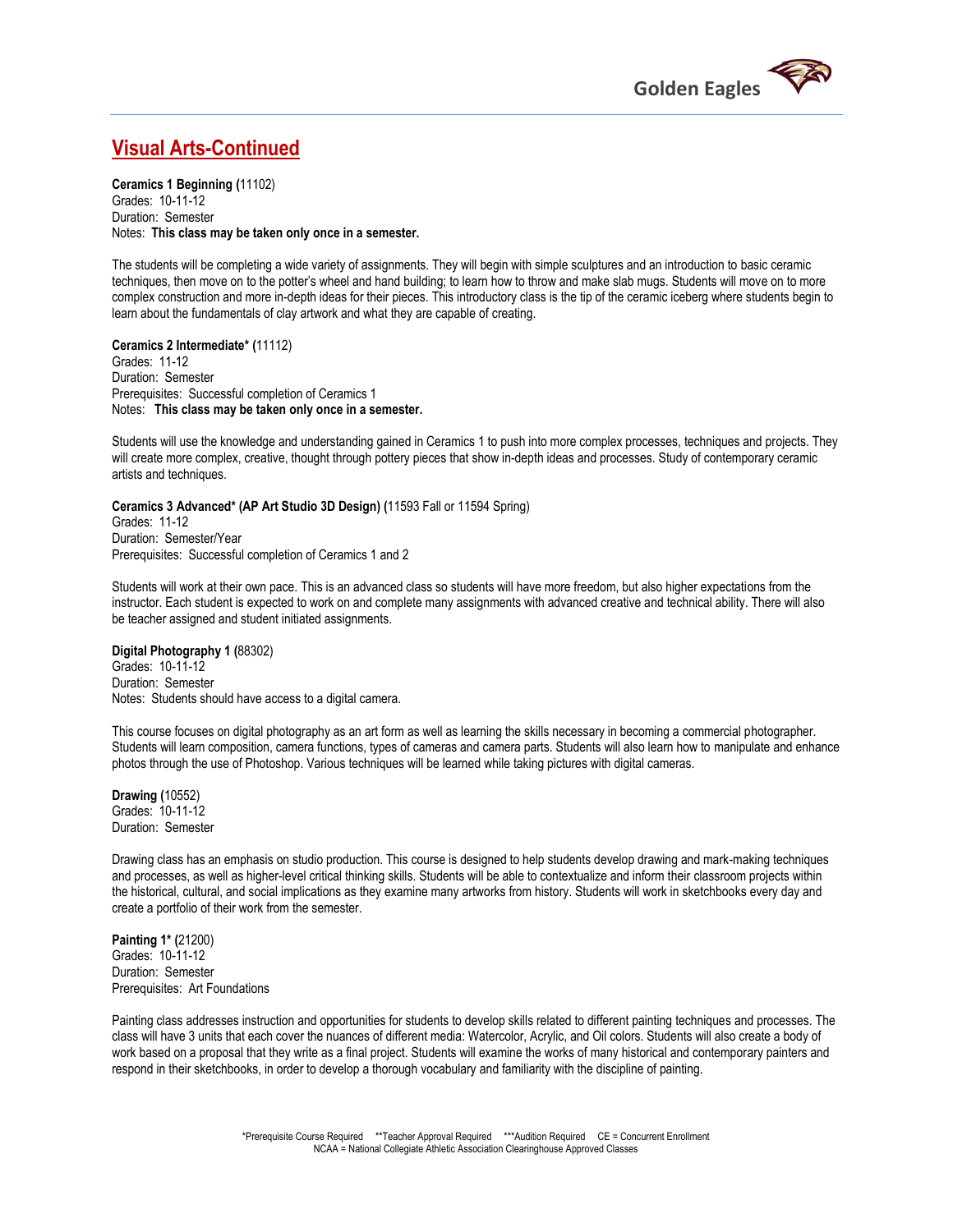

## **HEALTHY LIFESTYLES**

*The graduation requirement is 2.0 units of credit which must include: Fitness for Life or Advanced Conditioning (0.5 credit), Health (0.5 credit), and any other P.E. or Healthy Lifestyle class (1.0 credit).*

**Advanced Conditioning (Fall)\*\*** (73603) Grades: 10-11-12 Duration: Semester Prerequisites: **Coach Approval Required** Notes:This class is designed to be a fitness class **for students participating in a school sport: football, basketball, baseball, or wrestling.** 

The class will include strength training, speed development, explosiveness drills, agility development and other sport specific drills. This class will go beyond the fitness requirements as outlined by the state core curriculum in the following areas: cardiovascular, flexibility, strength, endurance, and weight control. The students will reach optimal levels of physical fitness to perform in competitive athletics.

**Advanced Conditioning (Spring)\*\*** (73604) Grades: 10-11-12 Duration: Semester Prerequisites: **Coach Approval Required** Notes: This class is designed to be a fitness class **for students participating in a school sport: football, basketball, baseball, or wrestling**.

The class will include strength training, speed development, explosiveness drills, agility development and other sport specific drills. This class will go beyond the fitness requirements as outlined by the state core curriculum in the following areas: cardiovascular, flexibility, strength, endurance, and weight control. The students will reach optimal levels of physical fitness to perform in competitive athletics.

**Athletic Director Field Prep Class\*\*\* (**79602) Grades: 11-12 Duration: Semester Prerequisites: Athletic Director Approval Required Notes: Pass/Fail, Elective Credit Only

Athletic Director Field Prep Class is set up for a very limited number of students who will help the athletic director set up fields for games outside and in. During the fall and spring there will be painting that will require old clothes and students who are not afraid of a little water soluble paint. Indoor activities include setting up gyms for basketball and wrestling. Other duties might include cleaning, organizing, and some clerical paper work. Prior permission from the athletic director will need to take place before registering for the class.

**Body Conditioning (**73502) Grades: 10-11-12 Duration: Semester

Body Conditioning is a course that is designed to give you the "bod" you've been dreaming of! This course combines all 4 principles of physical fitness (muscular strength, muscular endurance, cardiovascular strength, and flexibility) through a variety of fitness activities. During a semester in this course, students will participate in Pilates and Yoga, kick boxing, aerobics and weight lifting. Now that's hot!

**Cardio Jam** (74182) Grades: 10-11-12 Duration: Semester

Cardio Jam is a FUN, HIGH ENERGY fitness class that emphasizes total body fitness through increasing the student's cardiovascular endurance, strength, flexibility and proper weight control. The class will introduce students to a large variety of group fitness exercises: kickboxing, interval training, crossfit, power pump, yoga, plyometrics, core synergistic, ballet barre, HIIT, HIGH Fitness, zumba, etc. Each student is expected to improve their present physical condition and increase knowledge of fitness principles. This will be accomplished through participation, class discussion/demonstrations, and fitness testing. Teacher's goal is for each student to find an area of fitness that they are passionate about and want to continue throughout their lifetime.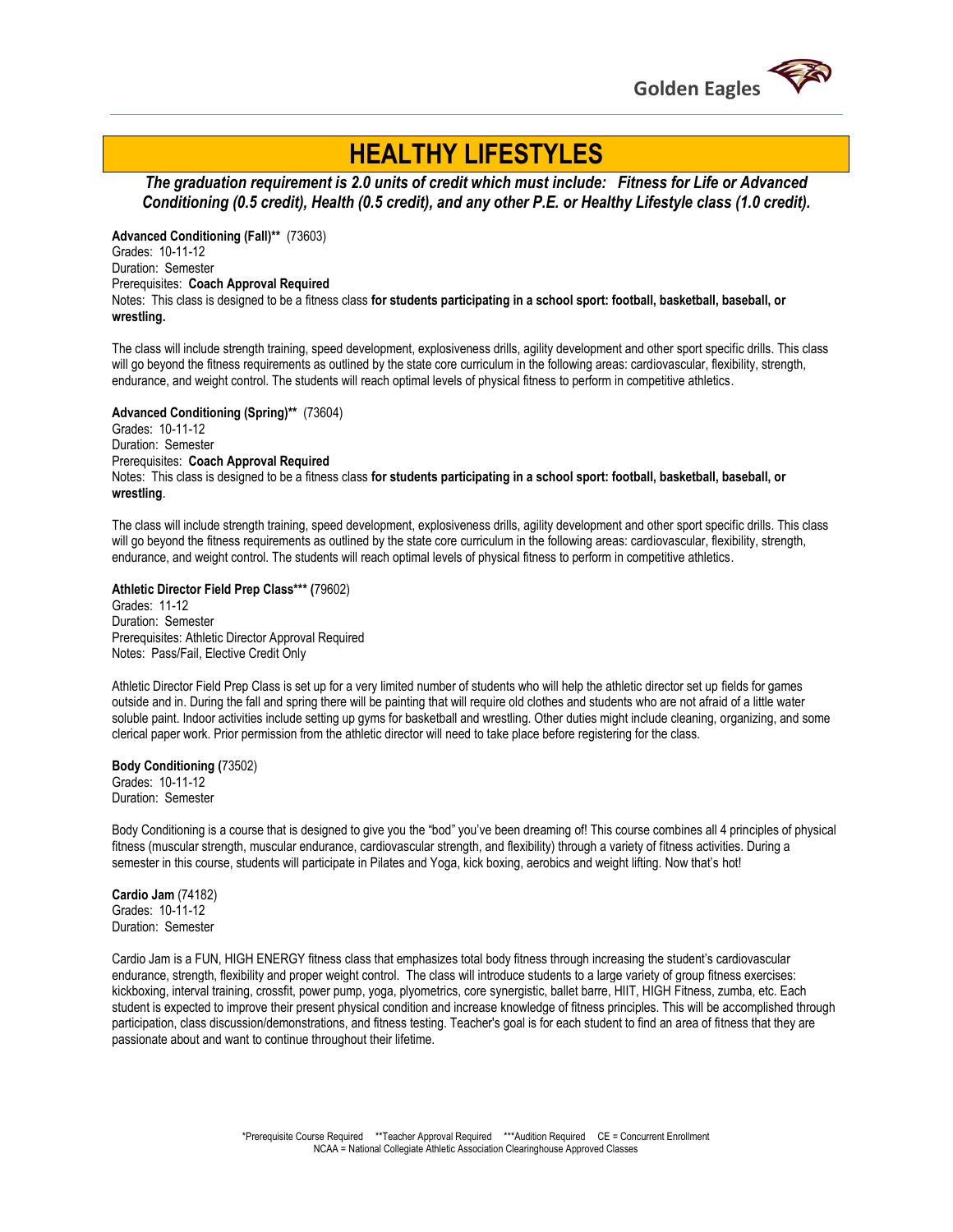

## **HEALTHY LIFESTYLES-Continued**

**Cheerleading\*\*\* (**79003 & 79004) Grades: 10-11-12 Duration: Year Prerequisites: Audition Required Notes: **THIS CLASS DOES NOT COUNT FOR THE REQUIRED FITNESS CREDIT, BUT CAN COUNT FOR ELECTIVE PE CREDIT.** 

This class is the practice class for Sophomore, Junior Varsity, and Varsity Cheerleaders. Class activities include practicing routines and stunts, maintaining a physical fitness standard, developing strength, flexibility, endurance and coordination. Cooperation, responsibility, and unity with the group will also be stressed. Members are required to attend numerous out-of-class functions.

**Dance 1 (**72102) Grades: 10-11-12 Duration: Semester Notes: Dance Attire

This beginning class is for the student without previous experience in modern dance. Emphasis is placed upon developing fundamental dance skills in flexibility, technique, loco-motor movement, qualities of movement, composition, and the three elements of dance: time, space, and energy. Proper dance attire is required.

**Dance 2\* (**72152) Grades: 10-11-12 Duration: Semester Prerequisites: Dance 1 or advisor approval Notes: Dance Attire. Class costume may be purchased.

This intermediate class is a continuation of dance techniques and creative dance methods on an intermediate level. More emphasis will be placed upon the students' technical ability, techniques of composition, improvisation, and flexibility. Elements of production and performance of dance will be included.

**Dance 3: Dance Excel\*\*\* (**72203 & 72204) Grades: 10-11-12 Duration: Year Prerequisites: Audition Required

This class will be an advanced dance class focusing in depth on basic principles of techniques that will improve the students' strength, flexibility, performance, stamina, and overall dance ability plus the continuance of basic dance elements, dance choreography and improvisation. Students will have performance opportunities as members of this Dance Ensemble/Dance 3 group.

**Dance Company\*\*\* (**72353 & 72354) Grades: 10-11-12 Duration: Year Prerequisites: Audition Required

This class is a continuation of dance technique and creative dance methods on an advanced level. More emphasis will be placed upon student composition and techniques of choreography. Elements of production and performance of dance will be included.

**Drill Team\*\*\* (**72753 & 72754) Grades: 10-11-12 Duration: Year Prerequisites: Audition Required Notes: **THIS CLASS DOES NOT COUNT FOR THE REQUIRED FITNESS CREDIT, BUT CAN COUNT FOR ELECTIVE PE CREDIT.** 

This class is the workout and rehearsal class for the school's performing drill team. Cooperation, responsibility, and unity with the group will be stressed. Members are required to attend numerous out-of-class functions.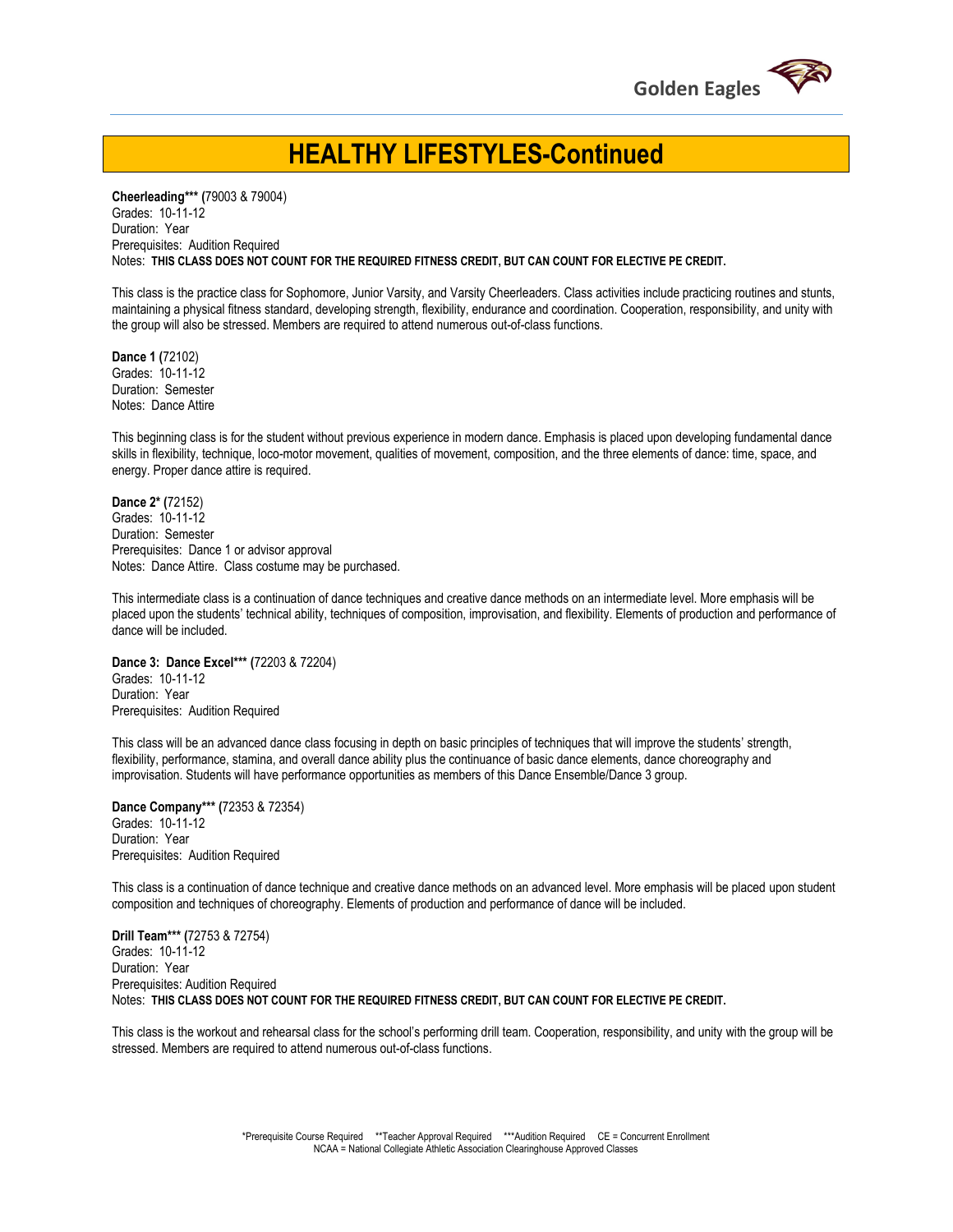

## **HEALTHY LIFESTYLES-Continued**

**Fitness for Life Boys (**77102) Grades: 10-11-12 Duration: Semester Notes: **Fills graduation requirement.** 

This class is a fitness class, designed to help students with strength, flexibility, endurance, and weight control. Students will reach an acceptable level of physical fitness. Activities include jogging, aerobics, game sports and a variety of others.

**Fitness for Life Girls (**77152) Grades: 10-11-12 Duration: Semester Notes: **Fills graduation requirement.** 

This class is a fitness class, designed to help students with strength, flexibility, endurance, and weight control. Students will reach an acceptable level of physical fitness. Activities include jogging, aerobics, game sports and a variety of others.

**Fitness/Jogging (**76202) Grades: 10-11-12 Duration: Semester Notes: **Fills graduation requirement.** 

This class is designed to be a fitness class. The students are to demonstrate a level of fitness as outlined by the state core curriculum in the following areas: Cardiovascular, flexibility, abdominal strength, and endurance. The students will develop, follow and evaluate their own personal fitness plan.

**Health (**71502) Grades: 10-11-12 Duration: Semester Notes: **Fills graduation requirement.** 

This course includes teaching healthy lifestyles and decision making skills with an emphasis on prevention. Units covered are: nutrition, physical fitness, stress, mental illnesses, drugs, alcohol, tobacco, violence prevention, STD's, HIV, AIDS, and emergency medical techniques.

**Individualized Life Activities 1 (**77172) Grades: 10-11-12 Duration: Semester

This class is designed to introduce both girls and boys to lifetime activities and sports and may include some or all of the following activities: cardio workouts, tennis, other individual sports, basketball, soccer, hockey, team sports, weight training and stretching. Physical fitness and activity is taught as a means of reducing stress.

**Social Dance Boys (**72452) Grades: 10-11-12 Duration: Semester

A co-ed class designed to teach students the fundamentals and skills of various styles of dance used in a social function setting. The waltz, cha-cha, fox trot, swing, country/western swing and line dance styles will be taught along with social dance etiquette.

**Social Dance Girls (**72502) Grades: 10-11-12 Duration: Semester

A co-ed class designed to teach students the fundamentals and skills of various styles of dance used in a social function setting. The waltz, cha-cha, fox trot, swing, country/western swing and line dance styles will be taught along with social dance etiquette.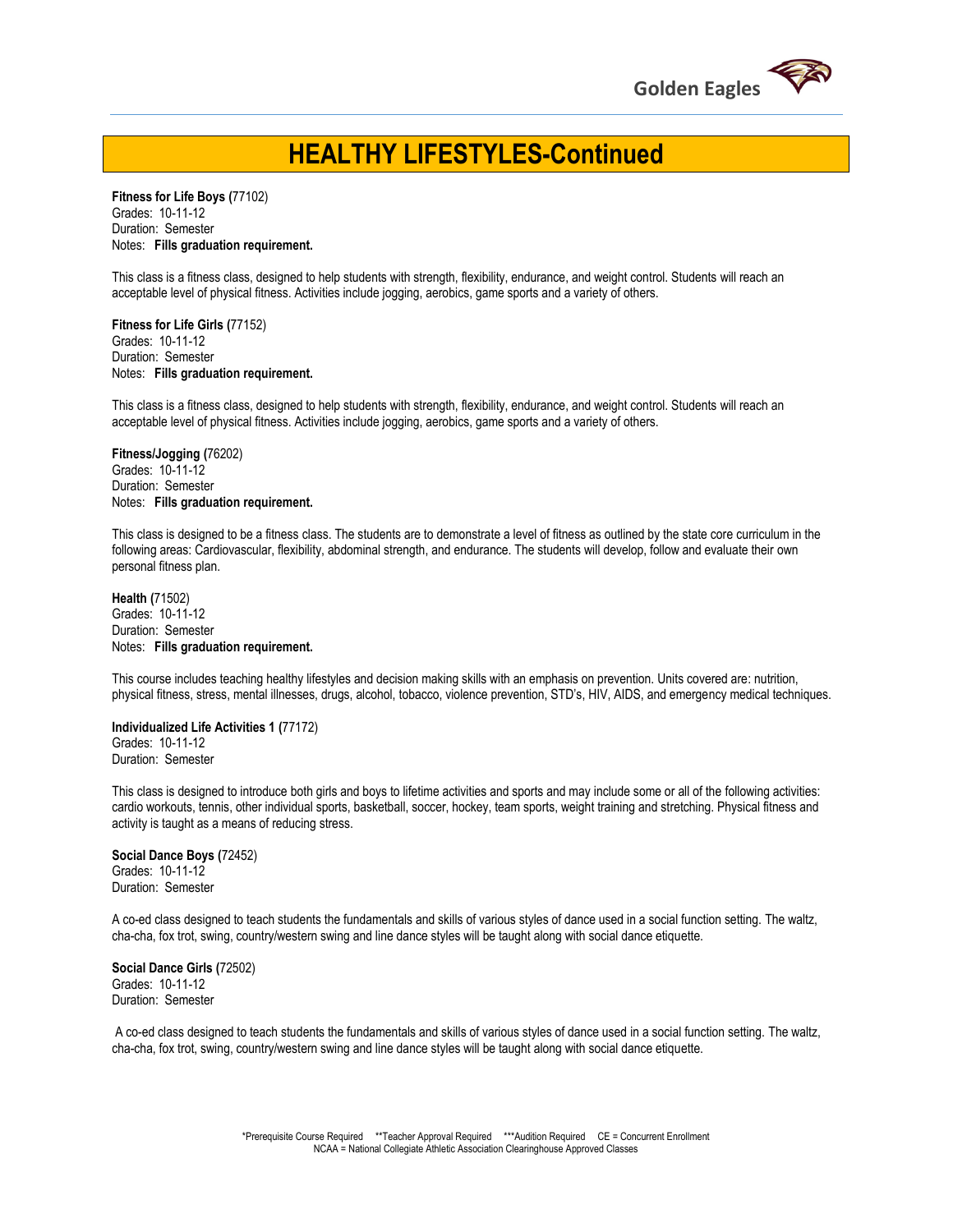

## **HEALTHY LIFESTYLES-Continued**

**Social Dance 2 Boys\*\* (**72552) Grades: 11-12 Duration: Semester Prerequisites: Teacher Approval Notes: A small fee might be assessed for those who perform.

A co-ed class for students who have successfully completed Social Dance 1. This class will continue with a higher level of all dance styles and have performance opportunities.

**Social Dance 2 Girls\*\* (**72602) Grades: 11-12 Duration: Semester Prerequisites: Teacher Approval Notes: A small fee might be assessed for those who perform.

A co-ed class for students who have successfully completed Social Dance 1. This class will continue with a higher level of all dance styles and have performance opportunities.

**Weight Training Boys (**75102) Grades: 10-11-12 Duration: Semester Notes: **This class is not a replacement for Participation Skills or Fitness.** 

This is a class to develop complete body strength and body size. The students will be helped to develop, follow, and evaluate their own personal fitness and strengthening plan. The students will be expected to improve in the following areas: arm and shoulder strength, abdominal strength and endurance, leg strength/power, speed and reaction time, flexibility and agility.

**Weight Training Girls (**75202) Grades: 10-11-12 Duration: Semester Notes: **This class is not a replacement for Participation Skills or Fitness.** 

Weight training is a one semester course designed to help students understand the importance of muscular strength, endurance, Flexibility and body composition while learning the fundamental skills of how to lift weights.

#### **Zumba (Individualized Life Activities 2) (**77182)

Grades: 10-11-12 Duration: Semester Notes: **This class is not a replacement for Participation Skills or Fitness.** 

Zumba Fitness is the only Latin-inspired dance-fitness program that blends red-hot international music, created by Grammy Award-winning producers, and contagious steps to form a "fitness-party" that is downright addictive. Since its inception in 2001, Zumba Fitness has grown to become the world's largest – and most successful – dance-fitness program with more than 10 million people of all shapes, sizes and ages taking weekly Zumba classes in over 90,000 locations across more than 110 countries.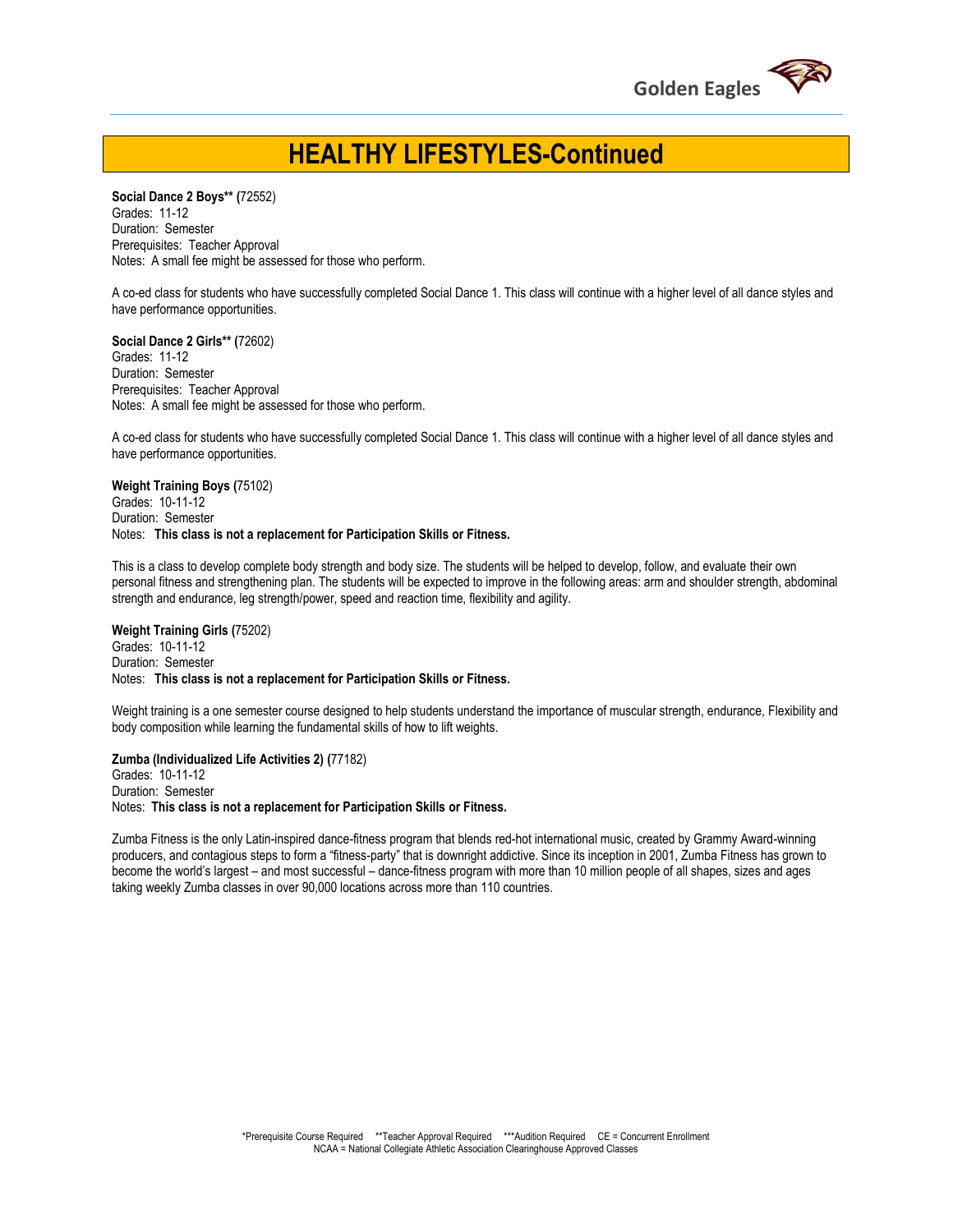

### **MATH**

*The graduation requirement is 3 credits of mathematics. Students are now following the new mathematics common core and are required to take as a minimum: Secondary Math I, Secondary Math II, and Secondary Math III prior to graduation. Those who are on a college preparation track should take these courses and an additional course as a senior or they should take the honors level coursework in order to take more rigorous college preparatory math classes prior to leaving high school.*

*Students interested in completing a college or university degree should highly consider taking at least one more math class beyond the 3 that are required to better prepare themselves for difficult college course work in mathematics and other college majors. Some colleges require minimum entrance level ACT or Accuplacer Test Scores to qualify. Please contact the college or university you are interested in attending for their math requirements.*

*It is recommended that a student have at least "C" grades or better to take a more advanced course.*

*Colleges encourage the completion of Secondary Math III before entering college. Students who plan to take rigorous math and science course work in college should take as much high school math as possible. However, students who pass the AP Calculus Exam or AP Statistics Exam with a 3, 4, or 5 will be given credit that satisfies the basic university math requirement. Also, some colleges will waive certain math requirements when there is adequate evidence from ACT Math scores or by passing their Accuplacer tests. Please check with specific colleges and universities for details. The State of Utah has adopted the Mathematics Common Core. Students in the Junior High have been introduced to Secondary Math I or Secondary Math I Honors.*

*Note: A student can opt out of Secondary Math III with parent consent. The third math credit must be fulfilled by Accounting 1 & 2, Mathematics of Personal Finance, or Computer Programming II CE. These courses will not prepare students for college mathematics courses or the ACT Test.*

**Accounting I & II** (85003 & 85004) Grades: 10-11-12 Duration: Year Notes: **This class fulfills the third Math requirement.** 

Accounting is the language of business. In this class students will learn how to keep financial records for businesses. Students will develop an understanding of the principles and procedures in handling cash, recording transactions in journals, posting to ledgers, preparing financial reports, reconciling bank statements and preparing payrolls. In addition, accounting skills such as reconciling uncollectible accounts, calculating depreciation on assets, interpreting financial information, and calculating notes and interest will be developed. Use of computerized accounting is applied throughout this course. Successful completion of this course will provide the accounting skills necessary for entry level positions in the business world.

**ACT Prep Course (**06332) Grades: 10-11 Duration: Semester

The ACT Prep course will emphasize ACT test-taking strategies, specifically math skills, language skills, reading skills, science-reasoning skills, and writing skills. Students will study test taking strategies, questioning and thinking skills, information retrieval, pre-ACT test practice, memory technique, reading in the content areas, and vocabulary development with the central goal to increase both test scores and composite scores. All ACT tests will be reviewed: English, Math, Reading, Science Reasoning, and Writing.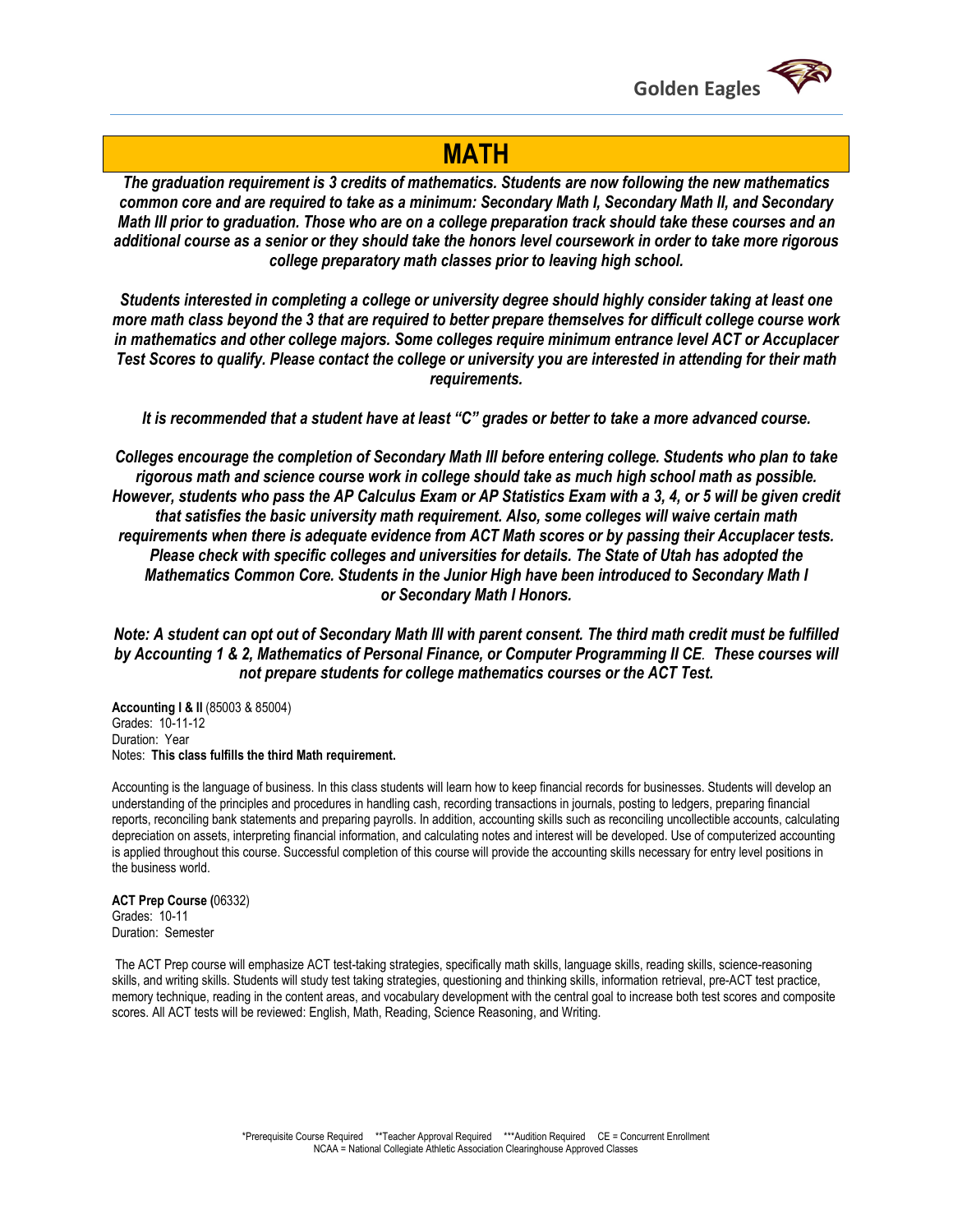

## **MATH-Continued**

**AP Calculus AB\* (**55033 & 55034) Grades: 11-12 Duration: Year Prerequisites: Pre-calculus or Secondary Math 3 Honors grade of B or better recommended Options: NCAA Notes: The TI-84 graphing calculator is recommended.

Passing the AP exam with a 3, 4, or 5 enables the student to earn college credit (See colleges for specific details). This course consists of a full year of work in calculus and related topics comparable to courses in colleges and universities. The course will primarily discuss the two major parts of Calculus: Differentiation and Integration.

**AP Statistics\* (**55023 & 55024)

Grades: 11-12 Duration: Year Prerequisites: Secondary Math 3 with a B grade or better recommended Options: NCAA Notes: A TI-84 graphing calculator is required for the course. Passing the AP exam with a 3, 4, or 5 enables students to earn college credit.

AP Statistics is the high school equivalent of a one semester, introductory college statistics course. In this course, students develop strategies for collecting, organizing, analyzing, and drawing conclusions from data. Students design, administer, and tabulate results from surveys and experiments. Probability and simulations aid students in constructing models for chance phenomena. Sampling distributions provide the logical structure for confidence intervals and hypothesis tests.

**College Prep** (54733 & 54734)

Grades: 11-12 Duration: Year Prerequisites: Must have a C average in Secondary Math I, II, and III OR a Math ACT score of ≥ 19 Options: **CE**

Note: Concurrent Enrollment class is Math 1010/1030, non-Concurrent Enrollment is College Prep

 **NCAA College Prep Math Only** 

 **Students who are working toward the Regent's Scholarship must be enrolled concurrently in order to meet the Regent's requirement.** 

**Math 1010\*/1030 (Quantitative Reasoning)\* (**53522C & 53532C), **College Prep** (54733 & 54734)

Grades: 11-12

Duration: Year

Prerequisites: Must have a C average in Secondary Math I, II, and III OR a Math ACT score of ≥ 19 Options: **CE**

Note: Concurrent Enrollment class is Math 1010/1030, non-Concurrent Enrollment is College Prep  **NCAA College Prep Math Only** 

 **Students who are working toward the Regent's Scholarship must be enrolled concurrently in order to meet the Regent's requirement.** 

This full year course is for students who have completed Secondary Math III but want to better understand math concepts before attempting the faster paced and more rigorous Math 1050 course. This class combines Intermediate Algebra and Quantitative Reasoning. Students will study topics that prepare them for studies in future college math courses. Seven credit hours of UVU concurrent enrollment credit is available.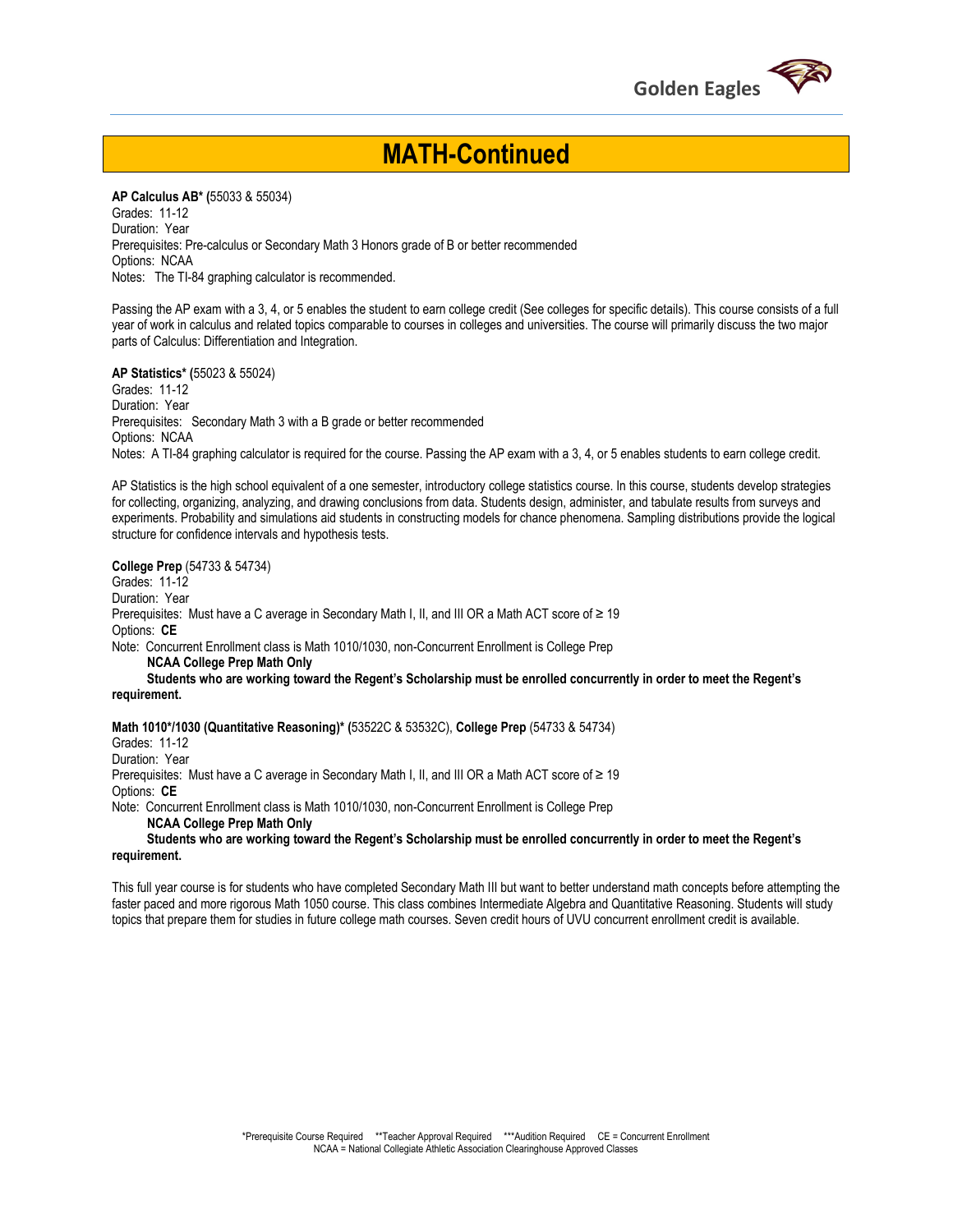

## **MATH-Continued**

**Math 1010\*/Math 1050 (College Algebra) (**53522C & 54112C) Grades: 11-12 Duration: Year Prerequisites: Must have a C average in Secondary Math I, II, and III OR a Math ACT score of  $\geq 19$ Options: **CE, NCAA Math 1050 Only Notes: NCAA Math 1050 Only Students who are working toward the Regent's Scholarship must be enrolled concurrently in order to meet the Regent's requirement.** 

This full year course is a fast paced class which combines Intermediate Algebra and College Algebra. Students will study topics that prepare them for studies in AP Calculus and other college math courses. Eight credit hours of UVU concurrent enrollment credit is available.

**Math 1040 (Statistics)** (54102C) Grades: 12 Duration: Semester Prerequisites: Must have a C average in Secondary Math I, II, and III OR a Math ACT score of ≥ 23 Options: CE

This is an introductory statistics class. Students will learn about probability distributions, confidence intervals and significance tests. You may receive concurrent enrollment credit. You must receive concurrent enrollment credit for this course to count towards Regents Scholarship.

#### **Pre-Calculus\* (**54003 & 54004)

Grades: 11-12 Duration: Year Prerequisites: Secondary Math 3 with a B grade or better recommended Options: NCAA Notes: The TI-84 graphing calculator is recommended for this class.

This class combines College Algebra and Trigonometry. Students will study topics that prepare them for studies in AP Calculus and other college math courses.

#### **Secondary Mathematics 2\* (**52323 & 52324)

Grades: 10 Duration: Year Prerequisites: Secondary Math 1 Options: NCAA

Students in Secondary Mathematics 2 will focus on quadratic expressions, equations, and functions, extend the set of rational numbers to the set of complex numbers, link probability and data through conditional probability and counting methods, study similarity and right triangle trigonometry, and study circles with their quadratic algebraic representations.

#### **Secondary Mathematics 2 Honors\*** (52333 & 52334)

Grades: 10 Duration: Year Prerequisites: Secondary Math 1 Honors Options: NCAA

Students in Secondary Mathematics 2 Honors will focus on quadratic expressions, equations, and functions, extend the set of rational numbers to the set of complex numbers, link probability and data through conditional probability and counting methods, study similarity and right triangle trigonometry, and study circles with their quadratic algebraic representations. Honors students will also represent complex numbers and their operations on the complex plane, solve systems of equations, prove and apply trigonometric identities, express conic sections algebraically, and solve problems using volume measurements.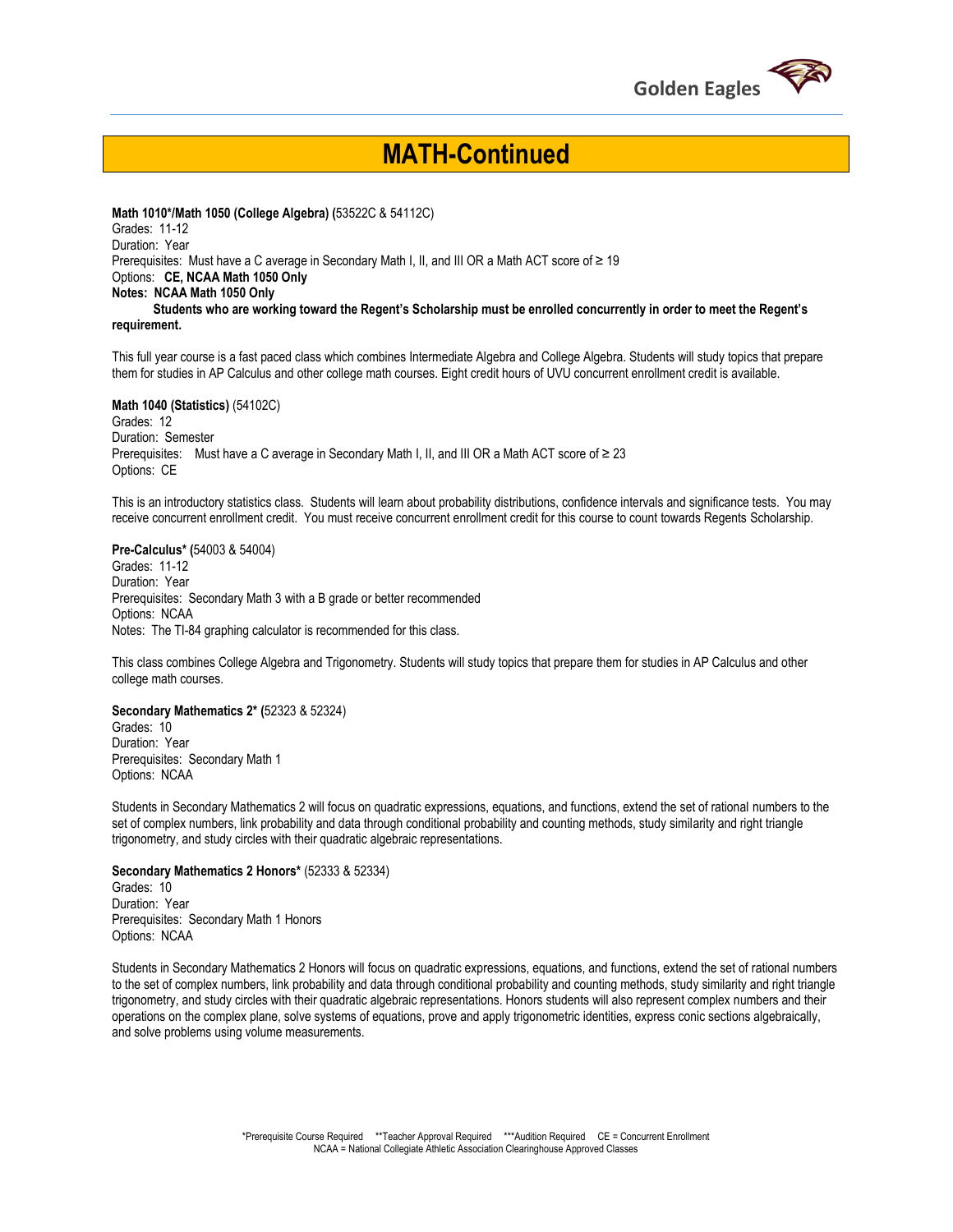

## **MATH-Continued**

**Secondary Mathematics 3\* (**57303 & 57304)

Grades: 11 Duration: Year Prerequisites: Secondary Math 2 C or better recommended Options: NCAA

Students in Secondary Math 3 will pull together and apply the accumulation of learning that they have from their previous courses, with content grouped into four critical areas, organized into units. They apply methods from probability and statistics to draw inferences and conclusions from data. Students expand their repertoire of functions to include polynomial, rational, and radical functions. They expand their study of right triangle trigonometry to include general triangles. And, finally, students bring together all of their experience with functions and geometry to create models and solve contextual problems.

**Secondary Mathematics 3 Honors\*** (57353 & 57354)

Grades: 11 Duration: Year Prerequisites: Secondary Math 2 Honors C or better recommended Options: NCAA

Students in Secondary Math 3 will pull together and apply the accumulation of learning that they have from their previous courses, with content grouped into four critical areas, organized into units. They apply methods from probability and statistics to draw inferences and conclusions from data. Students expand their repertoire of functions to include polynomial, rational, and radical functions. They expand their study of right triangle trigonometry to include general triangles. And, finally, students bring together all of their experience with functions and geometry to create models and solve contextual problems. Honors students will study additional topics to prepare them for AP Calculus the following year.

#### **Math Course Mapping**

**•From Secondary Math 2: (if grades = A, B, or C) go to Secondary Math 3 (if grades = D or F) Teacher/Counselor recommendation •From Secondary Math 2 Honors: (if grades = A or B) go to Secondary Math 3 Honors (if grades = C, D, or F) go to Secondary Math 3 •From Secondary Math 3: (if grades = A or B) go to Math 1050 or Pre-Calculus or AP Statistics (if grades = C or D) go to Math 1010 •From Secondary Math 3 Honors: (if grades = A or B) go to AP Calculus or AP Statistics (if grades = C or D) go to Math 1050 •From Math 1050: to AP Calculus AB (expounds and builds on Pre-calculus ideas)** 

**to AP Statistics (use statistical analysis to explain and discuss research)**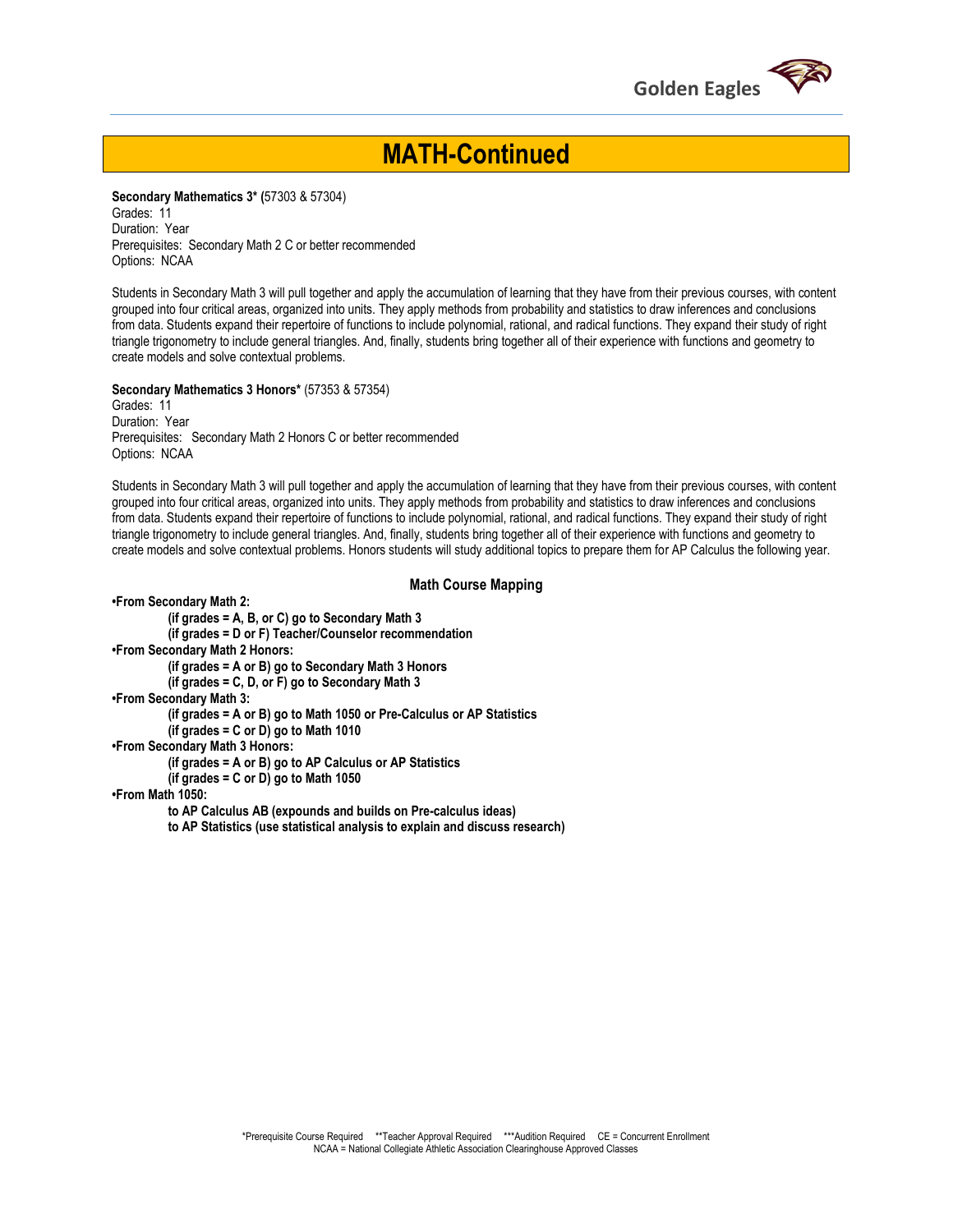

## **SCIENCE**

*Minimum Requirement for Science is three credits. Two of the credits must come from any of the three separate groups listed below. The third credit can be picked from any of the groups including science electives.*

*GROUP 1: Earth Systems (9th Grade) GROUP 2: Chemistry, AP Chemistry GROUP 3: Biology, AP Biology, Biology-Agricultural Science, Biology with Lab CE GROUP 4: Physics with Technology, AP Physics,*

**ACT Prep Course (**06332) Grades: 10-11 Duration: Semester

The ACT Prep course will emphasize ACT test-taking strategies, specifically math skills, language skills, reading skills, science-reasoning skills, and writing skills. Students will study test taking strategies, questioning and thinking skills, information retrieval, pre-ACT test practice, memory technique, reading in the content areas, and vocabulary development with the central goal to increase both test scores and composite scores. All ACT tests will be reviewed: English, Math, Reading, Science Reasoning, and Writing.

#### **AP Biology (**35403 & 35404)

Grades: 11-12 Duration: Year Prerequisites: Biology & Chemistry (in conjunction with AP Biology enrollment) Options: NCAA Notes: **This class fills a Foundation Science requirement.**

This is an intensive study of all aspects of the biology of living organisms. The course covers molecular and cell biology (cells, metabolism, genetics); organism biology (botany, zoology, embryology, reproduction); and population biology (evolution and ecology). The main purpose of this class is to prepare students to take the AP Biology Exam and/or to enter into and succeed in a science-career-oriented college program.

#### **AP Chemistry\* (**36353 & 36354)

Grades: 11-12 Duration: Year Prerequisites: Chemistry Options: NCAA Notes: **This class fills a Foundation Science requirement.** 

This course is an in-depth look into all the wonders of chemistry, and continues building on the knowledge learned in Chemistry. Students will be able to take the AP Chemistry test for college credit at the end of the course.

**AP Environmental Science (**36393 & 36394) Grades: 11-12 Duration: Year Prerequisites: 2 years of science (Biology, Chemistry or Physics) Notes: **This class fills an Applied or Advanced Course**

The goal of the AP Environmental Science course is to provide students with the scientific principles, concepts, and methodologies required to understand the interrelationships of the natural world, to identify and analyze environmental problems both natural and human-made, to evaluate the relative risks associated with these problems, and to examine alternative solutions for resolving and/or preventing them.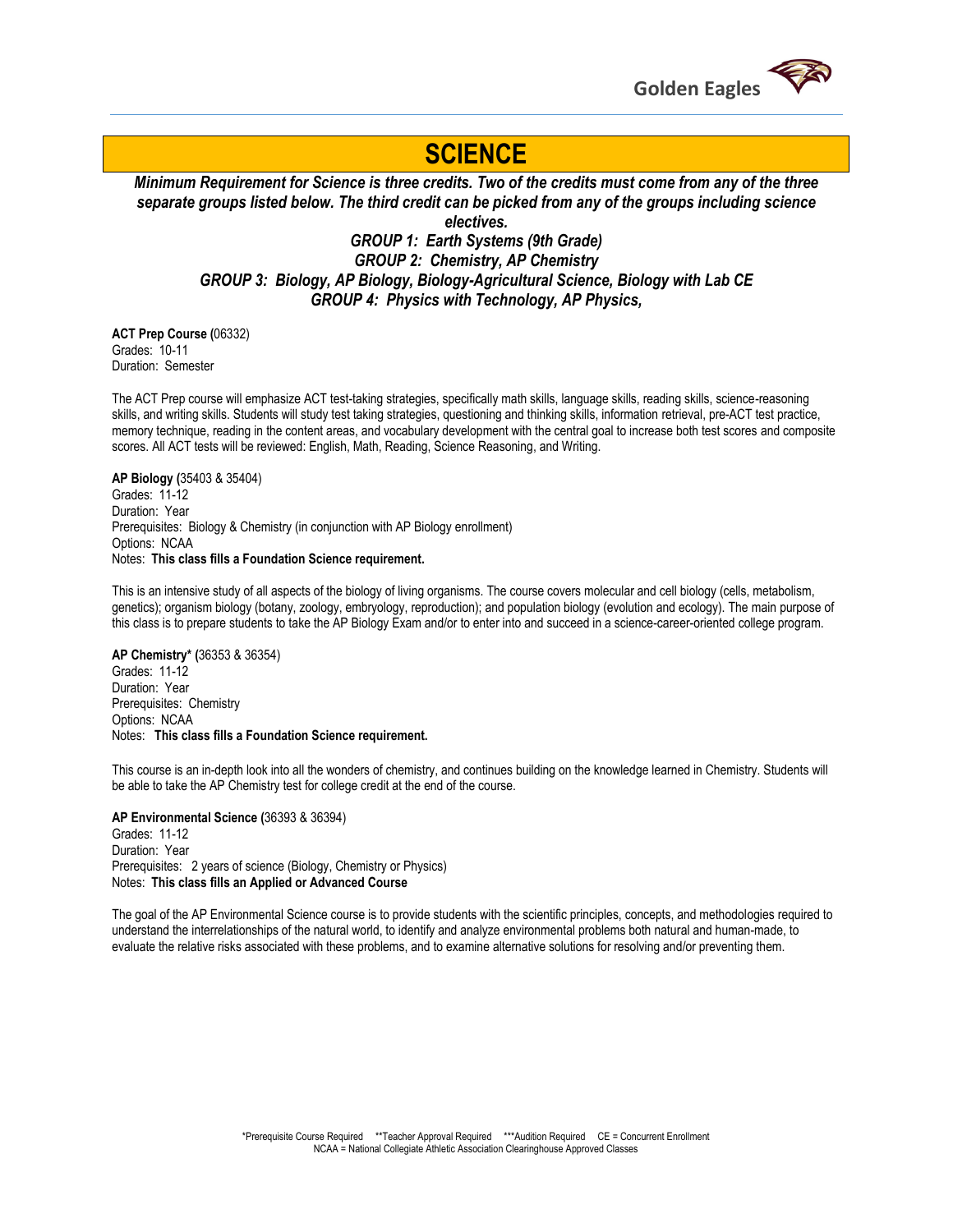

## **SCIENCE-Continued**

**AP Physics 1\* (**36503 & 36504) Grades: 11-12 Duration: Year Prerequisites: Requires successful completion of Sec Math 2 Options: NCAA Notes: This is a first year physics course and does not require physics with tech to enroll. \$10 Lab Fee. **This class fills a Foundation Science requirement.**

Physics is the study of how the world works. We will dive deep into the concepts and mathematics of everyday things like force, speed, acceleration, gravity, electricity and energy.

**AP Physics 2\* (**36513 & 36514)

Grades: 12 Duration: Year Prerequisites: Requires successful completion of Sec Math 2 and Physics w/Tech or AP Physics 1 Options: NCAA Notes: \$10 Lab Fee **This class fills a Foundation Science requirement.**

Physics is the study of how the world works. We will dive deep into the concepts and mathematics of more complex physics topics such as electric circuits, electrostatics, magnetism, optics, thermodynamics, fluid mechanics and atomic physics.

**Astronomy\* (**36122) Grades: 11-12 Duration: Semester Prerequisites: Biology & Chemistry (in conjunction with AP) Options: NCAA Notes: Successful completion of Secondary Math 1 recommended. For the third required credit of science, astronomy and geology should be taken during the same year. **This class fills an Applied or Advanced Course**

This is a course in which students will study gravity and motion; light and telescopes; the moon, planets, and solar system; the sun and stars, galaxies, the universe, and the atmosphere. Mathematics is minimized.

**Bio 1010 with Lab CE \* (**35513C & 35514C) Grades: 11-12 Duration: Year Prerequisites: Biology & Chemistry Options: **CE**, NCAA Notes: **This is a concurrent enrollment class which may be taken for UVU credit. This class fills a Foundation Science requirement.**

This is an intensive study of all aspects of the biology of living organisms. The course covers molecular and cell biology (cells, metabolism, genetics); organism biology (botany, zoology, embryology, reproduction); and population biology (evolution and ecology). The main purpose of this class is to enter into and succeed in a science-career-oriented college program.

**Bio Ag Science (**81663 & 81664) Grades: 10-11-12 Duration: Year Notes: **This class fills a Foundation Science requirement.** All students enrolled in this course are encouraged to be a part of the National FFA Organization which requires dues.

Introduces students to the world of plants and animals. Basic cell structure, anatomy, reproduction, genetics, and ecosystem principles will be taught. Some of the examples and labs will be related to large agricultural animals. This course is ideally suited for students who would like practical lab experience and those interested in the medical animal science or plant science career fields.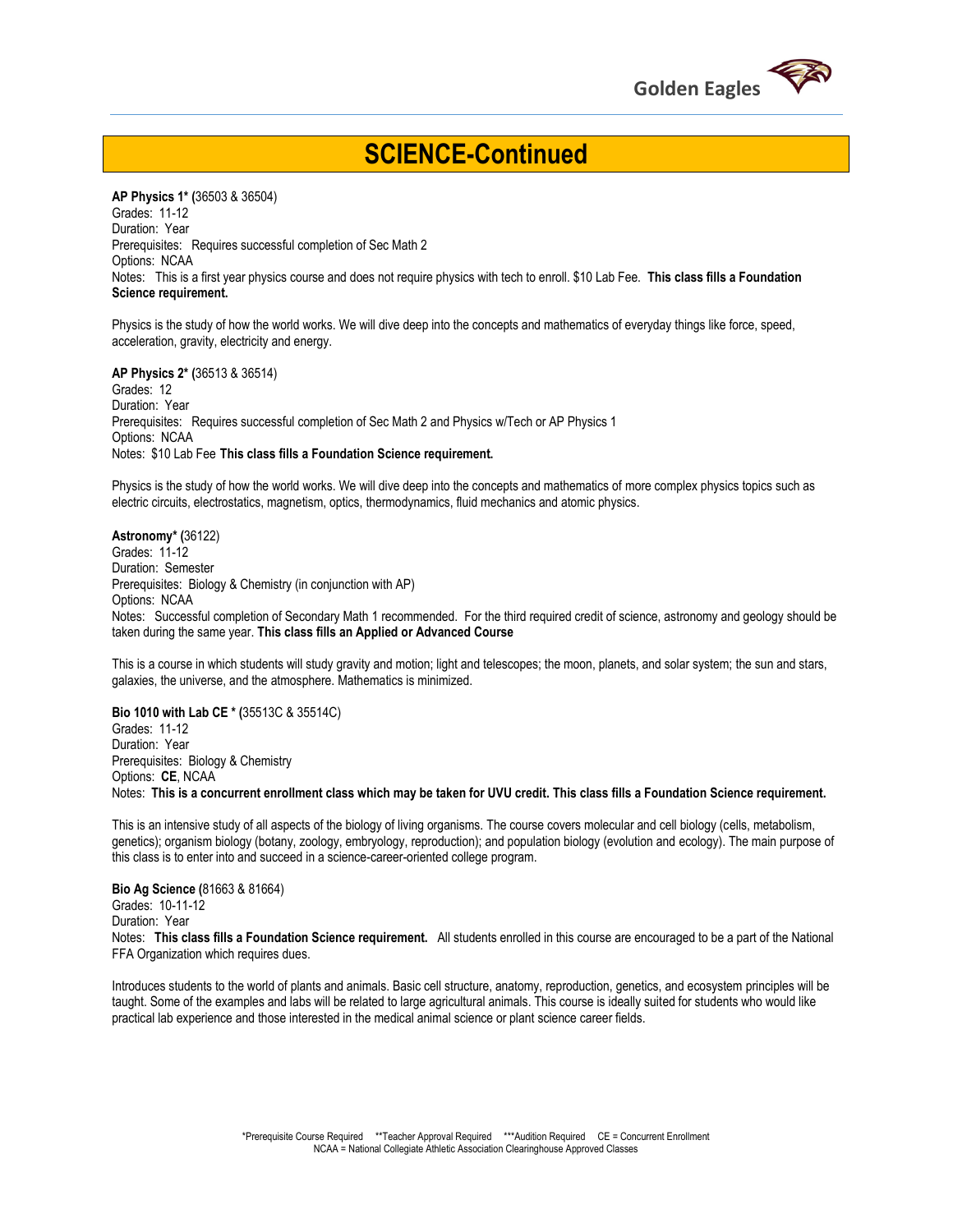

## **SCIENCE-Continued**

**Biology (**35203 & 35204) Grades: 10-11-12 Duration: Year Options: NCAA Notes: **This class fills a Foundation Science requirement.**

A general introductory science course that studies the Life Sciences. We will study the biochemical, cellular, genetic, structural and ecological aspects of life.

**Chemistry\* (**36203 & 36204) Grades: 10-11-12 Duration: Year Prerequisites: Completion of Secondary Math 1 Options: NCAA Notes: **This class fills a Foundation Science requirement.** 

Chemistry is the study of matter and how elements combine in interesting combinations. It explains the world around us. For instance, you learn how an explosive metal, Sodium and a toxic gas, Chlorine, can come together to form Table Salt! The course has lots of fascinating experiments and demonstrations and requires just a minor amount of math ability.

**Chemistry Honors\* (**36253 & 36254) Grades: 10-11-12 Duration: Year Options: NCAA Notes: **This class fills a Foundation Science requirement.** 

A college preparatory chemistry course introducing students to the composition, structure, and properties of matter. The course covers topics beyond general chemistry in depth such as gas reactions, reversible reactions, and calorimetry experimentation. The course includes more advanced laboratory experiences than general chemistry. Honors chemistry is designed to prepare students for AP Chemistry and/or chemistry in the medical, science, and engineering fields.

**Geology\* (**36362) Grades: 11-12 Duration: Semester Prerequisites: Successful completion of Secondary Math 1 recommended Options: NCAA Notes: For the third required credit of science, astronomy and geology are taken during the same year.

This course provides an introduction to minerals and rocks, weathering and erosion, earth forces such as plate tectonics, volcanism, earthquakes, geologic time and climate. Mathematics is minimized. **This class fills an Applied or Advanced Course**

**Investigation Science** (36372) Grades: 10-11-12 Duration: Semester

An elective course providing an in-depth look into physical, natural, and applied science disciplines. This course will focus on science concepts, principles, knowledge, skills, and research. Students will use inquiry to design experiments while learning about the nature and disposition of science. Students will complete a Science Fair or Science Olympiad project.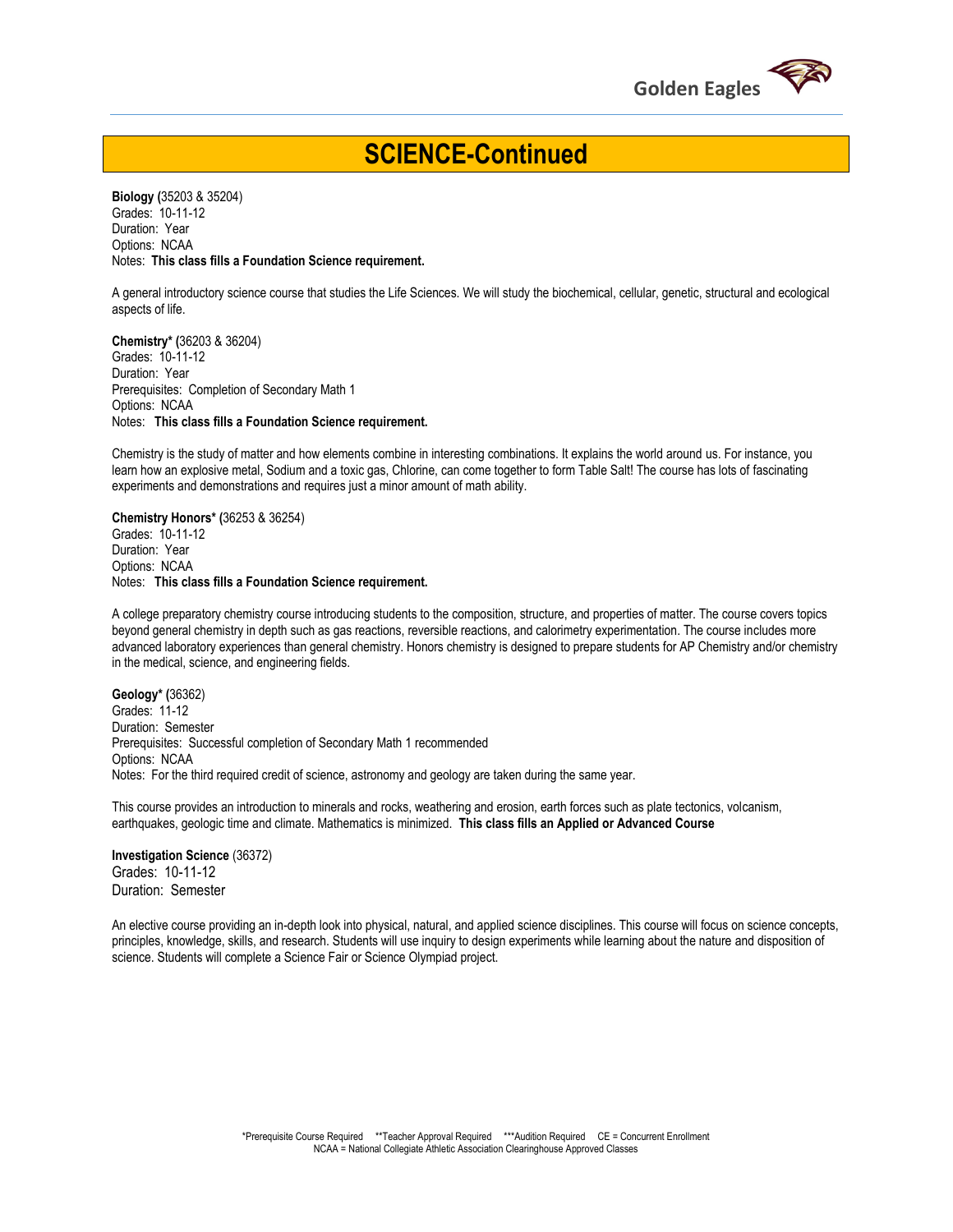

## **SCIENCE-Continued**

**Medical Anatomy & Physiology\*** (83533 & 83534) Grades: 10-11-12 Duration: Year Prerequisites: Successful completion of Biology Options: NCAA

Anatomy is the study of structure. Students will learn from hands on activities, the bones, muscles, nerves and other organ systems. Physiology is the study of function. Students will learn how the systems work, and function as parts of the living organism. Discussions will also include clinical studies of diseases. This course is designed for students who have an interest in a medical career or in studying the human body. Completion of this course will be excellent preparation for more advanced courses such as AP Biology and anatomy classes in college. **This class fills an Applied or Advanced Course**

**Physics with Technology\* (**86363 & 86364) Grades: 10-11-12 Duration: Year Prerequisites: Requires Successful completion of Sec Math 1 Options: NCAA Notes: **This class can fill a Foundation Science or CTE requirement.** 

Physics is the study of how the world works. We will dive deep into the concepts of everyday things like force, speed, acceleration, gravity, electricity and energy. If you enjoy learning through hands-on methods, this class is for you. No Lab Fee.

## **SOCIAL STUDIES**

*The graduation requirement is 3.0 units of credit which MUST INCLUDE the following: World Geography – Should have been taken in 9th grade (0.5 credit) World Civilizations – Should have been taken in 9th grade (0.5 credit) U.S. Government and Citizenship (0.5 credit) U.S. Studies or History 1700 CE (1.0 credit) Social Studies Elective (0.5)*

**American Wars (**61502) Grades: 11-12 Duration: Semester Options: NCAA

This semester class will take an in-depth look into the various wars in which the United States has been involved. We will study the causes and effects of the wars; the social, political and economic impacts of the wars and delving into specific campaigns and personal accounts of each war. We will look at the Revolutionary War to the present.

**AP European History (**62903 & 62904) Grades: 10-11-12 Duration: Year Options: NCAA

This is a Modern Western European History survey class. **THIS IS A COLLEGE LEVEL COURSE.** There is a high academic expectation for this class. Enrollment means there is an expectation to take the national Advanced Placement exam in May (the cost of which is approximately \$100). Successfully passing the exam will qualify the student to receive 6 to 8 hours of social studies credit for college.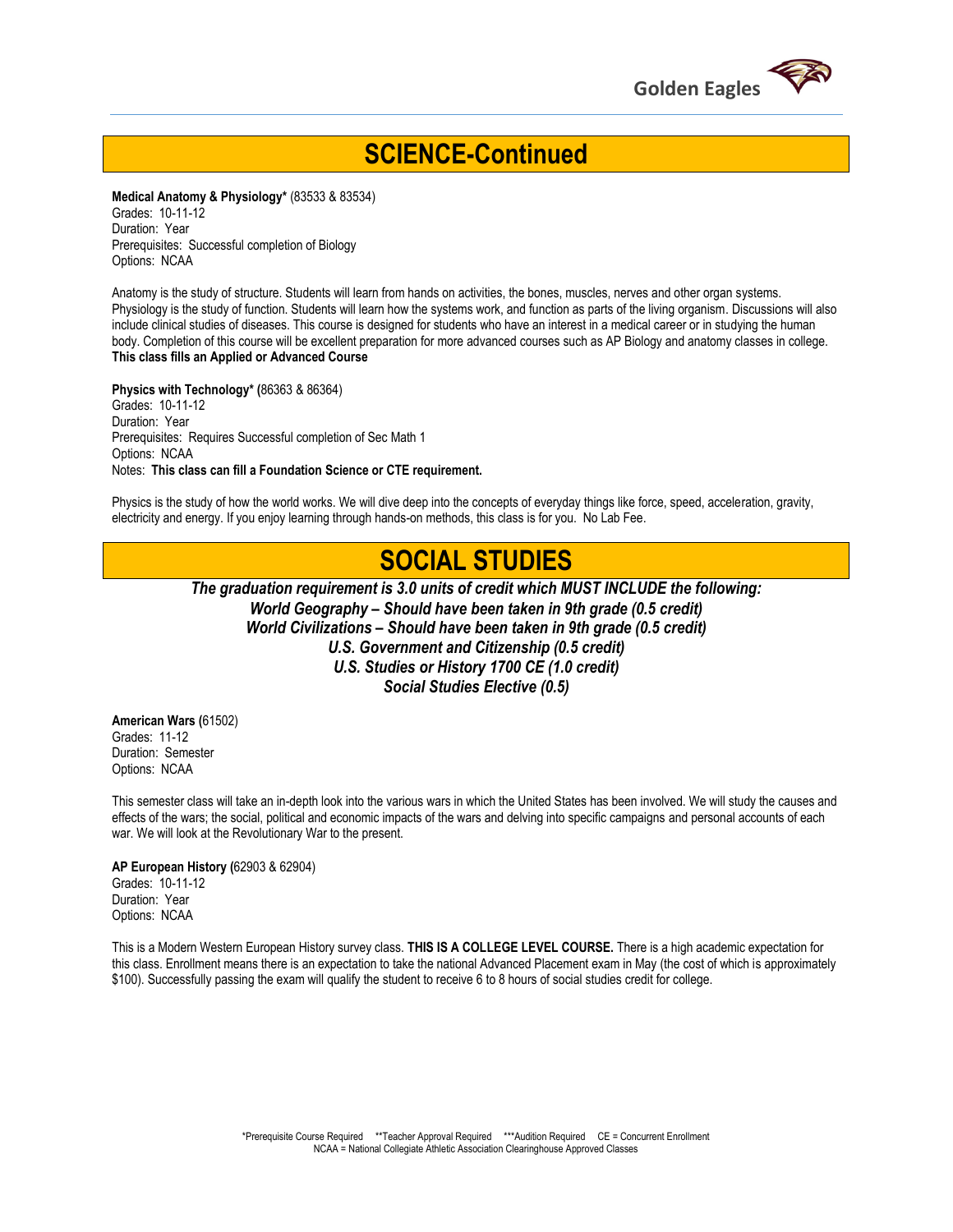

**SOCIAL STUDIES-Continued**

**AP Psychology (**63803 & 63804) Grades: 11-12 Duration: Year Options: NCAA

The goal of this course is to increase the understanding of psychology, its methods, theory and research, with the objective that each student passes the Advanced Placement Examination. The course will explore the subfields of psychology. This course is broken into 13 units, which reflect a division of the major areas of psychology. This course is taught at the college level and students' study habits and participation should reflect this fact. It is hoped that knowledge of psychological inquiry will provide perceptions of the world around us, insights into one's own and others' behavior, and an appreciation of the complexity of human behavior. **THIS IS A COLLEGE LEVEL COURSE.**

**AP U.S. History (**62703 & 62704) Grades: 11-12 Duration: Year Options: NCAA Notes: This class will satisfy the U.S. Studies graduation requirement.

This class is a college-level U.S. History survey class. There is a high academic expectation for this class. Enrollment means there is an expectation to take the National Advanced Placement Exam in May. Successfully passing the exam will qualify the student to receive up to 8 semester hours of U.S. History credit at most universities.

**AP World History** (62803 & 62804) Grades: 11-12 Duration: Year Options: NCAA Notes: Sophomores by Teacher Recommendation

**THIS IS A COLLEGE LEVEL** course that will survey World History. There is a high academic expectation for this class. Enrollment means there is an expectation to take the national Advanced Placement exam in May (the cost of which is approximately \$100). Successfully passing the exam will qualify the student to receive 6 to 8 hours of social studies credit for college.

**Current World Issues\* (**60702) Grades: 11-12 Duration: Semester Options: NCAA Notes: Prefer students to have had U.S. Studies or AP U.S. History

This course involves a day-by-day examination of the world's nations, and communities; current events as they develop. Certain topics, such as space exploration, world conflicts, economic problems, energy, crime, government and people in the news will be covered in depth to relate them to the present. Recent news events will be discussed and studied as they develop. The course will be discussion-oriented with news magazines, newspaper, TV, and radio serving as resources. Class activities also include debates on issues and weekly news quizzes.

#### **History of Sports (History Elective) (**61312) Grades: 10-11-12 Duration: Semester

This course will explore the significance and impact of sports in American History. It will investigate several ideas focusing on the background of sports as well as the various sports in the United States. We will cover topics related to immigration, industrialization, urbanization, conflicts between groups in American Society, racial issues, gender issues and many other topics that have affected sports in American History.

**Psychology (**63402) Grades: 11-12 Duration: Semester Options: NCAA

This course introduces the student to the story of the behavior of individuals and groups. It emphasizes the manner in which the individual can apply various psychological theories and concepts to better understand self, motivation, and relationships with others.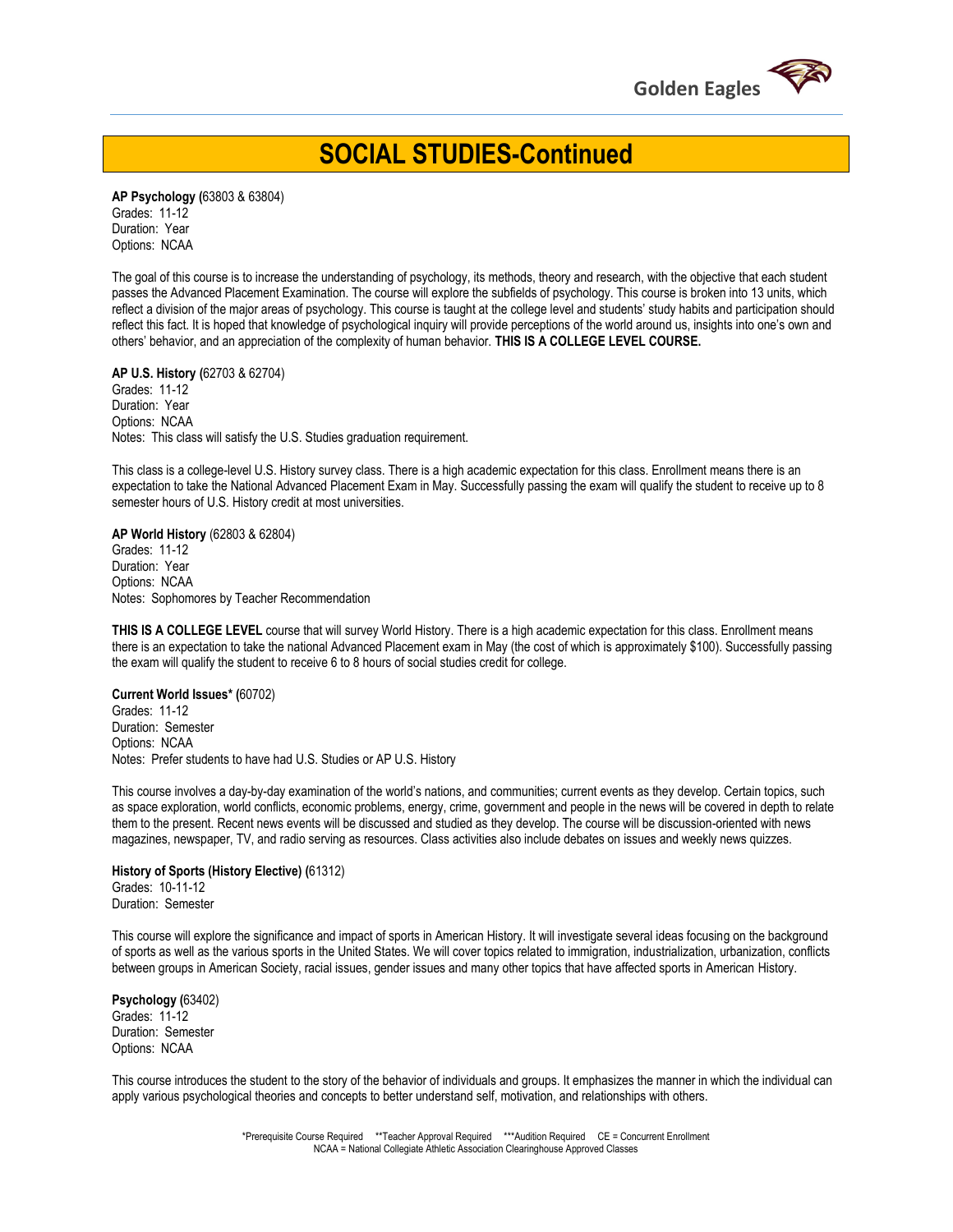

**SOCIAL STUDIES-Continued**

**Sociology (**63502) Grades: 11-12 Duration: Semester Options: NCAA

This course explains the behavior, role and grouping of people in various societies. The scope of study ranges from fundamental principles of sociology to problems of a mass society. Selected topics or study include, but are not limited to, basic theories of interpersonal and group interaction, culture, socialization, groups and their effect on the individual, deviance and crime, race and ethnicity, religion, social class, the family, gender roles and the environment.

**Sociology 1010 CE** (99153C & 99154C) Grades: 11-12 Duration: Year Options: **CE**, NCAA

Sociology is a fascinating study of human society and institutions. Topics of discussion will include: race, ethnicity, cultures, religions, political systems, music, discrimination, class structures, gender equality, economics, education, etc. This is a FULL YEAR COLLEGE LEVEL COURSE.

#### **Sports Psychology (**63902) Grades: 11-12

Duration: Semester

Athletics is at least 50% mental, maybe more. This course explores the mental and psychological factors that affect athletic performance. The students will learn tools they directly apply to their own performance to achieve excellence in their sport.

#### **U.S. Government & Citizenship (**63202)

Grades: 12 Duration: Semester Prerequisites: Grade 12 Required-- Grade 11 by Counselor permission only Options: **CE**, NCAA

This is a basic study class in government and the individual's role as a citizen of the United States. The focus of the class will be the study of the Constitution and how government functions. The importance of the individual in participation in the role of government will also be stressed.

#### **U.S. Government & Citizenship CE (**63202C)

Grades: 12 Duration: Semester Options: **CE**, NCAA Notes: **UVU concurrent enrollment credit is available.** This course meets high school graduation requirements.

This course is designed as an intro to U.S. Government, its Constitution, the roles of citizens, and the institutions of state and local government. Significant emphasis will be given to the Constitution, its ideas and systems.

**U.S. Studies II (**62503 & 62504) Grades: 10-11-12 Duration: Year Options: NCAA Notes: **This class is required for graduation.**

This is a general survey US history course that emphasizes the period from 1865 to the present.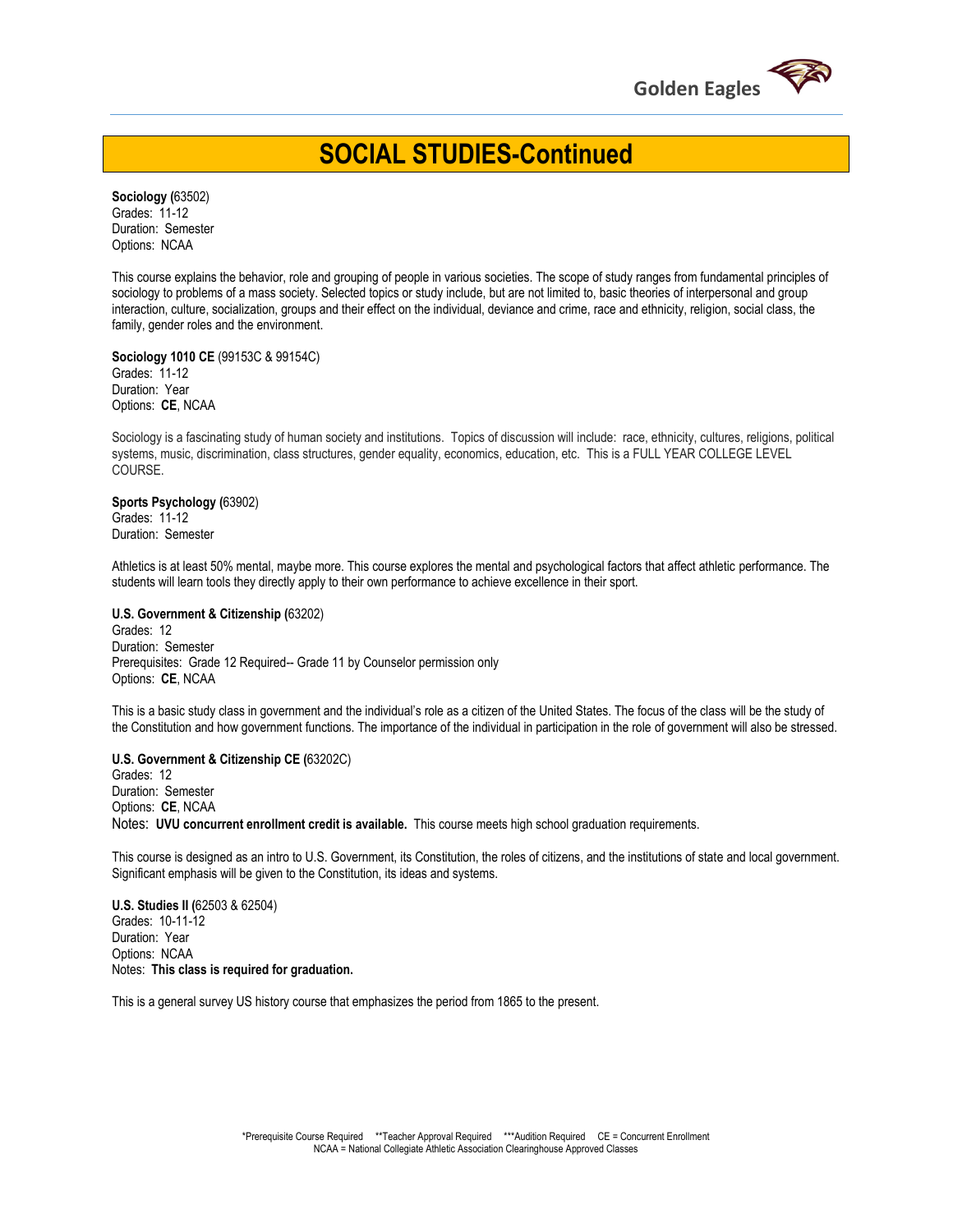

**SOCIAL STUDIES-Continued**

**World Religions (**62812) Grades: 10-11-12 Duration: Semester Options: NCAA

World Religions is a course involving an analysis of the beginnings, historical development, sacred literature, beliefs, values, and practices of the world's major religions. Special emphasis is given to the impact of religion on history, culture, contemporary issues and affairs, and the arts. Religions we will look at: Primitive/Ancient Religions, Hinduism, Jainism, Sikhism, Buddhism, Taoism, Daoism, Confucianism, Shinto, Judaism, Islam and Christianity.

## **WORLD LANGUAGES**

*The University of Utah requires, and the other Utah four-year universities highly recommend, that students planning to attend those institutions take 2 consecutive years of a foreign language.*

**American Sign Language 1 (**47053 & 47054) Grades: 10-11-12 Duration: Year Options: NCAA

*This course introduces the basics of American Sign Language (ASL). This course is designed for students with no or minimal sign language knowledge to develop basic conversational skills in ASL. Emphasis is upon acquisition of comprehension, production, and interactional skills using basic grammatical features. ASL will be taught within contexts that are related to self, general surroundings, and everyday life experiences. The majority of class time will be spent in the target language. Students will also learn aspects of and appreciation for Deaf culture.*

**American Sign Language 2\* (**47103 & 47104) Grades: 11-12 Duration: Year Prerequisites: Completion of ASL 1 with a C or better Options: NCAA

*This course is designed to continue the development of American Sign Language skills, and emphasizes development and refinement of comprehension, production and interpersonal skills as covered ASL 1. ASL will be taught within a variety of contexts that are related to self,*  familiar topics, and everyday life experiences. The majority of class time will be spent in the target language. Additional information about the *Deaf community and Deaf culture will be studied, and students will participate in "Deaf experiences."*

**American Sign Language 3\* (**47113 & 47114) Grades: 12 Duration: Year Prerequisites: Completion of ASL 2 with a C or better

*This course builds on the foundation of skills and knowledge learned in ASL 1 and ASL 2. ASL 3 has an emphasis on the expansion and refinement of comprehension, production and interactional skills. ASL will be taught within contexts that include familiar topics, personal interests, and general interests. The majority of class time will be spent in the target language. More in depth information about the Deaf community and Deaf culture will be studied, and students will participate in new "Deaf Experiences."*

**ESL\*\* (**46003 & 46004) Grades: 10-11-12 Duration: Year Prerequisites: Teacher / Counselor Placement

This course is intended for students who speak a language other than English in their home and don't speak English fluently. English will be the language used in the classroom and each student will make progress in speaking and writing English.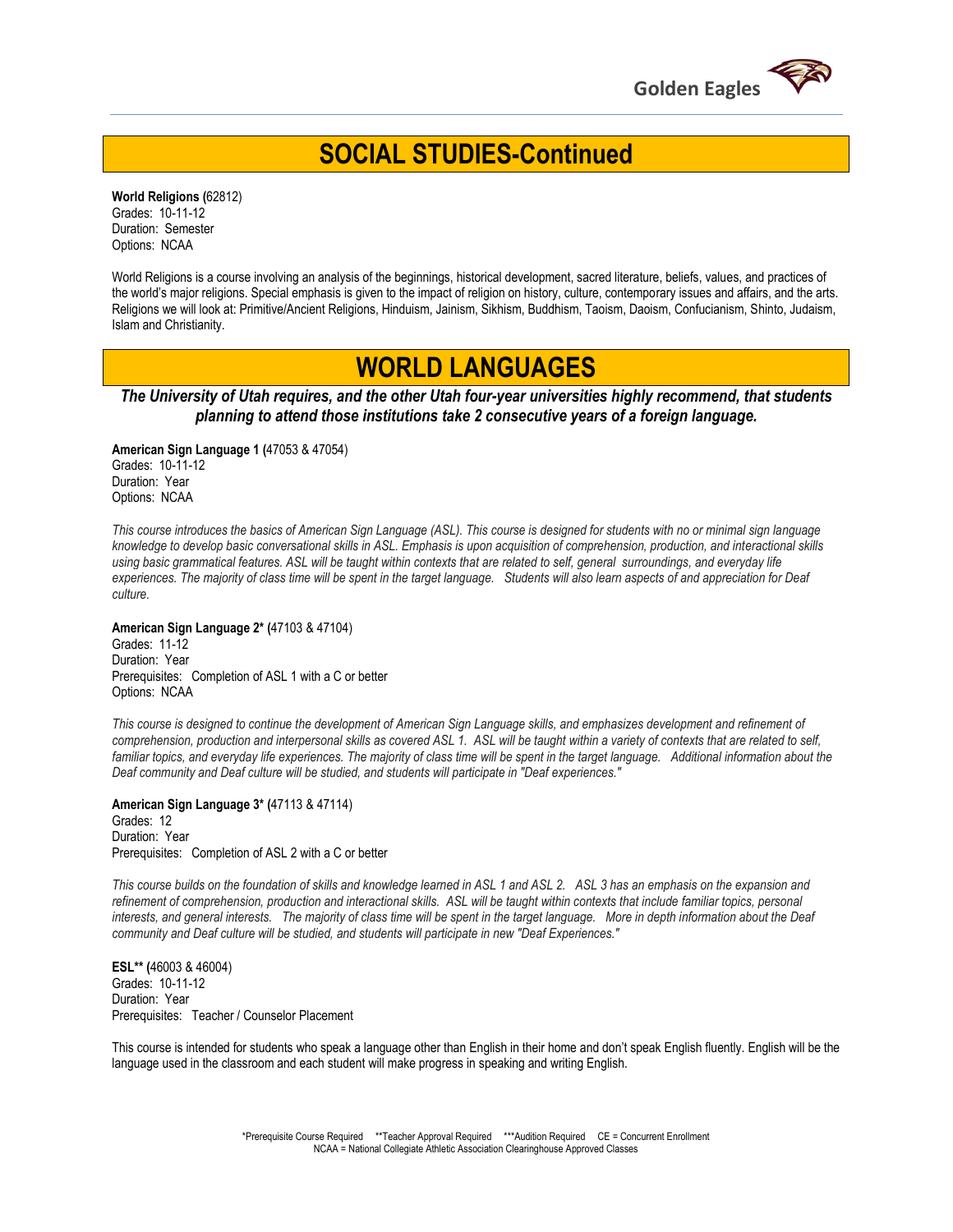

## **WORLD LANGUAGES-Continued**

**French 1** (47503 & 47504) Grades: 10-11-12 Duration: Year

Emphasis placed on speaking skills through reading and writing are addressed. This course provides for the learning of dialogues, common words and expressions and basic language structure as well as oral practice of the language in skits, poetry, dialogue.

**German 1 (**48003 & 48004) Grades: 10-11-12 Duration: Year Options: NCAA

German 1 is intended for students with little or no prior language instruction in German. Upon successful completion of German 1, students will be able to demonstrate accuracy in speaking and writing on well-practiced and familiar topics, provide biographical information on simple forms and documents, speak and write in simple sentences and phrases, ask and answer simple questions, and explain aspects of and show appreciation for the German culture and people. The culture is integrated into the course with a focus on the German states, holiday, the Reunification/Berlin Wall, and the Autobahn.

**German 2\* (**48053 & 48054) Grades: 11-12 Duration: Year Prerequisites: Completion of German 1 with B grade or better Options: NCAA

German 2 is intended for students who have successfully completed German 1 at MMHS or who have equivalent experience. Upon successful completion of German 2, students will be able to demonstrate accuracy in speaking and writing on familiar topics, speak and write in sentences, ask and answer fairly complex questions, and explain aspects of and show appreciation for the German culture and people. The culture is integrated into the course with a focus on the *Bundesliga* (German Soccer League), and the Austrian and Swiss states.

**German 3\* (**48103 & 48104) Grades: 12 Duration: Year Prerequisites: Completion of German 2 with C grade or better Options: NCAA

German 3 is intended for students who have successfully completed German 2 at MMHS or who have equivalent experience. Heritage speakers should enroll in this course. Upon successful completion of German 3, students will be able to converse in German about everyday topics, abstract ideas about familiar topics, personal opinions, and some current events. Students can opt to participate in the German National Exam in January and the Language Fair in April. Students will demonstrate a level-appropriate knowledge of the culture and traditions of German-speaking countries.

**Spanish 1 (**49003 & 49004) Grades: 10-11-12 Duration: Year Options: NCAA

Spanish 1 is intended for students with little or no prior language instruction in Spanish. Upon successful completion of Spanish 1, students will be able to demonstrate accuracy in speaking and writing on well-practiced and familiar topics, provide biographical information on simple forms and documents, speak and write in simple sentences and phrases, ask and answer simple questions. The class will spend an increasing amount of time in the target language. Students will also learn aspects of and show appreciation for Latin culture and people.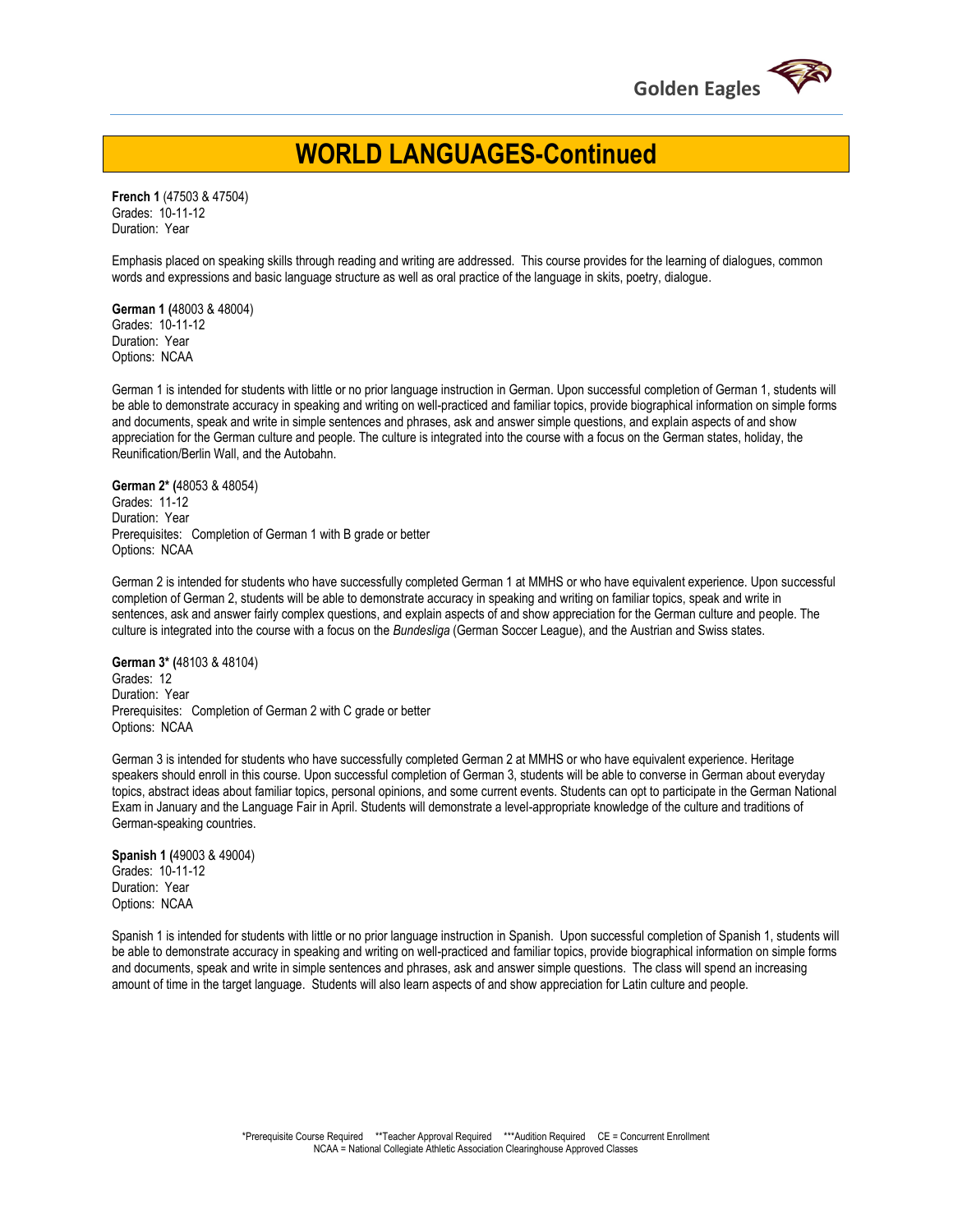

## **WORLD LANGUAGES-Continued**

**Spanish 2\*** 49053 & 49054) Grades: 10-11-12 Duration: Year Prerequisites: Completion of Spanish 1 with C grade or better Options: NCAA

Novice mid-level study of the Spanish language and culture. Continued emphasis is placed on speaking, listening, reading, and writing Spanish.

**Spanish 3\* (**49103 & 49104 or 49103C & 49104C) Grades: 10-11-12 Duration: Year Prerequisites: Completion of Spanish 2 with B grade or better Options: **CE**, NCAA Notes: **UVU Concurrent Enrollment credit is available. May be used to satisfy the 4th year requirement in Language Arts.** 

Novice high to intermediate level of study of the Spanish language and culture. Continued emphasis is placed on speaking, listening, reading, and writing in Spanish. Students will be asked to use as much Spanish in class as possible in order to communicate.

**Spanish 4\* (**49153 & 49154 or 49153C & 49154C) Grades: 11-12 Duration: Year Prerequisites: Completion of Spanish 3 with B grade or better Options: **CE**, NCAA Notes: **UVU Concurrent Enrollment credit is available. May be used to satisfy the 4th year requirement in Language Arts.** 

Intermediate level of study of the Spanish language and culture. Continued emphasis is placed on speaking, listening, reading and writing in Spanish. Students will be asked to use Spanish in class in order to communicate.

## **SPECIAL EDUCATION**

**English 10** (94513 & 94514) Grades: 10 Duration: Year Prerequisites: **IEP**

This class covers reading strategies and emphasizes elements of literary analysis for short story, nonfiction and novels. Students will learn writing, discussion, and thinking skills to meet state requirements and help them prepare for college and real life experiences. **An IEP is required to take this class.** 

**English 11 (**94523 & 94524) Grades: 11 Duration: Year Prerequisites: **IEP**

This class refines reading strategies as students examine the American heritage literature. Students will learn writing, discussion, and thinking skills to meet state requirements and help them prepare for college and real life experiences. **An IEP is required to take this class.**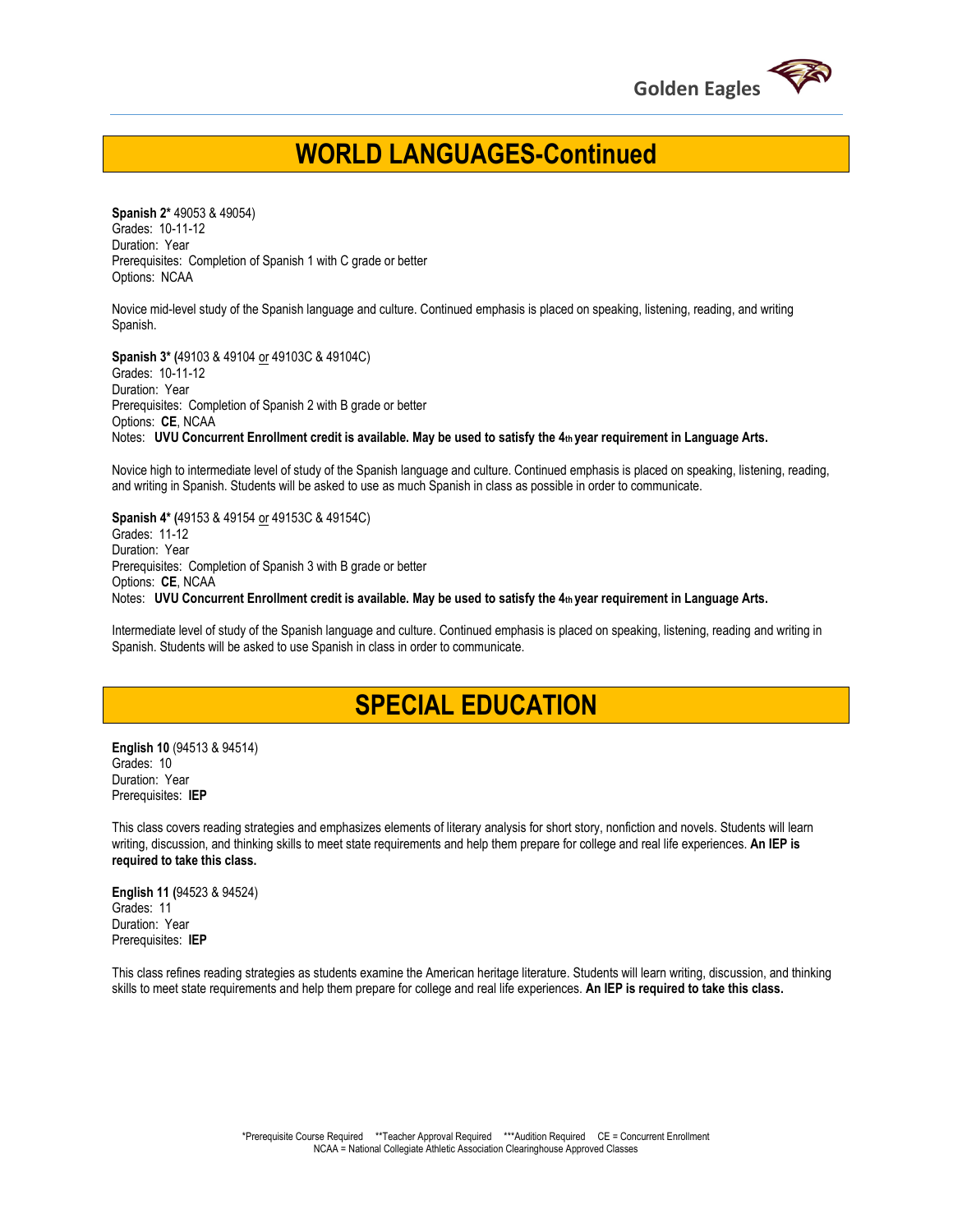

## **SPECIAL EDUCATION-Continued**

**English 12 (**94533 & 94534) Grades: 12 Duration: Year Prerequisites**: IEP**

This class covers reading strategies and emphasizes elements of literary analysis for short story, nonfiction and novels. Students will learn writing, discussion, and thinking skills to meet state requirements and help them prepare for college and real life experiences. **An IEP is required to take this class.** 

**Math Essential Elements (**95603 & 95604) Grades: 10-11-12 Duration: Year Prerequisites: **IEP**

This course will review basic math skills as well as Secondary Math 1 and 2 concepts in preparation for college and technical school math exams. **An IEP is required to take this class** 

**Secondary Math 2 (**95543 & 95544) Grades: 10-11 Duration: Year Prerequisites: **IEP**

Students in Resource Secondary Math 2 will focus on equations and functions, study similarity, the application of geometry concepts, and quadratic expressions**. An IEP is required to take this class.** 

**Secondary Math 3** (95553 & 95554) Grades: 11-12 Duration: Year Prerequisites: **IEP**

Students in Resource Secondary Mathematics 3 will focus on quadratic expressions, equations, and functions, extend the set of rational numbers to the set of complex numbers, link probability and data through conditional probability and counting methods, and study circles with their quadratic algebraic representations. **An IEP is required to take this class.** 

**Transition** (98802) Grades: 11-12 Duration: Semester Prerequisites**: IEP**

This class prepares students for the transition between high school and career. Students will participate in career exploration, fill out college applications, create resumes and learn applicable life skills. **An IEP is required to take this class.** 

#### **CAREER INTERNSHIP TRAINING**

Grades 11 and 12. Career internship training provides an opportunity for qualified junior and senior students to voluntarily (usually un-paid) train in a career field of their choice for one or more periods a day. The internship position must be related to the students' career goal as listed in their CCR. This program has been developed to give students on-the-job training and experience in an occupation related to their career interests. Each internship is individually tailored to bring motivated high school students together with community professionals for a comprehensive training experience. Participating students must attend the Critical Workplace Skills Class one day a week, where they are taught skills needed to complete their internship at the business offices, local corporations, manufacturing companies, county and city government positions, etc. A Student Internship Application must be filled out and signed by student and parent and returned to the Internship Coordinator. Applications are available in the Counseling Center.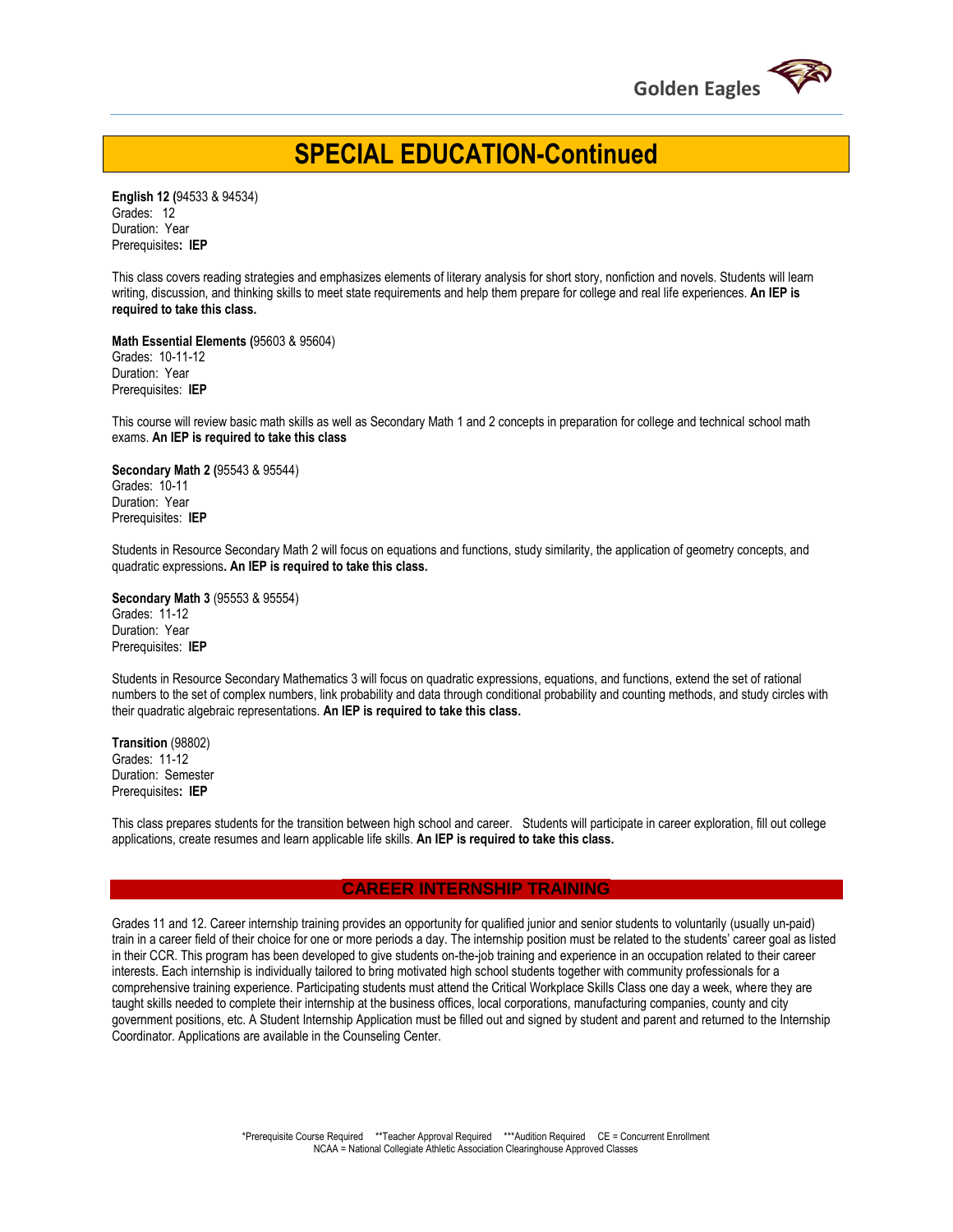

#### **COLLEGE CREDIT IN HIGH SCHOOL**

Some students are interested in beginning their college experience early. There are options open to students who would like this opportunity. The following programs offer great advantages, but must be considered carefully before enrollment.

Taking college classes while in high school is an option for highly motivated 11<sup>th</sup> and 12<sup>th</sup> grade students that meet the criteria. Students who decide to take one of these challenging classes should be familiar with their requirements.

Students who wish to enroll should have a GPA of at least 3.0 They should have taken the high school level classes in the area of choice before attempting to take the college level class in that area.

#### **COLLEGE CREDIT OPTIONS**

#### **1) ADVANCED PLACEMENT**

Advanced Placement classes offer students a chance to do advanced work in certain subjects while in high school to attempt to earn college credit. Students take the class and then are tested at the end of the year. A score of 3 or higher qualifies the student for college credit. This credit is accepted differently at colleges and universities. There is a testing fee for each test taken. Following is a list of Advanced Placement classes offered at MMHS. Look up the appropriate department for the course descriptions: Art History, Biology, Calculus, Chemistry, English Language and Composition, English Literature and Composition, European History, Music, Photo, Physics, Psychology, Spanish, Statistics, Studio Art and United States History.

### **2) CONCURRENT ENROLLMENT**

Some classes offered at MMHS allow students to pay a UVU, WSU or SLCC registration fee and earn UVU, WSU, or SLCC credit. Students must take the UVU Placement Test or ACT Test before enrolling in Math and English. Concurrent enrollment classes cannot be dropped after the college withdrawal deadline. If a student decides not to finish a class after the deadline, a failing grade will be recorded on the college transcript and high school transcript.

**Concurrent Enrollment credit is not automatic.** You must sign up through the appropriate college or university. Ask your concurrent enrollment teacher for enrollment details. (UVU requires a \$5 fee per college credit hour for all CE classes plus a one-time UVU Admissions fee of \$35. The website for UVU is www.uvu.edu/concurrent.) A complete listing of CONCURRENT ENROLLMENT CLASSES OFFERED AT MMHS will be available through your counselor at registration.

### **Advanced Learning Center** *Your Early College & Career Center for Nebo School District* **Advanced Learning Center 161 E 400 N, Salem, Utah 2018-2019**

As part of Nebo School District, the ALC provides early college and career courses to high school students, while staying involved at their primary school. The ALC offers a wide variety of courses for college credit, career readiness, and industry certification. School buses run to and from each high school before school, during lunch, and after school.

For more information, students should visit with their high school counselor or the ALC counselor at (801) 489-2833. We are located in Salem at 161 E. 400 N. For full course offerings, descriptions, and information on our programs, please visit our ALC website at: http://alc.nebo.edu/

**AVIATION TECHNOLOGY** - This blocked series gives students foundational knowledge prior to their flight training. Flight training hours, testing, and costs are separate from this program. Prepares students for the written exam for the Private Pilot Written Knowledge Test. These classes are open to juniors/seniors only.

Aviation History CE (AVSC 1010) & Private Pilot CE (AVSC 1100) – *blocked together for 2 periods* 

**BUILDING CONSTRUCTION** – Students are involved in the construction of a home while being supervised by a licensed contractor. Tools are provided. Classes are offered the last two periods of each day. Students can choose to attend either A day, B day, or both. Students must be a junior or a senior and provide their own transportation to the job site.

Carpentry 1 & 2 CE (CMGT 1190 & 1220) – *blocked together for 2 periods*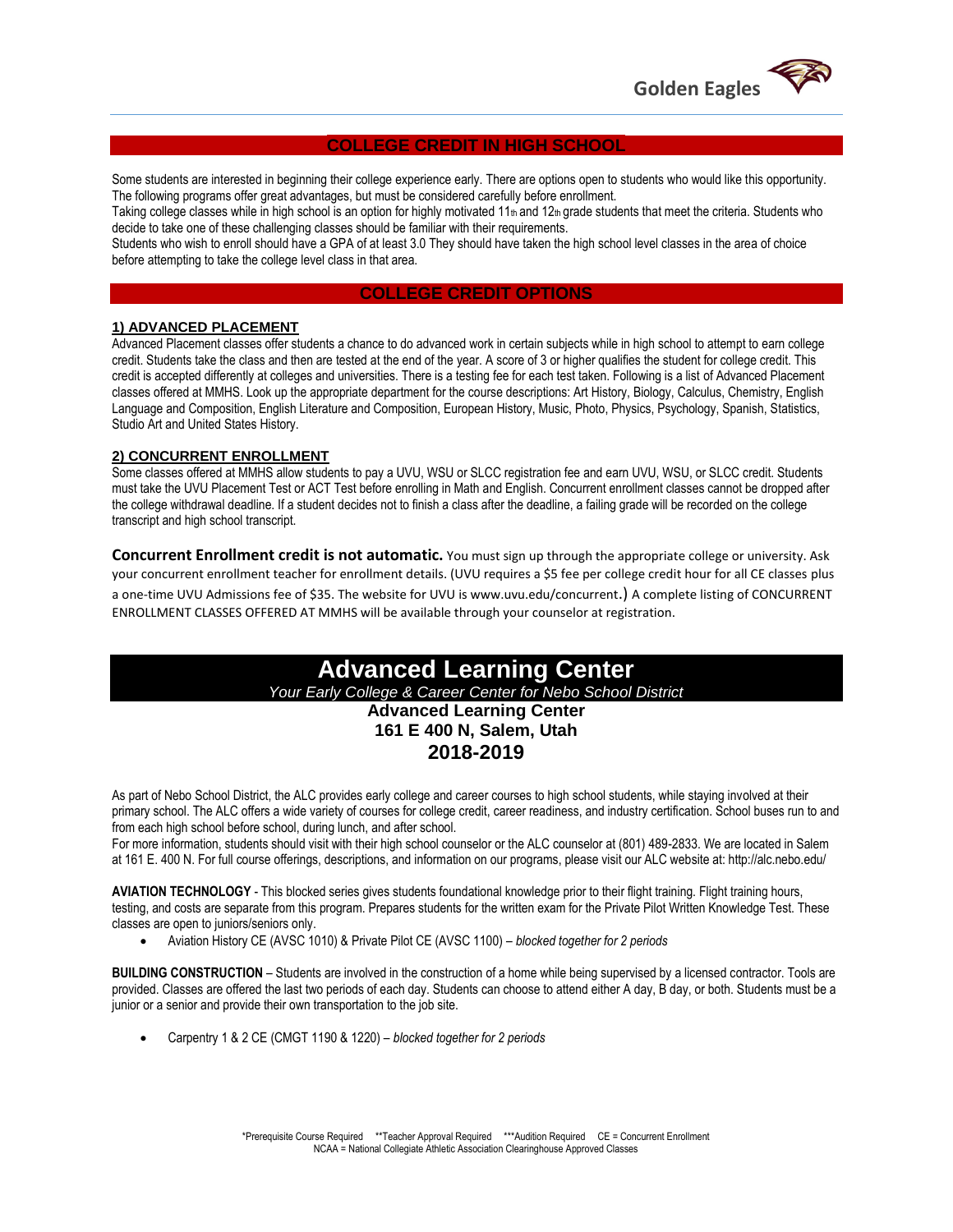

## **Advanced Learning Center-Continued**

*Your Early College & Career Center for Nebo School District*

**COMPUTER INFORMATION TECHNOLOGY** – These courses are meant for students who enjoy technology, exploring computers, learning how they work, network security and/or programming. Students can earn industry certification when passing qualifying exams. These classes are part of the study of Information Technology and the Network & IT Support CTE pathway.

- A+ (Computer Hardware & Repair) full year
- Network+ Fundamentals semester
- Network Security semester

*NOTE: We foresee new classes offered in this area. Please see our website or the ALC Reg. Card for an updated list.* 

**COMPUTER PROGRAMMING –** This area of study is for students who enjoy technology and want to learn how to create software applications. These classes are part of the study in Information Technology and allow students to complete the Programming/Software Dev. CTE pathway.

- Computer Programming 1 CE (1030 & CS 1400) full year
- Computer Programming 2 CE (CS 1410) full year
- Comp Prog 3 Algorithms & Data Structures CE (CS 2420) full year
- Gaming Fundamentals 1 semester
- Gaming Fundamentals 2 semester
- Mobile App Development semester

**CRIMINAL JUSTICE** - Students are introduced to the field of criminal justice, investigations and its correctional system. Students can also learn about criminal law and medical forensics. These classes are open to juniors and seniors and are in the area of Law, Public Safety, Corrections & Security and allow students to fulfill classes in the CTE Protective Services pathway.

- Intro to Criminal Justice (CJ 1010) 1st Sem
- $\bullet$  Intro to Criminal Investigations (CJ 1340) 2nd Sem
- Criminal Law CE (CJ 1330) full year **\*CJ 1010 is a pre-requisite or co-requisite for CE credit.**
- Medical Forensics CE (CJ 1350) full year **\*CJ 1010 is a pre-requisite or co-requisite for CE credit.**

**DIGITAL MEDIA** – Most of these classes are in the area of Information Technology and allow students to fulfill classes in the CTE Digital Media pathway.

- \*Digital Media CE (DGM 1110) full year *\*Must be taken prior to or at the same time as all other Dig Media courses.*
- Audio Essentials CE (DGM 2130) full year
- 3D Graphics & Animation CE (DGM 2210) full year
- Digital Media 2 full year
- HTML 5 semester
- Video 1 CE (DGM 1520) full year *must be taken with Dig Media 1 – blocked together for 2 periods*
- Video 2 CE (DGM 2110) full year *must be taken with Dig Media 2 – blocked together for 2 periods*
- Web Development CE (DGM 2120) full year

*NOTE: We foresee new classes offered in this area. Please see our website or the ALC Reg. Card for an updated list.* 

**ENGINEERING & MANUFACTURING - BEGINNING** – These courses are for NEW students interested in engineering, robotics, and manufacturing and are in the area of Engineering and Technology. They help students begin CTE pathways in both Engineering and Robotics.

- Intro to Engineering Design CE (DET 1010)
- Manufacturing 1 semester
- Robotics 1 semester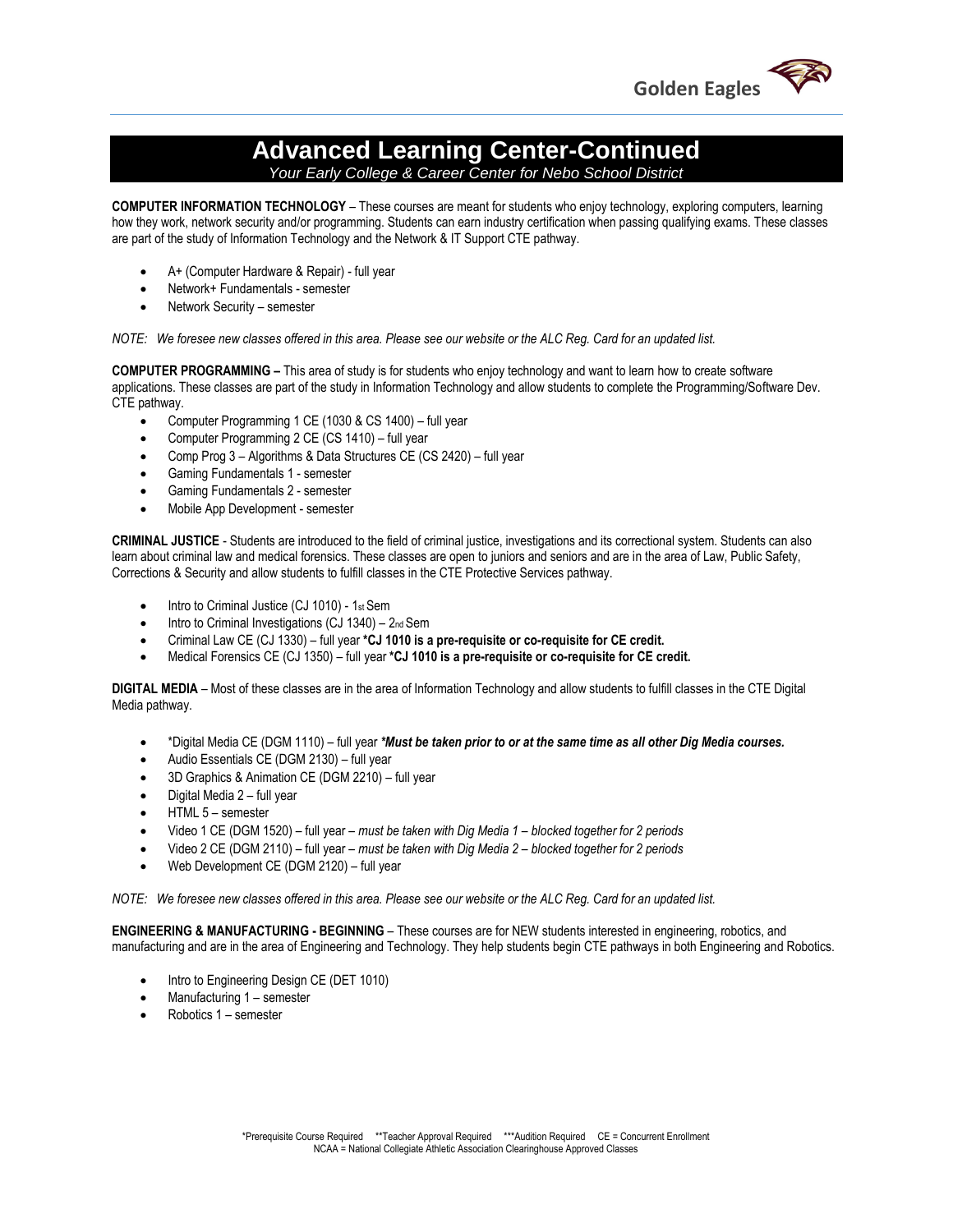

# **Advanced Learning Center-Continued**

*Your Early College & Career Center for Nebo School District*

**ENGINEERING & MANUFACTURING - ADVANCED** – These classes are for 2<sub>nd</sub> and 3<sub>rd</sub> year engineering or robotic students and are in the area of Engineering and Technology. Students are able to complete CTE pathways in this area of study in CAD Mechanical Design, Mechanical Engineering, and Robotics.

- CAD Mechanical Design 3 CE (DET 1160) semester
- Engineering Design & Development CE (PLTW) (DET 2460) full year
- Engineering Principles 1 & 2 CE (ENGR 1000) full year
- Manufacturing Principles 2 CE (TECH 1050) semester
- Robotics 2 semester

**HEALTH SCIENCE** - These classes are in the area of Health Science Education and can help students fulfill a variety of CTE pathways. All health science classes are for juniors & seniors. The Adv. Health Science block is scheduled for both the A and B time slots in a given period and are usually taken with another Health Science class.

- Adv. Health Science CE (HLTH 1110 & 1111) double blocked
- **Emergency Medical Responder CE (HLTH 1200)** 1st sem
- Medical Terminology CE (HLTH 1300) 2nd sem
- Medical Forensics CE full year **\* If desiring CE credit, CJ 1010 is a co-requisite or a pre-requisite.**

**TEACHER EDUCATION** - In this blocked series, students will be involved in educational experiences around the district. The series will include class instruction, visiting and observing classrooms, and the creation of a digital portfolio of their education experiences within the district. Open to juniors and seniors only.

Intro to Education CE (EDEL 1010) & Comp Technology in Education CE (EDEL 2200) - *blocked together for 2 periods* 

**EARLY COLLEGE CLASSES** – These courses fulfill core requirements for both high school and college general education requirements, as well as some majors. Either one or both of the Psychology classes are required for nursing pre-requisites. All courses except PSY 1100 fulfills a requirement for the Regents Scholarship. PSY 1100 is a major requirement for most Elementary Education programs & Nursing.

- ENGL 1010 CE / ENGL 2010 CE blocked together full year Fulfills HS English & College GE
- HIST 1700 American Civ CE (US History) full year Fulfills HS US Studies & College GE
- POLS 1100 (American National Gov) semester
	- Fulfills HS US Gov & Civ & College GE
- PSY 1010 (Gen Psychology) CE semester Fulfills HS Social Science & College GE/Major
	- PSY 1100 (Human Development) CE semester
	- Fulfills Social Science & College GE/Major
- SOC 1010 (Intro Socilogy) CE semester
	- Fulfills HS Social Science & College GE/Major

*NOTE: We foresee new classes offered in this area. Please see our website or the ALC Reg. Card for an updated list.* 

## **MOUNTAINLAND TECHNOLOGY COLLEGE (MTECH)**

In partnership with Nebo School District, Mountainland Technology College (MTECH) provides high school students advanced technical training for high school credit. Credit and grades are awarded by the student's school. High school students may enroll in MTECH programs tuition-free and learn marketable job skills before graduation. Students are responsible for applicable fees and will be required to purchase books and other supplies depending on the various program requirements. The fees vary in amount and must be paid by the payment deadline required by MTECH. Students must be at least a junior and in some programs a senior, (check listing for clarification). Classes are offered at various times and on several campuses. When registering, carefully read the information regarding location, day and times. MTECH class offerings are subject to change.